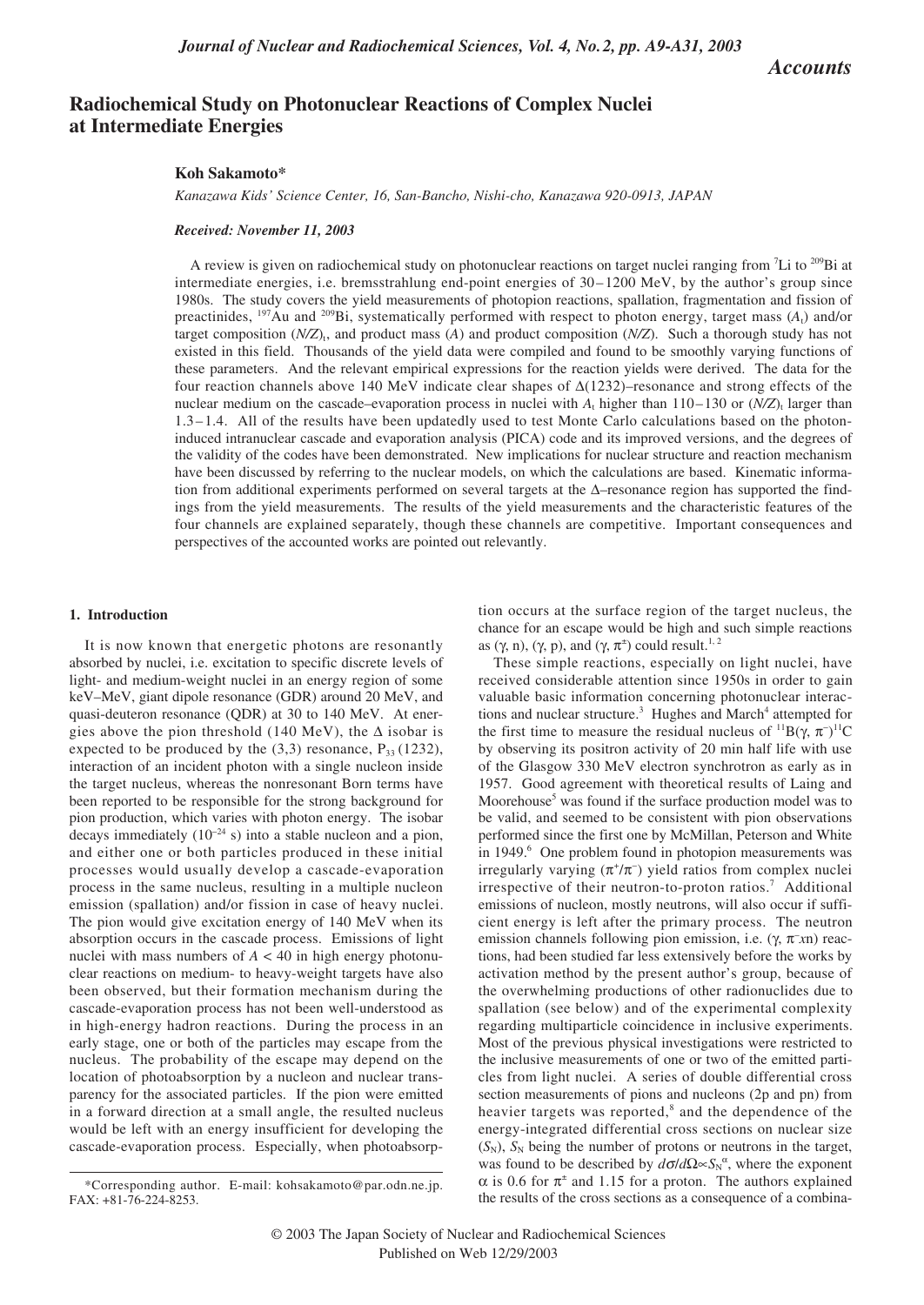tion of volume production and pion reabsorption, although pure surface production could not be excluded from the pion data. These inclusive measurements do not distinguish the types of reactions responsible for the observed particles. Also, particle measurements were unavoidable from a certain restriction of the detection threshold (~40 MeV) of the particle spectrometers.

The activation method introduced by Hughes and March<sup>4</sup> was followed by a number of similar activity measurement that expected to allow studies of the cross sections for transitions to an isolated single final state or for transitions to several states which are stable against nucleon emission.<sup>3</sup> The activity method was also applied to many other heavier nuclei ranging from  $27$ Al to  $197$ Au, for which a theoretical analysis is quite difficult because of a large number of final states involved. For these reactions a Monte Carlo calculation combining elementary cross sections with a nuclear model gives some insight into pion and photon interaction with nuclei. Pioneer works for other types of competitive simple reactions,  $(\gamma, n)$ and (γ, p), light nuclear cluster emissions (fragmentation), photospallation and photofission were also numerous during 1950s to 1970s. All of these experiments were performed by irradiation of bremsstrahlung beams of continuous spectra ranging from 0 to their end-point energies  $(E_0)$  of 100 to 1000 MeV with use of betatrons, electron linear accelerators (Electron Linacs) and electron synchrotrons (ES). Some were above 1000 MeV with use of the 2.5 GeV ES at the University of Bonn, the 7.4 GeV ES at the Deutsches Electron Synchrotoron (DESY), and the 5 GeV ES at the Yerevan Physics Institute, Armenia (see References in **3.1.** and **4.1.** for electron accelerators).

In these studies, the radioactivity measurements of the irradiated targets were performed nondestructively with a few exceptions. In an irradiation of medium-heavy and heavy nuclei, a huge variety of radionuclides mostly produced through spallation make an accurate measurement difficult, and the reported results by different authors were often discrepant. With the advent of high intensity and high energy electron accelerators together with tagging systems and highresolution particle spectrometers for inclusive measurements during the late 1970s, photonuclear reaction study with bremsstrahlung of continuous energy spectrum has faded out.

For the activation method a bremsstrahlung beam has still been a unique tool due to the absence of high energy monochromatic photon source with sufficiently high intensity. It has been expected to reveal the variation of the cross sections as a function of photon energy (*k*), when the irradiations are carried out at small steps of  $E_0$  to be sufficient enough for unfolding of the yield variations into the cross sections as stated by Jonsson and Persson in their paper on  $127$ I-photospallation in 1970.<sup>9</sup> The activation method is useful for identifying individual reactions unambiguously. With bremsstrahlung of high  $E_0$ , simple reactions are always accompanied by dominant reactions of single and multiple nucleon emissions, spallation, and fission in case of heavy targets due to GDR and QDR mechanisms caused by low energy photons up to  $k = 100$  MeV, as well as that due to a cascade-evaporation process initiated by ∆-decay. Many radioisotopes decay to their isobaric daughter nuclei, which are observed as a sum of the primary product and its decay products. Radiochemical methods can evaluate the respective contributions of the isobaric yields by changing the time of irradiation or that of chemical isolation.

The information obtained from the activation method is integral with respect to the energy and angle, and forgoes a detailed theoretical analysis of the final states involved.<sup>3</sup> However the complete picture concerning competitive reaction paths opened especially by ∆–resonance such as photopion reactions  $(γ, π<sup>−</sup>xn)$  different in the number of neutrons emitted *x*, and the individual reactions leading to photospallation, photofragmentation, and photofission can be clarified.

Under these situations by 1970s, we started to try the yield measurements of photonuclear reactions on a variety of targets ranging from <sup>7</sup>Li to <sup>209</sup>Bi at  $E_0 = 30-1200$  MeV in small  $E_0$ steps with the aid of intensive chemical separations to systematize all types of residual nuclides produced by photopion reaction,<sup>10−13</sup> spallation,<sup>14−23</sup> fragmentation<sup>24, 25</sup> and fission of preactinides, 197Au and 209Bi.26<sup>−</sup><sup>28</sup> Empirical expressions for the reaction yields as well as for the parameters included in the expressions have been derived. A simple nuclear recoil experiment using the thick-target thick-catcher method has been performed, in addition to the yield measurements, on 167 radionuclides formed in the photonuclear reactions of  $^{27}$ Al, natV, natCu, <sup>93</sup>Nb, natAg, natTa, and <sup>197</sup>Au to obtain kinematic information and to deepen our understanding on reaction mechanism.20<sup>−</sup>23, 26−<sup>28</sup> An account on this subject has recently been made in this journal by Haba.<sup>29</sup> All of the results have been discussed in conjunction with a theoretical calculation based on the photon-induced intranuclear cascade analysis code (PICA) by Gabriel et al. $30, 31$  and its improved versions by  $Fu^{32}$  and Sato et al.<sup>33, 34</sup>

In the following, we describe our experimental methods and the results of photopion reactions, spallation, fragmentation and fission separately, though all these processes are competitive. Simple photoreactions such as  $(γ, n)$ ,  $(γ, p)$ ,  $(γ, α)$ , and others on the light and medium-weight nuclei have been the subject of a number of investigators since 1950s, but are not treated here except for (γ, *x*n) reactions in **4.3**. We try to emphasize why and how we have made the measurements of those reaction yields and what we have discovered from the investigations of photonuclear reaction processes.

#### **2. Experimental Procedures**

Irradiations were performed using stacked targets with natural isotopic abundances (nat.) in suitable chemical forms and sizes comprising of duplicated target disks and beam monitors. Electron-free collimated bremsstrahlung beams of  $E_0 = 250$  to 1200 MeV were supplied in air from the 1.3 GeV ES of the Institute for Nuclear Study (INS), the University of Tokyo (later The High Energy Accelerator Research Organization, KEK, at Tanashi). Uncollimated beams of  $E_0 =$ 30 to 250 MeV were delivered from the 300 MeV Electron Linac of the Laboratory of Nuclear Science (LNS), Tohoku University. A series of irradiation of  $E_0 = 100-250$  MeV was performed in a water-cooled target holder with an electron beam being passed through an energy-compressing system to confine the electron energy to  $\pm 1\%$  at full width at half maximum. Irradiation of CsCl at 305 MeV was tested in air with use of the 600 MeV Electron Linac at the Electrotechnical Laboratory (ETL). Bremsstrahlung was produced in a 0.5 mm–thick Pt converter both at LNS and ETL and in a 0.05 mm–thick Pt plate at INS. The size of the bremsstrahlung beam was about 10 mm in diameter at the target position both at INS and ETL and about 5 mm in diameter at LNS, and the beam intensity was monitored with a Wilson type thick chamber quantameter at INS, though the photon intensity used in the yield calculation for  $E_0 \ge 100$  MeV was obtained from the monitor reaction <sup>27</sup>Al( $\gamma$ , 2pn)<sup>24</sup>Na (Ref. 35) and those for  $E_0$ = 30–75 MeV was from <sup>197</sup>Au(γ, n)<sup>196</sup>Au (Refs. 36 and 37) in aluminum and gold monitor foils, respectively, irradiated together with the targets. The yield data of the monitor reactions were experimentally examined by ourselves $37$  by referring to the reported values. The average intensities in the series of irradiation were  $10^9 - 10^{10}$  equivalent quanta (eq.q.) per second from INS-ES and  $10^{12} - 10^{13}$  eq.q. per second from LNS linac.

After irradiation, chemical separation procedures of almost 200 recipes were applied to target disks with use of proper carriers for γ–ray spectrometry and accelerator mass spectrom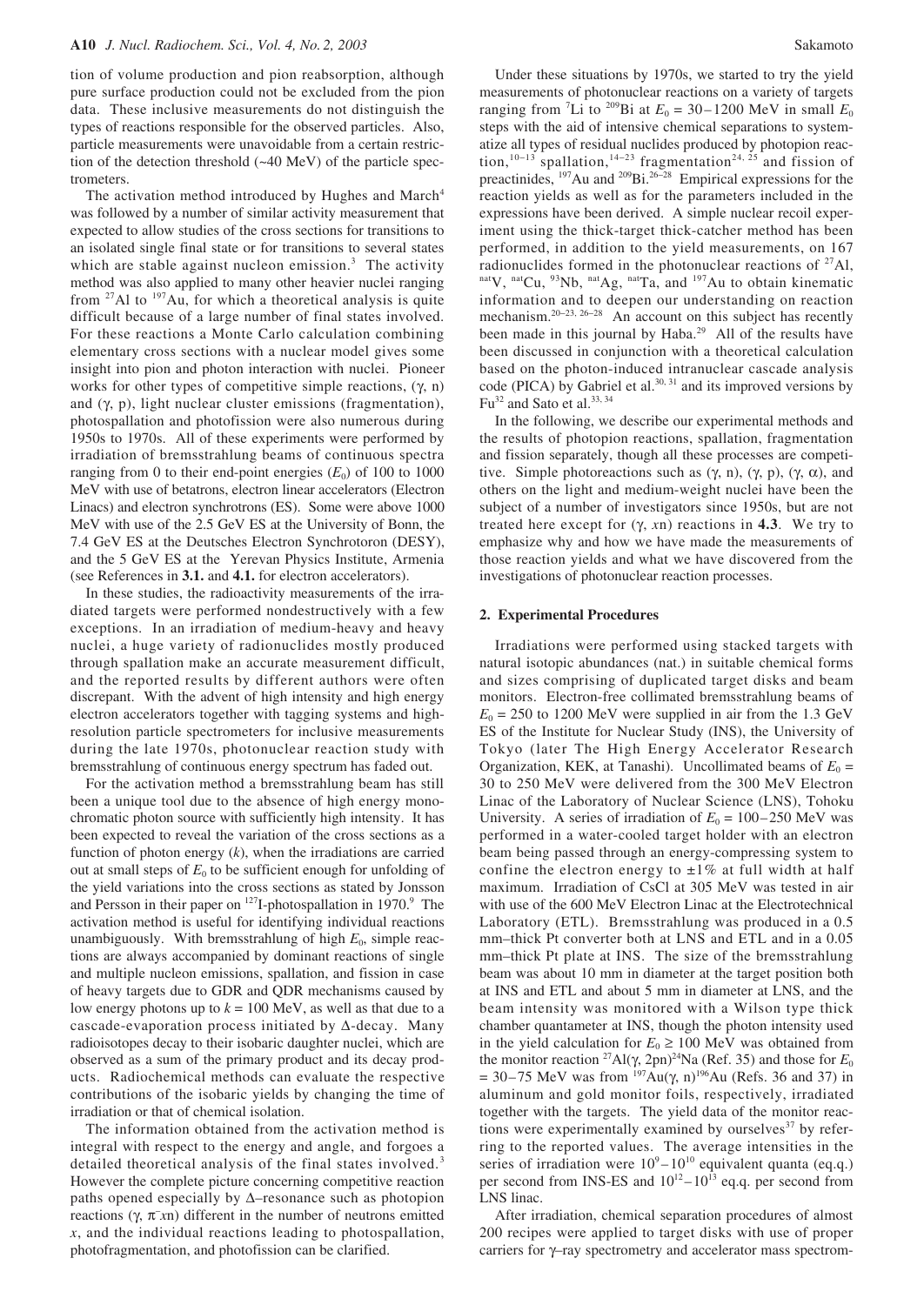etry, AMS, for  ${}^{10}$ Be, and without carrier for  $\alpha$ –spectrometry for polonium isotopes from <sup>209</sup>Bi and for  $\gamma$ –ray spectrometry for mercury isotopes from  $197$ Au and for noble-gas isotopes from  ${}^{41}K$ ,  ${}^{87}Rb$ ,  ${}^{127}I$ ,  ${}^{133}Cs$ , and  ${}^{139}La$ . The chemical procedures have been described in the relevant publications quoted below, but not all. The remaining irradiated targets were subjected to measurements for characteristic γ–rays from the reaction products nondestructively. Only the nondestructive measurements were carried out for very short-lived products from light- and medium-weight targets. Special low-level counting technique was applied to the low-yield and long-lived nuclide,  $^{22}$ Na. Radioactivity measurements were continued for more than one month in general to confirm the half-lives and no contribution from interferences. For the γ–ray measurements, several calibrated HPGe detectors of 1.6–1.7 keV resolution at 1331 keV coupled each with a 4k PHA were used. The characteristic photopeaks38<sup>−</sup><sup>40</sup> were evaluated with an automatic peak−search

### **3. Photopion Nuclear Reactions**

"SPEC anal 98" by Hamajima.<sup>42</sup>

**3.1. Background.** Among simple types of photopion reaction studied experimentally and theoretically before 1970s, the reaction yields of <sup>11</sup>B( $\gamma$ ,  $\pi$ <sup>-)1</sup>C, <sup>27</sup>Al( $\gamma$ ,  $\pi$ <sup>+</sup>)<sup>27</sup>Mg, <sup>51</sup>V( $\gamma$ ,  $\pi$ <sup>-</sup>*x*n)<sup>51-*x*</sup>Cr for  $x = 0$  and 2, and <sup>51</sup>V( $\gamma$ ,  $\pi^+$ )<sup>51</sup>Ti had been reported many times by different authors who used the University of Glasgow 330 MeV ES,<sup>4</sup> the University of Illinois 340 MeV Betatron,<sup>43–45</sup> the INS-720 MeV ES,<sup>46</sup> the University of Lund 1.2 GeV ES,<sup>47–50</sup> the University of Bonn 2.5 GeV ES,<sup>51</sup> the 0.36 and 2 GeV Electron Linac of Physico-technical Institute of the Ukrainian Academy of Sciences, Ukraina,<sup>52</sup> DESY-7.4 GeV ES,<sup>53</sup> the 170 MeV Bates Linac of the Massachusetts Institute of Technology  $(MIT)$ ,<sup>54</sup> DESY-580 MeV Linac,<sup>55, 56</sup> and the Frascati-1.0 GeV ES of the Frascati National Laboratory.57

program by Komura, $41$  and later with its up-dated version,

A common problem in activation methods is the presence of non-mesic interactions; secondary protons and neutrons lead to the same products of  $(\gamma, \pi^-\overline{x})$  and  $(\gamma, \pi^+)$  reactions through (p, *x*'n) and (n, p) reactions, respectively. This secondary contribution had been noticed in the earlier studies, but not well studied with respect to the yield variation of the secondaries before our findings for the disentangling. The secondary neutrons were considered to be generated in the machine, and the contribution was estimated from off-beam samples.<sup>47, 48</sup> We first examined the same procedure and also the depth profiles of the yield by using a stack of target plates, and found that these were not sufficient for the proper correction.11 The emphasis in our works was placed on runs below and above the thresholds for pion production to assess the contribution of the interfering reactions,10<sup>−</sup><sup>13</sup> that could be performed by calculations of the secondary reaction yields with the relevant excitation functions measured and/or calculated by the ALICE code<sup>58, 59</sup> for the proton and neutron reactions and the secondary photoproton<sup>60−62</sup> and photoneutron spectra.<sup>63, 64</sup> The magnitude was obtained by fitting the calculations to the experimental values below the photopion threshold. The detailed description of the correction method and its empirical expression for the secondary contributions as a function of the target mass number  $(A_t)$  and the number of neutrons emitted (*x*) were given in Reference 65. It is noted that  $(\gamma, \pi^+ x n)$  reactions for  $x \ge 1$  are not able to be studied by activation methods, because the concomitant (γ, p*x*'n) reactions lead the same residual nuclides.

**3.2. Revisit to Photopion Reactions on 51V.** We started our study of photopion reactions with a revisit to the measurement of chromium and titanium isotopes produced in photoreactions of 51V with an aid of chemical technique in the mid 1980s.<sup>10</sup> The observed yields for the respective nuclides as a function of  $E_0$  for 30–1050 MeV showed smooth curves having one step around the photopion threshold (Figure 1 for <sup>49</sup>Cr yields); below the step the nuclide production is purely due to the secondary reaction but the secondary reaction is superimposed by the photopion reaction above its threshold. The secondary-corrected yields increase rapidly from the threshold with an increase of  $E_0$  and attain a plateau at around  $300-500$ MeV, suggesting that photons responsible for production of these nuclides are mostly of energies lower than 400 MeV. Our results for the secondary-corrected yields of  $51V(\gamma, π^-2n)^{49}Cr$ were more close to the ones by Blomqvist et al.<sup>55</sup> than the other previous data, while those for <sup>51</sup>V(γ,  $\pi$ <sup>-51</sup>Cr and <sup>51</sup>V(γ,  $\pi$ <sup>+</sup>)<sup>51</sup>Ti agreed only around the thresholds and the high energy regions showing the discrepant shapes of the yield curves as a function of *E*0. The reasons for the discrepancies might be due to insufficient or inaccurate secondary corrections and to differences in beam monitors. For <sup>51</sup>Cr( $\gamma$ ,  $\pi$ <sup>-3</sup>n)<sup>48</sup>Cr, our yield values were lower by a factor of 50 than those reported for  $E_0 = 300$  to 1000 MeV by di Napoli et al.<sup>57</sup> that were not consistent with the systematic variations with respect to  $x$ , as will be shown below (**3.3.** and **3.6.**).

The yields,  $Y(E_0)$ , are expressed as

$$
Y(E_0) = E_0 \int_0^{E_0} \sigma(k) \cdot N(E_0, k) dk \int_0^{E_0} k \cdot N(E_0, k) dk,
$$
 (1)

and can be unfolded into cross section  $\sigma(k)$  per photon of energy  $k$ . We employed the method of Tesch<sup>66</sup> with aid of the LOUHI-82 code<sup>67</sup> by assuming the Shiff spectrum<sup>68</sup> to approxi-



Figure 1. The yields in units of  $\mu$ b/eq.q. as a function of bremsstrahlung end-point energy  $E_0$ . The observed yields in the authors' work, <sup>49</sup>Cr<sub>obs</sub>, are shown by open circles connected with a solid line. The dashed line indicate the yields from the secondary  $(^{49}Cr)_{p}$ . The net yields obtained from subtraction of (<sup>49</sup>Cr)<sub>p</sub> from the observed yields <sup>49</sup>Cr<sub>obs</sub> are for 51V(γ, π<sup>−2</sup>n)<sup>49</sup>Cr and shown by a dotted curve noted with (<sup>49</sup>Cr)<sub>π−</sub>. Comparisons are made with the reported ones: closed diamonds,<sup>44</sup> closed circles,<sup>47, 50, 57</sup> and triangles.<sup>55</sup> An inset is an expanded one in  $100 \le E_0 \le 650$  MeV for a detailed comparison with the literature data for (49Cr)π−. Diamonds connected with dotted curve are from Meyer and Hummel,<sup>44</sup> squares with two dot-broken curve from Nydahl and Forkman, $47$  triangles with broken curve from Blomqvist et al., $55$  and reversed triangles and closed circles both with one dot-broken curve from Bülow et al.,<sup>50</sup> and di Napoli et al.<sup>57</sup> Arrows on  $E_0$  axis show the  $Q$ -values for <sup>51</sup>V(p, 3n)<sup>49</sup>Cr and <sup>51</sup>V(γ, π<sup>-</sup>2n)<sup>49</sup>Cr. (Reprinted from Reference 10 with permission from the Elsevier Ltd.)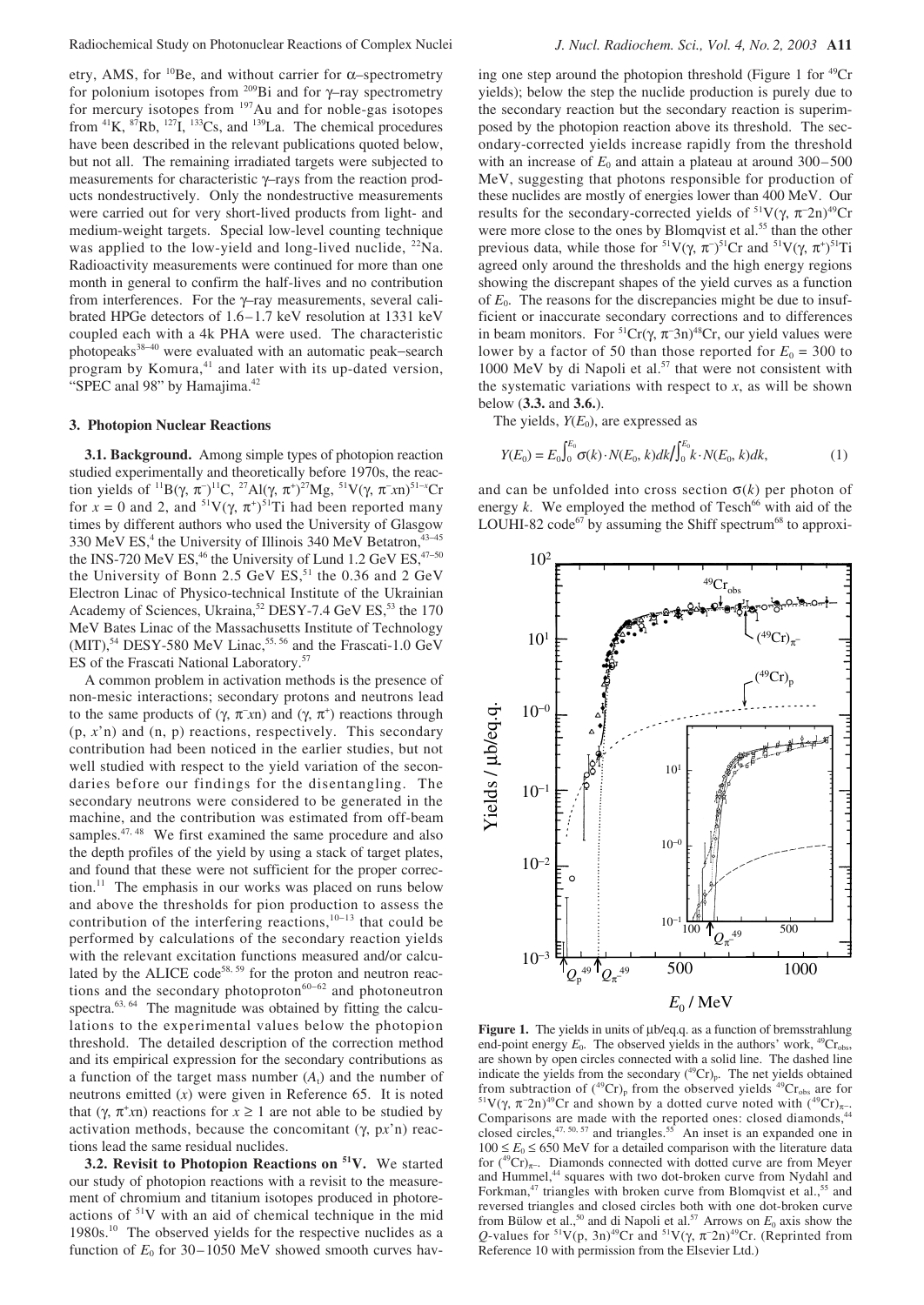mate the bremsstrahlung production cross section.

It was shown that the four excitation curves  $\sigma(k)$  for productions of <sup>51</sup>Cr, <sup>49</sup>Cr, and <sup>48</sup>Cr from <sup>51</sup>V( $\gamma$ ,  $\pi$  *x*n) for *x* = 0, 2 and 3, respectively, and <sup>51</sup>Ti from <sup>51</sup>V( $\gamma$ ,  $\pi$ <sup>+</sup>) reactions are of similar shape with the full width at half maximum (FWHM) of  $(70±5)$ MeV for <sup>51-*x*</sup>Cr and about 80 MeV for <sup>51</sup>Ti (Figure 4(a) below). The peak energy for 51<sup>−</sup>*<sup>x</sup>* Cr increases rather regularly from 210 to 245 MeV with an increase of *x* from 0 to 3. The peak for <sup>51</sup>Ti locates at  $k = 235$  MeV which is higher than that  $(k = 210$ MeV) for  ${}^{51}Cr$ .

The unfolded results of cross sections  $\sigma(k)$  for production of <sup>49</sup>Cr from <sup>51</sup>V(γ, π<sup>-</sup>2n), as an example, are illustrated by a thick line together with the previously reported ones and theoretical calculations in Figure 2. The theoretical calculations were reported for <sup>51</sup>Ti and <sup>49</sup>Cr as well as for <sup>27</sup>Al(γ,  $\pi$ <sup>+</sup>)<sup>27</sup>Mg on the basis of a valence nucleon model (surface production model) by Nydahl and Forkman<sup>47</sup> and of distorted-wave impulse approximation (DWIA) with and without final-state interaction of the outgoing pion through optical potentials by Blomqvist et al.,<sup>56</sup> the latter of which was for  $51$ Ti not shown in Figure 2 but see Figure 3 of Reference 10. Nydahl and Forkman<sup>47</sup> also made a calculation for  $^{49}Cr$  by considering that the primary photon interacts with neutrons located both in valence states and inner shells (volume production), and their results (II) is shown together with those of the valence nucleon model (I) in Figure 2. It was then concluded that all the magnitudes, peak energies and the shapes of the calculations are in disagreement with the experiment. Booth quoted in his review work $69$  a statement by Blomqvist et al.<sup>56</sup> that the blame is placed on the optical potential which gives too weak an s-wave repulsion and too strong a p-wave absorption. A considerable improvement was reported for the total cross sections <sup>27</sup>Al( $\gamma$ ,  $\pi$ <sup>+</sup>)<sup>27</sup>Mg (Ref. 70) by investigating that of <sup>51</sup>V(γ,  $\pi$ <sup>+</sup>)<sup>51</sup>Ti (Ref. 71) using pion optical potentials having different analytic forms within the frame work of the DWIA, but the calculation for those for <sup>51</sup>V(γ,  $\pi$ <sup>-x</sup>n)<sup>51-*x*</sup>Cr have not been given.

We then performed a Monte Carlo intranuclear cascadeevaporation calculation by using the PICA code by Gabriel et al.<sup>30, 31</sup> which had not been well tested for  $\sigma(k)$  for the production of residual nuclei from (3,3) resonance (see **3.5.** for the PICA code). The incident particle histories of  $(0.4-1.0) \times 10^6$ were followed with the parameter values given by the original

 $\sigma_{\rm k}$  /  $\mu{\rm b}$ 

20

(2)

(II)

 $\begin{smallmatrix}0&1\0&0\end{smallmatrix}$ 

40

60

80

**Figure 2.** Comparison of the present  $\sigma_{\kappa}$  (thick line) with the reported results (thin lines) and theoretical predictions (dotted curves) for the cross sections of <sup>51</sup>V( $\gamma$ ,  $\pi$ <sup>-2</sup>n)<sup>49</sup>Cr. Experimental results: thin line (1),<sup>47</sup> thin line (2),<sup>44</sup> and thin line (3).<sup>55</sup> Theory: curve (I)<sup>47</sup> based on surface production, and curve  $(II)^{47}$  on volume production model. (Reprinted from Reference 10 with permission from the Elsevier Ltd.)

*k* / MeV

 $^{(3)}$   $(1)$ 

0 300 600

(I)

authors in the calculation. The calculated results are compared with our experiment in Figure 3. It is shown that the PICA code could reproduce the gross feature of our  $\sigma(k)$ , provided that all the calculated results were shifted higher on the *k* axis by 30 MeV for <sup>51-*x*</sup>Cr and by 60 MeV for <sup>51</sup>Ti. Also the calculated peak cross sections of <sup>50</sup>Cr from <sup>51</sup>V( $\gamma$ ,  $\pi$ <sup>-</sup>n), <sup>49</sup>Cr from <sup>51</sup>V(γ, π<sup>-</sup>2n), and <sup>51</sup>Ti from <sup>51</sup>V(γ, π<sup>+</sup>) reactions are fairly good in the reproduction, but those of <sup>51</sup>Cr from <sup>51</sup>V( $\gamma$ ,  $\pi$ <sup>-</sup>) and <sup>48</sup>Cr from <sup>51</sup>V(γ,  $\pi$ <sup>-3</sup>n) reactions give a lower value for the former and a higher one for the latter both by a factor of more than 2 compared with the experimental values, provided the energy shifts mentioned above is disregarded. It was shown that there is a strong even-odd effect in the PICA calculation.

It was found that the (γ, π− *x*n) channel amounts only to about 0.6% of the total absorption deduced from the observed average of the total hadronic cross sections or from our measurement of the yield values of photospallation of <sup>51</sup>V that will be described in section **4** (see Figure 5 of Reference 10 and Figure 7 and Table 1 of Reference 19). Though the relative contributions are slightly energy– and  $A_t$ -dependent, the reaction channel for  $(γ, π<sup>−</sup> xn)$  is actually one of the simplest decay parts of the (3,3) resonance absorption among others, being opened at the lowest excitation of the resonance absorption. It was suggested that the photoreaction samples the entire nuclear volume, but the mechanism is not so simple as those described by the old model of surface production nor volume production.

**3.3. Photopion Reactions on Medium- and Heavy-Nuclei.** We extended the same type of the experiment to other targets to investigate the effects of  $A_t$  and/or target composition  $(N/Z)_t$ on the yield profiles: the nuclear surface is proportional to  $A_t^{2/3}$ and the volume to  $A_t$ . The first example of our extension was to <sup>133</sup>Cs.<sup>11</sup> It was surprising to find that the mass yields,  $Y(E_0)$ , of <sup>133–*x*</sup>Ba from <sup>133</sup>Cs(γ, π<sup>−</sup>*x*n) reaction for *x* = 0−9 as a function of *x* showed a broad maximum around  $x = 3$  for the relevant energies, indicating that the excitation energy remaining in the target nucleus after  $\pi^-$  emission is sufficiently high to evaporate 7 to 9 neutrons with appreciable probabilities, quite different from that of <sup>51</sup>V( $\gamma$ ,  $\pi$ <sup>-</sup>xn), in which the yields decrease rapidly with an increase of *x* from 0 to 3 (see Figure 6 below). The  $(\gamma, \pi^{-})$  yields from <sup>51</sup>V and <sup>133</sup>Cs seemed to be equal and higher by a factor of 5–6 than the  $(\gamma, \pi^+)$  yields in the  $\Delta$ –reso-



**Figure 3.** Comparison of the present results with the PICA code calculation. The calculated results are shown by symbols with statistical error bars (a) for even mass products; squares for  ${}^{50}Cr$  and reversed triangles for 48Cr, and (b) for odd mass products, circles for <sup>51</sup>Cr, triangles for <sup>49</sup>Cr and diamonds for <sup>51</sup>Ti. The closed triangles in (b) are those calculated with the same code by Bülow et al.<sup>50</sup> The energy scale for all the calculated points is shown by numbers in parentheses except for <sup>51</sup>Ti by those in square brackets. The dotted curves are drawn to guide the eye and the solid ones are the present experimental results. (Reprinted from Reference 10 with permission from the Elsevier Ltd.)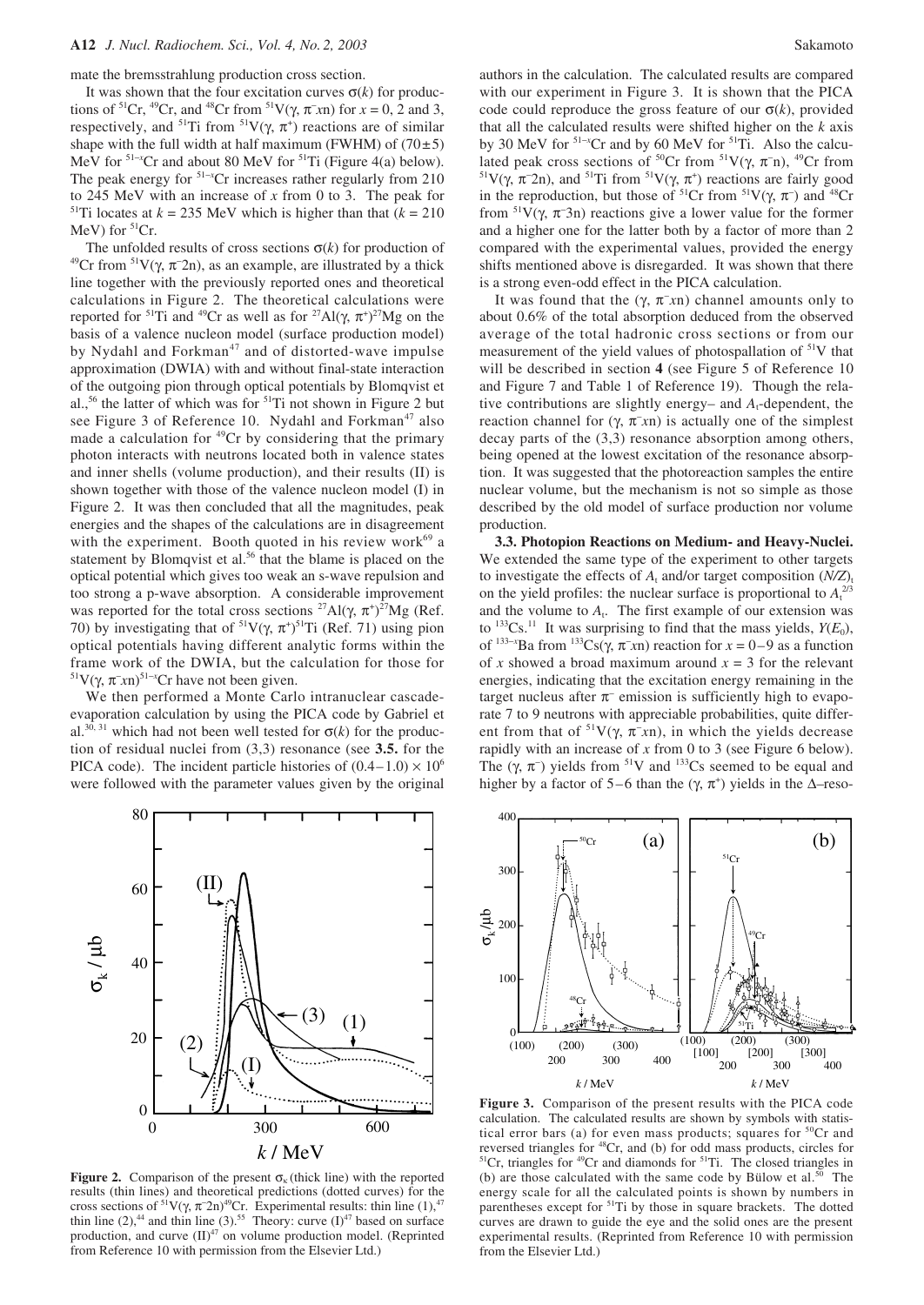nance region. The excitation functions  $\sigma(k)$ , in unit of  $\mu$ b per photon, as a function of photon energy *k* are illustrated in Figure 4: (a) is for <sup>51</sup>V target<sup>10</sup> and (b) is for <sup>133</sup>Cs target.<sup>11</sup> The dashed curves show  $\sigma(k)$  estimated by interpolation. The uncertainty in  $\sigma(k)$  was estimated to be at most about (30–50)% at peak from the range of scattering of the observed yield values measured at  $E_0 = 30 - 1050$  MeV in steps of 50 MeV or less and from ambiguity inherited from unfolding process. The shape of the excitation curves, peak cross section, peak energy and width for 133<sup>−</sup>*<sup>x</sup>* Ba, was found to be a smooth function of *x* and to be consistent with the shape for 51<sup>−</sup>*<sup>x</sup>* Cr from  $51$ V target, as seen in Figure 4(a) and (b). It was difficult in the present data to extract the nonresonant absorption of photon due to the Born terms and the high mass resonant contributions of  $D_{13}$  (1520) and  $F_{15}$  (1680) as observed in hydrogen and deuterium targets.<sup>2, 3</sup> A search for radioactivities in lanthanum fractions separated from <sup>133</sup>Cs irradiated at  $E_0 = 600 - 1000$ MeV indicated no detectable effect of the double pion emission.

The PICA calculation for <sup>133</sup>Cs( $\gamma$ ,  $\pi$ <sup>-</sup>xn) cross sections could reproduce the gross feature of the observed excitation curves, though a strong even-odd effect and energy shifts were evident as in the case of 51V target; the reproduction of the peak cross sections is excellent for the even-mass but not for the oddmass products, though the peak energy of the calculated curves should be shifted higher by 30 MeV to fit the experiment for (γ, π− *x*n) reactions (see Figure 6 of Reference 11).

In this work, the yield measurement of  $^{133}$ Xe from  $^{133}Cs(\gamma, \pi^+)$ reaction was preliminary, so a series of photoreactions producing



**Figure 4.** Cross sections  $\sigma_k$  in units of  $\mu$ b as a function of photon energy *k*, for (a) <sup>51</sup>V( $\gamma$ ,  $\pi$ <sup>-x</sup>n)<sup>51-*x*</sup>Cr ( $x$  = 0–3) and <sup>51</sup>V( $\gamma$ ,  $\pi$ <sup>+</sup>)<sup>51</sup>Ti and for (b) <sup>133</sup>Cs(γ, π<sup>−</sup>*x*n)<sup>133−*x*</sup>Ba (*x* = 0−9), obtained by unfolding of the yield curves. ((a) Reprinted from Reference 10 and (b) from Reference 11 with permissions from the Elsevier Ltd. and the American Physical Society)

noble gas isotopes, not only on <sup>133</sup>Cs but also <sup>41</sup>K(γ, π<sup>+</sup>)<sup>41</sup>Ar, <sup>87</sup>Rb(γ, π<sup>+</sup>)<sup>87</sup>Kr, and <sup>127</sup>I(γ, π<sup>-</sup>xn)<sup>127-*x*</sup>Xe (x = 0, 2, 4, 5, and 6) was studied together with photospallations of <sup>133</sup>Cs(γ, pxn)<sup>132–*x*</sup>Xe  $(x = 1, 3, 5, 7, 9, 10, \text{ and } 11)$  and <sup>139</sup>La(γ, 3pxn)<sup>136−*x*</sup>Xe (*x* = 7, 9, 11, 13, 14, and 15) by constructing a simple glass vacuum system for extraction and collection of noble gases.<sup>12</sup> Here <sup>127</sup>I was chosen to compare with the <sup>133</sup>Cs results, and the  $(\gamma, \pi^+)$ reactions were also to compare with the 51V result. The characteristic features of  $A_t$  dependence for the energy  $(k)$ –integrated cross sections,  $\int_0^{E_o} \sigma(k)dk$ , were found in the above-mentioned works to be the same as those of  $Y(E_0)$ , because of the resonance nature of the photonuclear interactions. Therefore, we present and discuss only the values of  $Y(E_0)$  for some selected *E*<sup>0</sup> hereafter.

The important findings in this work were as follows: (1) The (γ, π− *x*n) yields as a function of *x* (mass yield distributions) appear a smooth function of  $A_t$  and  $E_0$ , and the <sup>127−*x*</sup>Xe yields with  $x = 0-6$  are close to the <sup>133–*x*</sup>Ba yields with  $x = 0-9$  at the same  $E_0$ . (2) The ( $\gamma$ ,  $\pi^-$ ) and ( $\gamma$ ,  $\pi^+$ ) yields are  $A_t$ -independent, and the yield values for the former are  $92 \pm 13$ ,  $80 \pm 13$ , and  $50\pm8$  µb/eq.q. at  $E_0 = 800$ , 400, and 250 MeV, respectively, as obtained by averaging over the yields of  ${}^{51}Cr$  from  ${}^{51}V$ ,  ${}^{127}Xe$ from  $^{127}$ I and  $^{139}$ Ce from  $^{139}$ La (Ref. 72) and those for the latter are  $19.6 \pm 1.4$ ,  $17.0 \pm 1.5$ , and  $8.40 \pm 1.14$   $\mu$ b/eq.q. at  $E_0 = 800$ , 400, and 250 MeV, respectively, by averaging over the yields of  $^{41}$ Ar from  $^{41}$ K,  $^{51}$ Ti from  $^{51}$ V,  $^{65}$ Ni from  $^{65}$ Cu (Ref. 48),  $^{87}$ Kr from  ${}^{87}Rb$ ,  ${}^{133}Xe$  from  ${}^{133}Cs$ ,  ${}^{138}Cs$  from  ${}^{138}Ba$  (Ref. 73),  ${}^{139}Ba$ from <sup>139</sup>La (Ref. 72) and <sup>181</sup>Hf from <sup>181</sup>Ta (Ref. 72). The PICA calculation at  $E_0 = 400$  and 250 MeV also gave the  $A_t$ -independence of the  $(\gamma, \pi^{-})$  and  $(\gamma, \pi^{+})$  yields, but a lower value (56 ± 8)  $\mu b / \text{eq}.q.$ ) for the former and a higher one (30.7 $\pm$ 3.7  $\mu b / \text{eq}.q.$ ) for the latter at  $E_0 = 400 \text{ MeV}$ , for an example.

**3.4.**  $A_t$ - and  $E_0$ -dependence of  $(\gamma, \pi^{\pm})$  Yields. Further experiments on many additional targets were performed to confirm those findings. The yield values for  $(γ, π<sup>−</sup>)$  and  $(γ, π<sup>+</sup>)$ reactions at  $E_0 = 800$ , 400, and 250 MeV are plotted in Figures  $5(a)$ – $5(c)$  as a function of  $A_t$ . Closed circles represent the yields for  $(γ, π<sup>-</sup>)$  reactions on the targets indicated on the upper horizontal axis of Figure 5(b). The large symbols show the values for  $(γ, π<sup>-</sup>)$  reactions obtained by our group including those mentioned above. Literature data indicated by small symbols are on  ${}^{7}Li$  (Refs. 74 and 75),  ${}^{11}B$  (Refs. 4, 48, and 52), <sup>12</sup>C (Refs. 75 and 76), <sup>14</sup>N (Ref. 77), <sup>51</sup>V (Ref. 56), <sup>60</sup>Ni (Ref. 78), and <sup>197</sup>Au (Ref. 79). The *Y*(*E*<sub>0</sub>) values for (γ, π<sup>+</sup>) reactions are plotted as open squares for the targets indicated on the lower horizontal axis of Figure 5(b). The large symbols are for our values and the smaller ones for literature data for <sup>9</sup>Be (Ref. 80), <sup>27</sup>Al (Refs. 46, 48, 52, and 56), <sup>41</sup>K (Ref. 48), <sup>51</sup>V (Ref. 56), 65Cu (Ref. 48), 88Sr (Ref. 48), and 138Ba (Ref. 48). Our values for the  $^{14}O$ , <sup>75</sup>Ge, and  $^{109}Pd$  yields from  $^{14}N$ , <sup>75</sup>As, and 109Ag, respectively, are upper limits, i.e. no corrections for the secondaries (about 10% or less for the latter two) were performed. The solid lines are the weighted means of the measured values discussed below. Dotted lines are the weighted means of the values calculated for the particle histories of  $(1-4) \times 10^6$  by the PICA code for the mentioned reactions. The calculational model employed was only applicable to the reactions over the energy range of 30 – 400 MeV for both monoenergetic photons and thin-target bremsstrahlungs of Shiff spectra and over a range of  $A_t \ge 12$ ,<sup>30, 31</sup> so the calculation at  $E_0 = 800$  MeV was not possible.

While some of the yield values are associated with large uncertainties, especially at  $E_0 = 250$  MeV where the yields increase very rapidly, both the  $(\gamma, \pi^+)$  yields are actually  $A_t$ independent except for light targets, irrespective of  $E_0$ . The yields for  $(γ, π<sup>-</sup>)$  reactions on lighter targets such as <sup>7</sup>Li (Refs. 74 and 75), <sup>11</sup>B (Refs. 4, 48, and 52), <sup>12</sup>C (Refs. 75 and 76), <sup>14</sup>N (Ref. 77) are anomalously small compared with those for the heavier targets. The low values for the <sup>7</sup>Be and <sup>14</sup>O yields up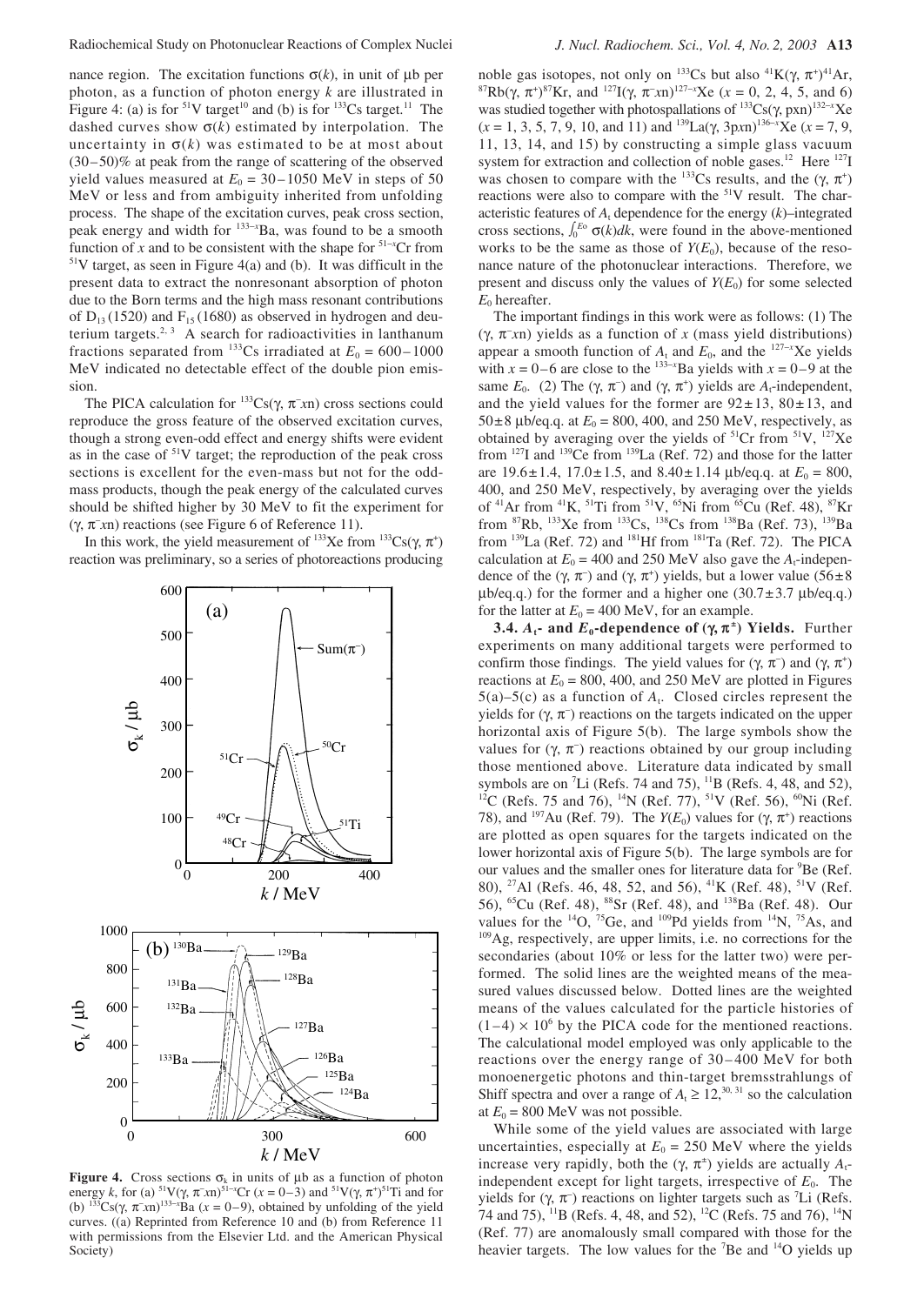to  $E_0 = 1200$  MeV were confirmed in our work,<sup>81</sup> and the low yields are explained as due to small numbers of particle stable states (two in <sup>7</sup>Be, ten in <sup>11</sup>C, one in <sup>12</sup>N and <sup>14</sup>O). It is now clearly shown by our experiments that the irregular  $\pi^*/\pi^-$  variations with respect to  $A_t$  found in the earlier days<sup>7</sup> were in error. On the other hand, many bound states leading to  $(γ, π<sup>±</sup>)$  reactions exist in the heavy nuclei. This manifests the  $A_t$ -independence in the heavy target region; the weighted means of the yields values of (γ,  $\pi$ <sup>-</sup>) reactions on targets having  $A_t$  ≥ 44 are 91 $\pm$ 6, 78 $\pm$ 6, and 51 $\pm$ 5 µb/eq.q. for  $E_0 = 800$ , 400, and 250 MeV, respectively (lower horizontal solid lines in Figure 5). The PICA calculations for the corresponding reactions on these heavy targets at  $E_0 = 400$  and 250 MeV are smaller than the measured values by 35% on average. The calculations also indicate  $A_t$ -independence (upper dotted line in Figure 5). The (γ,  $\pi^+$ ) reaction yields are also *A*<sub>t</sub>-independent for *A*<sub>t</sub> ≥ 27, and their weighted means are  $18 \pm 2$ ,  $14 \pm 2$ , and  $7.3 \pm 1.1$   $\mu$ b/eq.q. for  $E_0 = 800$ , 400, and 250 MeV, respectively (lower horizontal lines in Figure 5). As noted above, a number of yield measurements for <sup>27</sup>Mg from <sup>27</sup>Al( $\gamma$ ,  $\pi$ <sup>+</sup>) reactions have been reported, but the results are quite different among the different reports. Our values fall in between those of Masaike<sup>46</sup> and of Blomqvist et al. $48$  The values of Noga et al. $52$  and ours seemed



**Figure 5.** Target mass dependence of the  $(\gamma, \pi^*)$  yields in unit of  $\mu$ b/eq.q. at  $E_0 = 800$  MeV (a),  $E_0 = 400$  MeV (b), and  $E_0 = 250$  MeV (c). Closed circles represent the (γ, π− ) yields and open squares the (γ,  $\pi^+$ ) yields. The large symbols show the values obtained by the author's group and the small ones from the literature (see text), as measured for the targets indicated along the upper axis for the  $(\gamma, \pi^{-})$ reactions and the lower axis for the  $(\gamma, \pi^+)$  reactions in (b). The arrow symbols show measured values not corrected for secondary contributions. The solid lines are the weighted means of  $Y(E_0)$  for  $(γ, π<sup>-</sup>)$  reactions on targets with  $A_t \ge 44$  and for  $(\gamma, \pi^+)$  reactions on  $A_t \ge 27$ . The dotted lines in (b) and (c) show the average PICA results calculated for the same reactions. (Reprinted from Reference 13 with permission from the American Physical Society)

to be consistent with the mean values obtained from the heavier targets. Although both the  $(γ, π<sup>−</sup>)$  and  $(γ, π<sup>+</sup>)$  reactions on the light nuclei have been of interest from theoretical point of view, $3$ they were not included in our discussion. The PICA calculation for  $(γ, π<sup>+</sup>)$  reactions in the heavy target region reproduces the *A*t-independence, but the average values (lower horizontal dotted lines in Figure 5) are two times larger than those of the measured ones. The measured yields in the  $A_t$ -independent region at  $E_0 =$ 400–800 MeV give a yield ratio of *Y*(γ, π<sup>-</sup>)/*Y*(γ, π<sup>+</sup>) = 5.6±1, while the corresponding PICA value at  $E_0 = 400$  MeV is 1.8±0.3, confirming the previous findings described in **3.3**.

**3.5.** Implications of  $A_t$ -independence of  $(\gamma, \pi^{\pm})$  Yields. The high observed yield ratios compared with the calculation may imply new nuclear structure effects that are not taken into consideration in theoretical ground in the PICA code. The nuclear model used in the theoretical calculations is exactly the same as the one used in the Bertini calculations.<sup>82</sup> The continuous charge density distribution inside the nucleus obtained by electron scattering data $83$  was approximated by dividing the nucleus into three concentric spheres: a central and two surrounding spherical annuli having the uniform densities of 0.9, 0.2, and 0.01 of  $p(0)$  at the center of the nucleus. The neutron to proton density ratios of the spheres were assumed to be equal to that of the entire nucleus. Cross sections for the photoabsorption by a nucleon in the (3,3) resonance region were taken from those for elementary processes for free nucleonphoton interactions, by assuming  $\sigma(\gamma p \to n\pi^+) = \sigma(\gamma n \to p\pi^-)$ from charge-symmetry considerations. The intranuclear cascade calculation of Bertini<sup>82</sup> was then used to account for the secondary effect of nucleon- and pion-interactions with the remaining nucleus following the initial photon interaction. Pion absorption was assumed to occur via two-nucleon mechanism with a cross section for the absorption of a charged pion by a nucleon with isobaric spin projection of the opposite sign (i.e. a pair of nucleons must contain at least one proton to absorb a negative pion and at least one neutron to absorb a positive pion).

The higher yields of the  $(\gamma, \pi^-)$  reactions and the lower ones of the  $(\gamma, \pi^+)$  reactions relative to those expected from the PICA calculation, found in our series of studies, could possibly be understood if the neutron density in nuclear surface region is higher than the inner density of the nucleus. An initial production of negative pions by way of  $\gamma$ +n  $\rightarrow \Delta^0 \rightarrow p+\pi^$ would be more probable than those of positive pions by way of  $\gamma+p \to \Delta^+ \to n+\pi^+$ , and the secondary absorption of negative pion by way of  $\pi$ <sup>-</sup>+pp or  $\pi$ <sup>-+</sup>+pn would be less than those of positive pions by way of  $\pi^+$ +np or  $\pi^+$ +nn in the neutron-rich surface region.

These processes which lead to  $(\gamma, \pi^{-})$  and  $(\gamma, \pi^{+})$  reactions were, therefore, considered here to occur in the surface region of the nucleus, but the experimental observations showed that the cross sections are not proportional to  $A_t^{2/3}$  but  $A_t$ -independent. This A<sub>t</sub>-independence may be explained as due to a compensation of the increase in pion production with increasing nuclear size (surface) by the competitive increase of neutron emissivity associated with pion emission (see below for discussions of (γ, π− *x*n) reactions). The available final transitions are, therefore, limited to a certain number of levels below the particle separation energy which was set equal to 7 MeV in PICA. While the number of the bound states and the transition strength to these states are unknown, they must be statistically significant, as the  $A_t$ -independence from the PICA calculation also suggests. There has been no evidence for the density difference between protons and neutrons in the stable nucleus, but neutron skin and neutron halo structures have been discovered in very neutron-rich light nuclei near the drip line.<sup>84, 85</sup> Further study of structural changes in nuclei closer to the β-stability line is required. Our work suggests that photonuclear processes may cause such effects.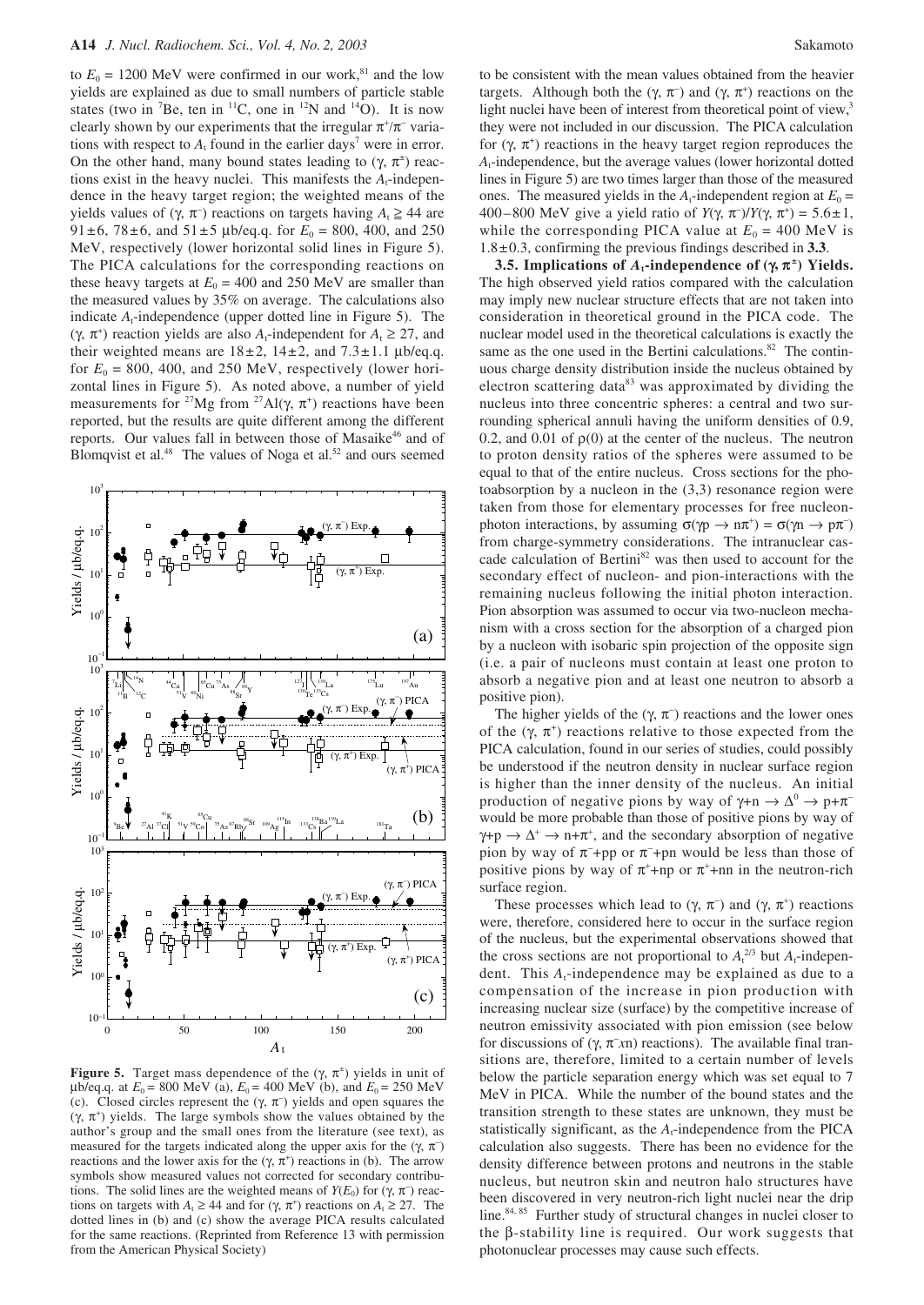**3.6. Characteristic Features of**  $(\gamma, \pi x)$  **Yields.** The  $E_0$ dependence of the  $(\gamma, \pi^-\overline{x})$  yields is shown in Figure 6, where the measured yield values at  $E_0 = 800$ , 400, and 250 MeV from 51V, 59Co, 75As, 89Y, 109Ag, 115In, 127I, 133Cs, 139La, 175Lu, 197Au, and  $209$ Bi targets<sup>13</sup> are plotted as a function of the number of neutrons emitted  $(x)$ , i.e. isotopic mass yield curves. Arrows on the symbols indicate the observed values which are not corrected for secondary contributions (less than 10%). The solid, broken and dotted curves are drawn through the data points for  $E_0 = 800$ , 400, and 250 MeV, respectively.

The mass yield curves at  $E_0 = 800$  and 400 MeV are almost the same and higher than those at 250 MeV, reflecting characteristics of the ∆-resonance. The difference between the yield patterns for 250 MeV and 400 (and 800) MeV increases with the increasing  $A_t$ , and it becomes more prominent at larger  $x$  in the  $A_t$  region from 127 to 209. As noted above (Figure 5), the yields for  $(γ, π<sup>−</sup>)$  reactions  $(x = 0)$  are almost the same for all of the studied medium to heavy targets at  $E_0 = 800, 400,$  and 250 MeV. It is now clearly shown that the reactions of high neutron multiplicities become progressively more possible as  $A_t$  increases, and the reaction probabilities for  $x = 2-7$  (and even more) at  $E_0 \ge 400$  MeV are nearly comparable for a heavy target such as <sup>175</sup>Lu, <sup>199</sup>Au, and <sup>209</sup>Bi, though not at  $E_0$  = 250 MeV. On the other hand, the reactions with such high neutron multiplicities are not possible for lighter targets with  $A_t$  $\leq$  100. The neutron multiplicity reflects primarily the excitation energy left after pion emission, while the energy spectrum of neutrons is to be known.

In order to understand the yield variations quantitatively, the widths of the mass yield curves at  $E_0 = 400$  and 250 MeV were defined as the *x* values of the  $(\gamma, \pi^-\bar{x})$  reaction, for which the yield is equal to that of the  $(γ, π<sup>-</sup>)$  reaction, 78 μb/eq.q. for  $E_0 =$ 



**Figure 6.** Variations for  $(\gamma, \pi^-\pi)$  reaction yields in unit of  $\mu$ b/eq.q. as a function of number of emitted neutrons,  $x$ , at  $E_0 = 800$  MeV (squares connected by solid curves), 400 MeV (circles connected by broken curves), and 250 MeV(triangles connected by dotted curves). (Reprinted from Reference 13 with permission from the American Physical Society)

400 MeV and 51  $\mu$ b/eq.q. for  $E_0 = 250$  MeV by reading from the fit curves in Figure 6, and plotted as a function of the neutron-to-proton ratio of the target,  $(N/Z)$ <sub>t</sub>, in Figure 7. The target-dependent variation of the yields from the (γ, π− *x*n) reaction for  $x \ge 1$  could not be parameterized by target mass  $A_t$  nor by the number of target neutrons  $N_t$ , because the (γ,  $\pi$ <sup>-2</sup>n) and (γ,  $\pi$ <sup>-3</sup>n) yields from <sup>51</sup>V were found to be higher by a factor of  $3$  than those from  $59$ Co, as seen in the upper left corner of Figure 6. As noted above, the range of neutron multiplicity is larger for heavier targets. However, the degree of the increase of the width at  $E_0 = 400$  MeV is not monotonic, but changes largely at  $(N/Z)_t = 1.32 - 1.40$  (<sup>109</sup>Ag<sup>-127</sup>I), and the rate of increase becomes smaller at  $(N/Z)$ <sub>t</sub> = 1.32–1.35 (<sup>109</sup>Ag–<sup>115</sup>In) and  $1.49-1.52$  (<sup>197</sup>Au<sup>-209</sup>Bi). The change of the width at  $E_0 =$ 250 MeV is small, but the rate of increase changes also at  $(N/Z)$ <sub>t</sub> ≈1.35. The peak positions also increase with an increase of  $(N/Z)$ <sub>t</sub> in a manner similar to the widths.

In order to reveal further the target-dependent change of the (γ,  $π<sup>−</sup>xn$ ) yields for each *x* of *x* ≥ 0, the yield values at  $E<sub>0</sub> = 400$ MeV (closed squares) are plotted against  $(N/Z)$ <sub>t</sub> in Figure 8(a) and 8(b). Solid lines representing  $x = 0-9$  are drawn through the observed points with the aid of the smoothed mass yield curves in Figure 6. Open circles in Figure 8(a) are the calculated values by the PICA code<sup>31</sup> based on particle histories of  $(1-4) \times 10^6$  and those in Figure 8(b) by the PICA 3/GEM code by Sato et al.<sup>34</sup> based on particle histories of  $7 \times 10^7$ .

The PICA 98/EVAP code by Sato et al.<sup>33</sup> was able to reproduce almost exactly our yield data on (γ, π− *x*n) reactions except for  $x = 0$  (not shown in Figure 8(b)). The PICA 98 is a modification of PICA 95 by Fu<sup>32</sup> who extended the original PICA code by Gabriel et al.<sup>30, 31</sup> to be applicable to  $E_0 \leq 3.5$  GeV by including multiple-pion (up to five pions) production channels. In the PICA 98, the calculational method for cross sections of GDR and QDR was changed and the nuclear medium effect on the N-N scattering cross section was considered. Also the mass formula and the level density parameters used in the calculation of evaporation process were updated. The PICA 3/GEM code is a further improvement of PICA 95 by adopting the total photopion production cross section per nucleon calculated after the method by Bianch et al.<sup>86</sup> In this improved code, PICA 3, the fitting parameters in the equations were determined by taking the nuclear medium effect by Bianch et  $al.^{86}$  and the nuclear shadowing effect by Piller et al., $87$  which is effective above the ∆–resonance region, into consideration. Then the preequilibrium was taken into account and followed by a replace of the evaporation part with the generalrized evaporation model and fission model GEM by Furihata.<sup>88</sup>



**Figure 7.** Widths of the isotopic mass yield curves as a function of the neutron-to-proton ratio of the target,  $(N/Z)$ <sub>t</sub> at  $E_0 = 400$  and 250 MeV. The width is defined as the *x* value of the  $(\gamma, \pi^-\overline{x})$  reaction for which the yield is equal to that of the  $(\gamma, \pi^{-})$  reaction, 78 µb/eq.q. for  $E_0 = 400$  MeV and 51  $\mu$ b/eq.q. for  $E_0 = 250$  MeV. (Reprinted from Reference 13 with permission from the American Physical Society)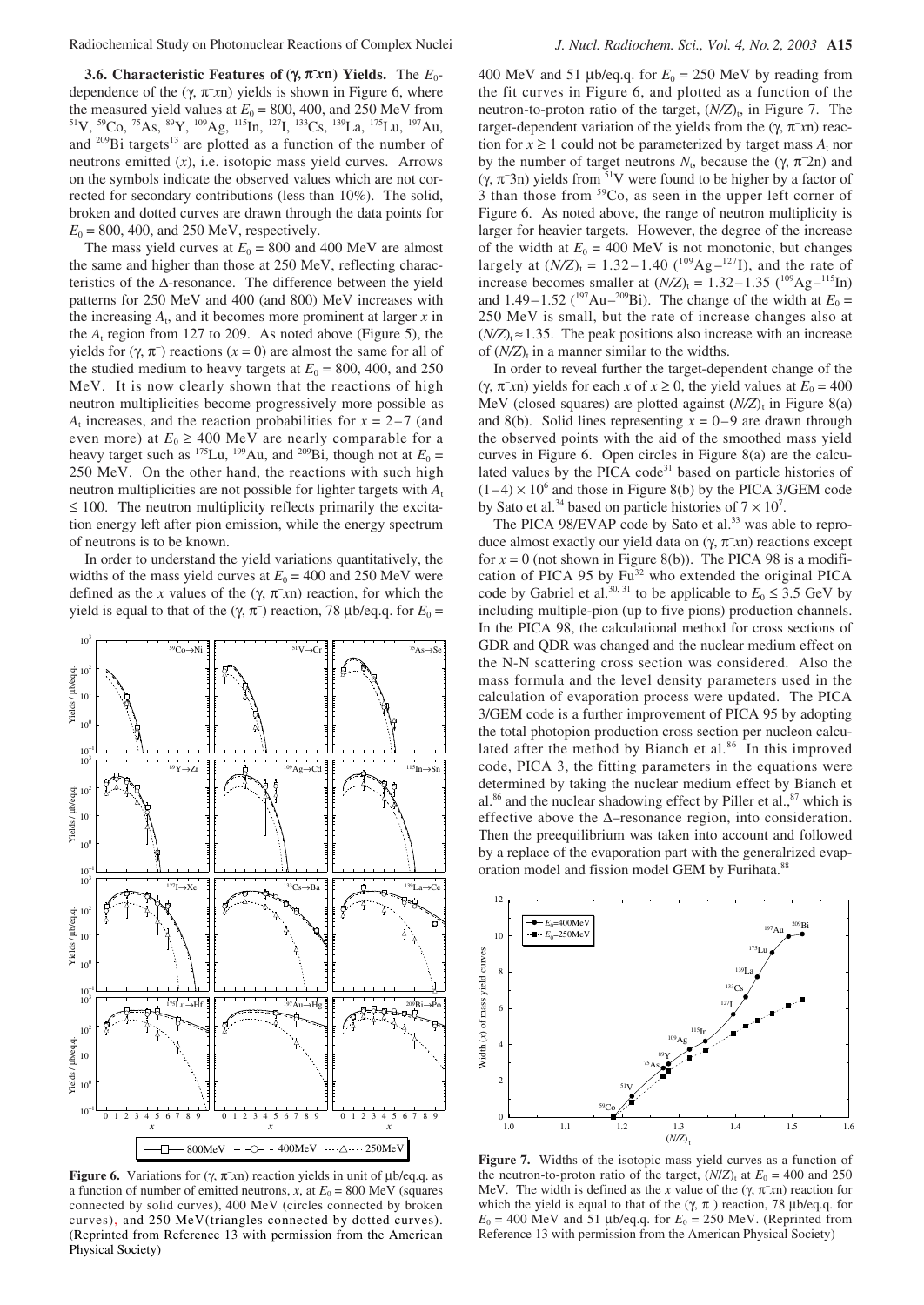

**Figure 8.** Variations in the ( $\gamma$ ,  $\pi$  *x*n) reaction yields in unit of µb/eq.q. for  $x = 0-9$  as a function of the proton-to-neutron ratio of target, (*N*/*Z*)<sub>t</sub> at *E*<sub>0</sub> = 400 MeV: (a) comparison of PICA calculation and (b) comparison of PICA 3/GEM calculation, both shown as open circles, with experimental values are shown as closed squares. ((a) Reprinted from Reference 13 with permission from the American Physical Society)

The yield values change systematically with respect to *x* and  $(N/Z)_t$ . Both the observed and the calculated values for the individual reactions begin at a certain ( $N/Z$ )<sub>t</sub>, increase rapidly with increasing  $(N/Z)$ <sub>t</sub>, and reach a plateau at  $E_0 = 400$  MeV. The PICA 3/GEM is the most updatedly modified PICA code. The PICA code reproduces well the experimental (γ, π− *x*n) yields for  $x = 1$  and 2 on the whole, but discrepant for larger x and at  $(N/Z)_t = 1.18$  (<sup>59</sup>Co), 1.32 (<sup>109</sup>Ag), and 1.35 (<sup>115</sup>In). On the other hand, the PICA3/GEM code underestimates the (γ, π− *x*n) yields for *x* = 0–2, though it gives a good agreement with the  $(\gamma, \pi^-\overline{x})$  yields for  $x \geq 3$ . The PICA 98 calculations reproduce the observed profiles for the (γ, π− *x*n) yields for *x* ≥ 1 much better than PICA-3/GEM. The calculated values for the  $(\gamma, \pi^{\pm})$  yields by all the revised codes remain essentially the same as those by the PICA code, as stated above.

The sums of the  $(\gamma, \pi^-\pi x)$  yields at  $E_0 = 400$  and 250 MeV are shown in Figure 9(a) and 9(b), respectively. In the figures, the sums of the measured yields of the reactions of  $x = 0$  to 1, 2, ..., 9, and the maximum possible  $x$ (max),  $\sum_{n=1}^{\infty} Y_i (N/Z)_t$ , are shown by solid lines, and to fall in the region between the two dotted curves from the PICA 3/GEM calculation. In the original paper,<sup>13</sup> the PICA results were also compared with the experiment, and exhibited a large deviation in the high  $(N/Z)$ <sub>t</sub> region. The fact that the variations in the observed reaction yields are well parameterized with  $(N/Z)$ <sub>t</sub>, but not with  $A_t$  nor  $N_t$ , suggests that photopion reactions are initiated by competitive photoabsorptions by neutrons and protons in the entire nucleus. Also, the rapid but sigmoidal increase of the total (final) yields with increasing  $(N/Z)$ <sub>t</sub> does not conflict with the nuclear model of neutron-rich surface proposed above. The richer the concentration of neutron in the outer region of the nuclei, the smaller the amount of negative-pion reabsorption and also the more probable the occurrence of mutiple-neutron emission. For (γ, π− *x*n) reactions with *x* ≥ 1, pions may carry small amounts of kinetic energy which allow emission of multiple neutrons during both the cascade process and the evaporation process from the excited cascade residue. The latter would be dominant in (γ, π− *x*n) reactions of large *x* which is possible in target nuclei of larger (*N/Z*)<sub>t</sub>. The energies of the emitted particles may be too low to be detected by current particle spectrometers, and this difference in the target dependence from particle measurements could be explained by the differences from the radiochemical observations as described in the Introduction.



**Figure 9.** The sum of the  $(\gamma, \pi^T x n)$  yields,  $\sum_{i=1}^{x} Y_i (N/Z)_t$ , in unit of  $\mu b/eq.q$ . Solid lines are the sums of the measured yields,  $Y_i(N/Z)$ <sub>t</sub> from Figure 7 for  $x = 0$  to  $x = 1, 2, \ldots$ , maximum possible  $x$  (max). Dotted curves show the range of the total yields obtained from the PICA3/GEM calculations. (a) for  $E_0 = 400$  MeV and (b) for  $E_0 = 250$  MeV. (Reprinted from Reference 13 with permission from the American Physical Society, but the PICA results are replaced with those of the PICA3/GEM)

The features of  $Y(E_0)$  vs  $(N/Z)_t$  were characterized more quantitatively by evaluating the "target thresholds,  $(N/Z)_{th}$ ", the slopes of the rising portions of the curves and the values at the plateau as a function of *x* (Figure 6 of Reference 13). The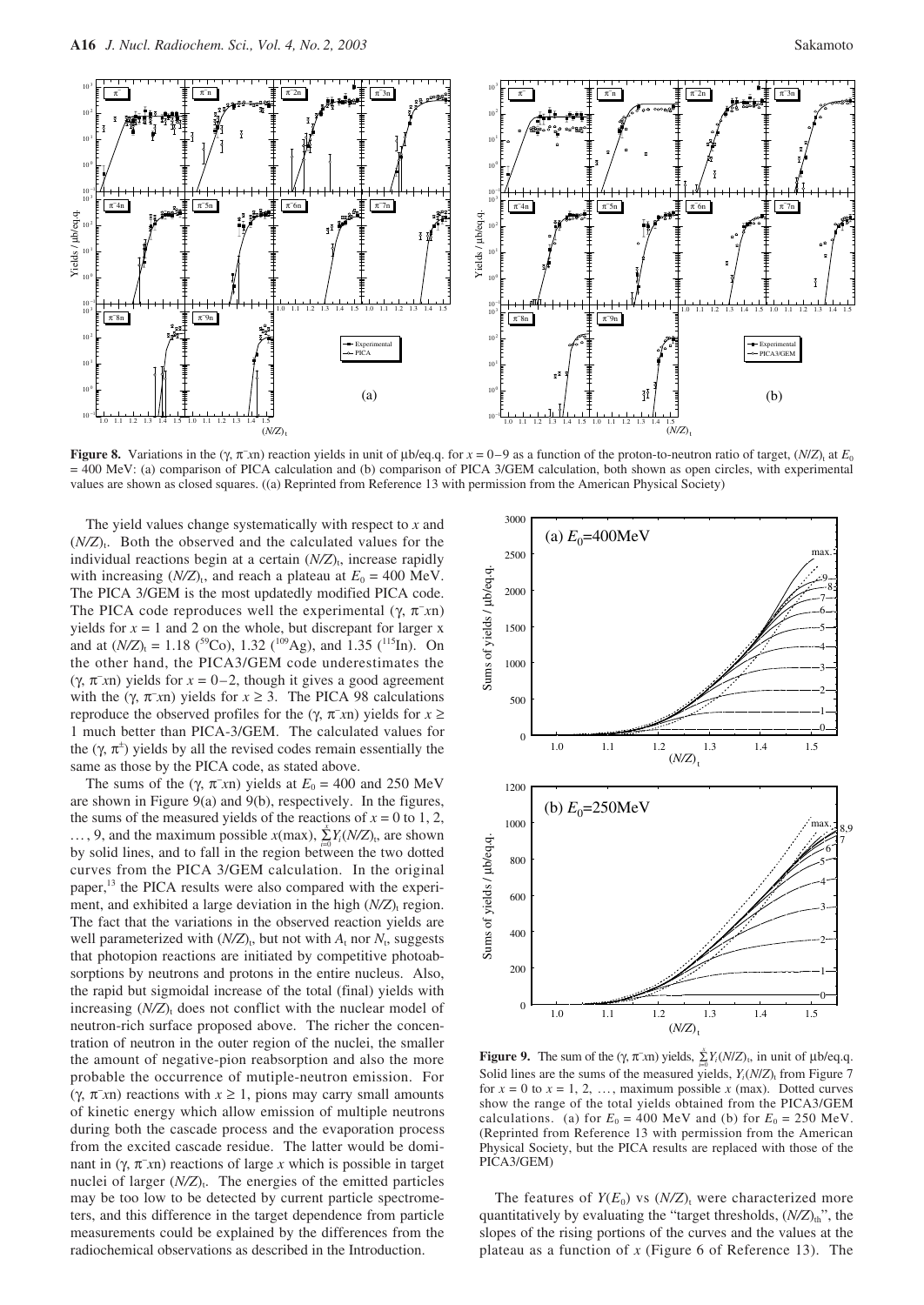"target threshold" was defined as the  $(N/Z)$ <sub>t</sub> for which each (γ, π− *x*n) reaction starts to occur with a certain probability, say 1  $\mu$ b/eq.q. It was found that  $(N/Z)_{th}$  increases linearly with

increasing 
$$
x
$$
 from 0 to 5, which can be expressed as

$$
(N/Z)_{\text{th}} = 1.040 + 0.050x \quad \text{for} \quad E_0 = 400 - 800 \text{ MeV} \tag{2}
$$

and as

$$
(N/Z)_{\text{th}} = 1.100 + 0.046x \quad \text{for} \quad E_0 = 250 \text{ MeV}. \tag{3}
$$

Some deviations from the linear relationship occur at *x* > 5 for the 1 µb/eq.q. threshold, suggesting that there may be some change in the reaction process in the heavy target region of  $(N/Z)$ <sub>t</sub> corresponding to  $(N/Z)_{th} \ge 1.3 - 1.4$ , where reactions involving high neutron multiplicities can occur. The slopes for the rapidly rising yield section for individual reactions with respect to  $(N/Z)$ <sub>t</sub> are almost the same for  $x = 0-2$ , but then increase especially for  $x > 5$ . The maximum yields decrease very slowly with increasing *x* from 300  $\mu$ b/eq.q. at  $x = 3$  to 100  $\mu b$ /eq.q. at  $x = 9$ . The existence of plateaus in the yields for (γ, π− *x*n) reactions of individual *x* might be due to the increase of multineutron emission of larger *x* being compensated by an increase in nuclear size.

All of the evidences point to changes in the widths of the isotopic mass yield curves, the "target thresholds,  $(N/Z)_{th}$ ", the slopes in the sections of increasing yields with respect to  $(N/Z)$ <sub>t</sub>, and the maximum yields at  $(N/Z)$ <sub>t</sub> = 1.3–1.4, above which the occurrence for  $(\gamma, \pi^-\bar{x})$  reactions of  $x \geq 5$  becomes pronounced. It is now clear that the changes in the yield profiles for the targets heavier than  $A_t = 100$  are associated with pronounced nuclear medium effects giving rise to more excessive excitation as compared with medium-heavy targets of  $A_t \leq 100$ . It is noted that the original PICA code overestimates the plateau values of the (γ,  $π^x$ xn) reactions for  $x ≥ 3$  by a factor of about 2, but the PICA-98 and PICA-3/GEM reproduces them very well. The latter codes consider the medium effect on the N-N scattering cross section as noted above.

# **4. Photospallation**

**4.1. Background.** Multiple nucleon emissions expressed as (γ, *x*n*y*p), *x* and *y* being the numbers of neutrons and protons emitted, i.e. spallation, in high energy nuclear reactions on medium to heavy nuclei are the most dominant competitive channel among others, and a broad spectrum of spallation residues is produced.

In general, the mechanism of spallation reactions has been explained by the cascade-evaporation model by Serber.<sup>89</sup> The incident projectile initiates a knock-on cascade by the interaction with a nucleon inside the target nucleus, and a number of particles are ejected from the nucleus during the cascade. The residual nucleus is deexcited by the evaporation of nucleons or nuclear clusters, and then the final product is formed. Systematic studies of spallation of complex nuclei by high energy photons seemed to be rather scanty in comparison with those by protons in the mid-1980s. The observed mass yield distribution of photospallation products appears very similar, in some of the chief features, to the yield pattern in the bombardment of high energy hadrons, in spite of the difference in their initial interactions; photospallation is initiated by purely electromagnetic interaction occurring deep inside the nucleus, while the hadron reaction is strong interaction induced by hadron incidence from the outside of the nucleus. The similarity between the yield patterns was first observed by the group of MIT<sup>90−92</sup> in the photoreactions on medium-weight targets by use of 320 MeV bremsstrahlung from the MIT synchrotron in 1954. The authors paid their attention to the yields of nuclides which are more than a few mass unit lighter than the targets, and examined the effect of evaporation of the

last few particles on the regularly changing form of the observed patterns with increasing distances from the targets and from the center of the stability valley. Simple reactions, in which only a few nucleons are ejected, such as  $(\gamma, n)$ ,  $(\gamma, 2n)$ , and  $(\gamma, pn)$  reactions, were attributed to the low energy part of bremsstrahlung, i.e. GDR. It was of interest for us to confirm why the yield distributions are not affected by the difference of the initial interactions between photons and hadrons incident on the same target nucleus, though some of the earlier authors stated that the highly excited nucleus has lost its memory of formation<sup>93</sup>

A number of the previously reported results have been analysed with a five-parameter formula by Rudstam<sup>94</sup> who empirically derived it on the basis of the proton- and heavy ion-induced spallation data in a wide range of energy and mass. The proposed formula for charge distribution (CD) and mass yield distribution (MD) is

$$
\sigma(Z, A) = \frac{\hat{\sigma}PR^{2/3} \exp[PA - R | Z - SA + TA^2|^{3/2}]}{1.79 \{ \exp(PA_t) - 1 \}},
$$
(4)

where  $\sigma(Z, A)$  is a formation cross section of a nuclide  $(Z, A)$ produced from a target  $(Z_t, A_t)$ , and *P*,  $\hat{\sigma}$ , *R*, *S*, and *T* are free parameters. The parameter *P* defines the slope of the mass yield curve,  $\hat{\sigma}$  the total inelastic cross section, *R* the width, and *S* and *T* the location of CD through the most probable charge  $Z_p = SA - TA^2$ . Therefore, the parameters *P* and  $\hat{\sigma}$  define the shape of MD, the former the slope and the latter the magnitude, and depend on both  $E_0$  and  $A_t$ . The parameter  $R$  is independent of the kind and energy of the projectiles and depends on the product mass *A* and charge *Z*;  $R = d'A^{-e'}$ , *d'* and *e'* being constant. For the same reason as in the case of *R*, the peak position  $Z_p$  of CD depends on the proton and neutron separation energies and on the Coulomb barrier and *S* and *T* can then be constant.

Sato<sup>95</sup> tried to find the physical implications of the parameters in the formula by unifying them with the  $Q_{gg}$  rule<sup>96</sup> and the Serber model.<sup>89</sup> A three-parameter formula was derived from the statistical consideration of the spallation process by Gupta et al.97 A slight modification of this formula was proposed and the degree of performance of these formulae was examined for hadron spallation by Foschina et al.<sup>98</sup> More recently Foschina et al.99 extended their four-parameter formula to electron- and photon-induced spallation, and shown that the formula can be used to estimate the unknown cross sections of the spallation process more accurately (within a factor of 2) and easily than theoretical calculations such as cascade-evaporation calculation. However, these formulae were limited to the products not close to the targets of medium-weights.

Owing to its success in the approximation of hadron-induced spallation with fairly good accuracy, Jonsson and Persson<sup>9</sup> measured the yields of photospallation of  $^{127}$ I at  $E_0 = 250 - 900$ MeV at steps of 100–200 MeV with use of chemical separations of Te, (Ag), Sb, Sn, and In from the irradiated iodine and tried to fit their data to the Rudstam formula in terms of the mean cross sections, i.e. the slope of linear array in  $Y(E_0)$  vs  $\ln E_0$ plots under the assumption of  $1/E_0$  variation for bremsstrahlung spectra. The significance of the different parameters were discussed by referring to those by the Rudstam's for particleinduced spallation. Kumbartzki et al.<sup>51, 93</sup> extended the nondestructive yield measurements to the targets of  $^{27}$ Al,  $^{51}$ V,  $^{55}$ Mn, <sup>56</sup>Fe, <sup>59</sup>Co, and <sup>75</sup>As with bremsstrahlung of  $E_0 = 0.8-2.1$  GeV from the 2.5 GeV ES at University of Bonn and also found that the photospallation yields can be represented by the Rudstam formula. About the same time, the groups who used the 5 GeV Cambridge Electron Accelerator in Massachusetts and the Linear Accelerator (16 GeV) Center at Stanford, USA,<sup>100, 101</sup> the 7.4 GeV ES and 0.6 GeV Linac at DESY, Germany,<sup>53, 55</sup> the 4 GeV ES at the Daresbury Nuclear Physics Laboratory, England,<sup>102</sup>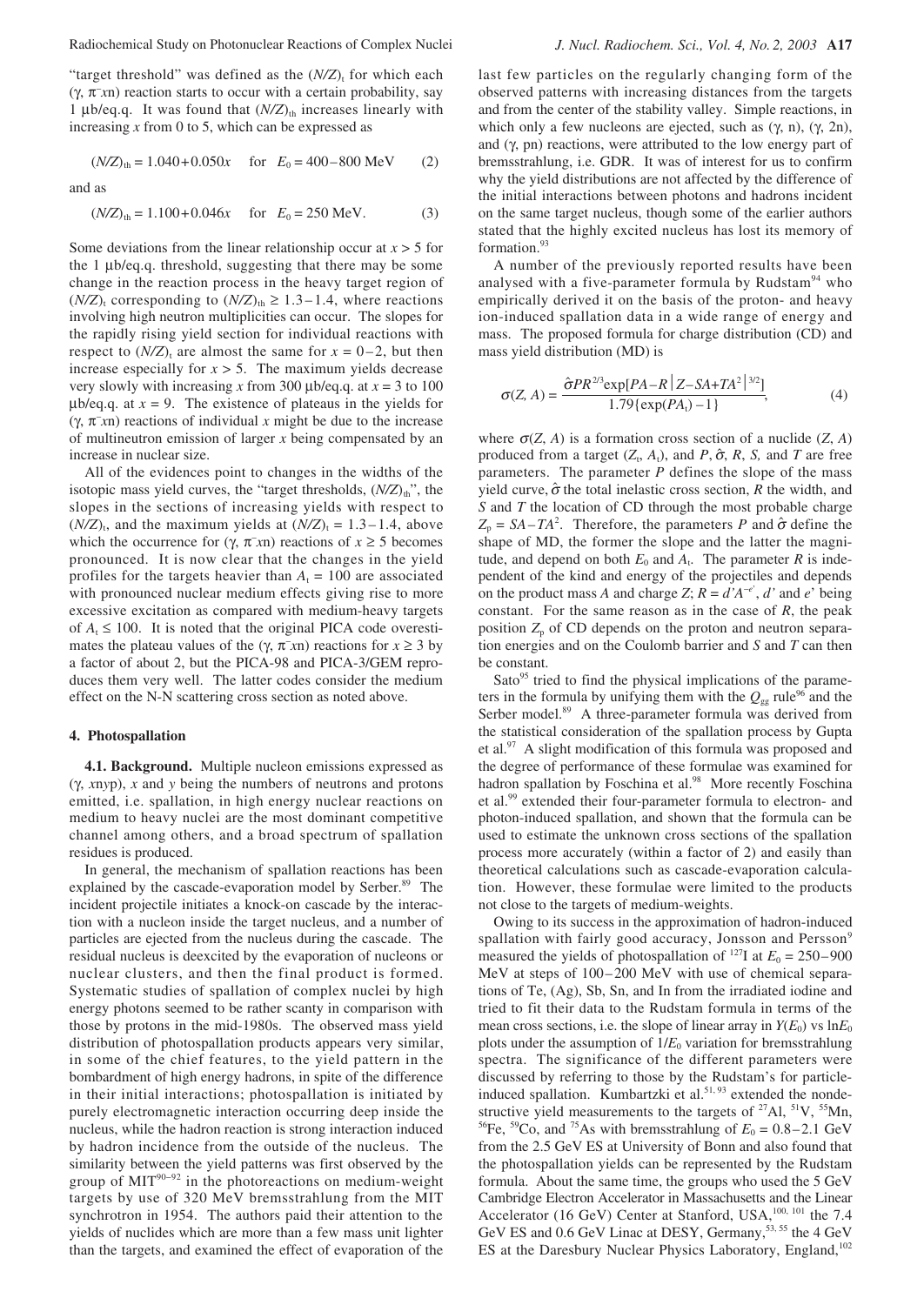the 1.2 GeV ES at the University of Lund, Sweden, $9,50$  the 2.5 GeV ES at University of Bonn, Germany, 51, 93, 103 the 5 GeV ES at the Yerevan Physics Institute, $104, 105$  and the Frascati 1.0 GeV ES, Italy<sup>57, 106</sup> started series of photospallation studies on  $n^{\text{nat}}$ Fe at  $E_0 = 1.5, 3, 5,$  and 16 GeV-electrons,<sup>101</sup> on <sup>127</sup>I and <sup>197</sup>Au at  $E_0 = 1 - 7.4$  GeV,<sup>53</sup> on <sup>59</sup>Co, <sup>127</sup>I, and <sup>181</sup>Ta by 4 GeV-electron,<sup>102</sup> on <sup>45</sup>Sc and <sup>nat</sup>Cu at  $E_0 = 2$  GeV,<sup>103</sup> on <sup>51</sup>V by both electrons and photons at  $E_0 = 130-580 \text{ MeV}$ ,<sup>55</sup> on <sup>51</sup>V, <sup>55</sup>Mn, and <sup>nat</sup>Cu at  $E_0$  $= 2, 3, 4,$  and 5 GeV,<sup>104, 105</sup> on <sup>51</sup>V, <sup>55</sup>Mn, <sup>nat</sup>Fe, and <sup>59</sup>Co at *E*<sub>0</sub>  $= 300 - 1000 \text{ MeV}^{57}$  and analyzed the yield data with the Rudstam formula<sup>50, 51, 57, 93, 103, 105, 107</sup> and/or the Monte Carlo calculation (PICA).<sup>50, 55, 107</sup> It may be noteworthy here that both bremsstrahlung- and electron-induced nuclear reactions are regarded as photonuclear reactions: use of virtual photon concept has been made for the latter. The reaction yield ratios of bremsstrahlung- to electron-reaction, *Y*Q/*Y*e<sup>−</sup>, are as high as several tens to 100 times and vary with target *Z* and *E*<sup>0</sup> (see References 55 and 102 and references therein).

In the meantime, Jonsson and Lindgren $108$  compiled and analysed the then available photo- and electro-spallation data with the five-parameter formula in terms of charge and mass distributions (CDMD-formula) in 1973, and updated the systematics in 1977.<sup>109</sup> They showed the capability of the CDMDformula in predicting the yields and cross sections within a factor of about 2 with some exceptions of factors of up to 5, in a broad energy and target mass region with a set of the new parameter values. However, it was obvious that more precise parameters could not be obtained without more systematic measurements with respect to  $A_t$ ,  $E_0$ , and  $A$ .

Monte Carlo calculations on intranuclear cascades made by Metropolis et al.<sup>110</sup> in 1958 combined with the analytical treatment of the evaporation step given by Rudstam for high-energy protons<sup>111</sup> were utilized for calculations for photoreactions in the early days.<sup>9</sup> After 1970, the PICA code was occasionally tested also in terms of photospallation,<sup>50, 55, 107</sup> too. A similar treatment was also proposed by Barashenkov et al.<sup>112</sup> in 1974 for  $A \ge 27$  in photon energies of 50 MeV–1.3 GeV, which gives higher mean excitation energy above  $k = 200$  MeV (see Reference 107 and References therein).

**4.2. Similarity and Dissimilarity between Photospallation and Hadron Spallation.** Paying our attentions to these historical developments in photospallation study, we first tried to observe the isotopic, isobaric and charge distributions by ourselves with an extensive measurement of spallation from two mass regions: one of  $^{133}Cs$  and  $^{139}La$  (Ref. 14), the other of



Figure 10. Yield distributions for products from <sup>nat</sup>Cu(γ, spallation) reactions at  $E_0 = 1000$  MeV. Large symbols denote the measured yields obtained in our works.<sup>16</sup> Solid curves were obtained by the parameters estimated by a nonlinear least-squares fit to the yield data. Small closed circles indicate the mass yields estimated by the Rudstam's formula (eq 5 in **4.3.**). (Reprinted from Reference 16 with permission from the American Physical Society, but revised to include the latest data.<sup>123–125</sup>)

<sup>nat</sup>Rb, <sup>nat</sup>Sr, and <sup>89</sup>Y (Ref. 15) at  $E_0 = 100$  and 200 MeV at LNS. Chemical separations of Cs, Xe, I, Te, and Sb from irradiated CsCl and of La, Ba, Cs, Xe, I, Te, and Sb from irradiated  $La<sub>2</sub>O<sub>3</sub>$  were performed together with iterative separations of <sup>120g</sup>I, <sup>121</sup>J, <sup>123</sup>J, and <sup>121g</sup>Te for the former and <sup>129</sup>Cs and <sup>121g</sup>Te for the latter to increase the numbers of the independent yields. Chemical separations of Sr, Rb, Kr, Br, Se, and As from the irradiated  $Y_2O_3$ , SrCl<sub>2</sub>, and RbCl were also performed. Comparison was made of the yields from different durations of irradiation. The mass and charge distributions of the yields at  $E_0 = 100$  and 200 MeV and also the differences of the yields at  $E_0 = 200$  and 100 MeV were then examined with use of the Rudstam CDMD formula, and it was found that the spallation yields are governed by nuclear stability and the characteristics of the yield features previously reported are essentially correct. It is noted that the contributions of secondary reactions are not important in photospallation yields discussed here.

The logarithmic slope of the mass yield curve, *P*, decreases linearly with an increase of the kinetic energy of proton and heavy ions ( $^{14}N$ ,  $^{12}C$ , and  $^{40}Ar$ ) up to  $\sim$ 2 GeV and approaches a constant value in the higher energy region, the limiting regime, irrespective of particles,<sup>113−115</sup> and the smaller slope has been suggested to be an indirect measure for higher average deposition energy. On the other hand, the results of photospallations of 51V (Ref. 50) and 127I (Ref. 9) showed that the *P* values decrease with the increase of  $E_0$  up to 600 MeV and show a limiting above  $E_0 \ge 600 \text{ MeV}$ .<sup>109</sup> This trend was confirmed also by us,<sup>15</sup> and was considered to be apparently different from those observed in the hadron spallation. From this point of view, the yields of 24 nuclides from photospallation of Cu were studied by nondestructive measurements with bremsstrahlung beams of  $E_0 = 100 - 1000$  MeV in steps of 5 to 100 MeV in order to compare directly with the results of proton and heavyion spallation of Cu by Cumming et al.<sup>113–115</sup> and also to confirm the above-mentioned trend further.<sup>16</sup> Figure 10 is the yield distributions for products from Cu (γ, spallation) reactions at  $E_0 = 1000$  MeV. The data points obtained in later years are included in this Figure, which is described in **4.5**. The comparison of the *P* values for Cu is reproduced in Figure 11, indicating that the *P* values of photospallation approach a constant value above 600 MeV, while those of hadron spallation attain the limiting regime at about 2 GeV as stated above,



**Figure 11.** Logarithmic slope of the mass yield curve (*P*) as a function maximum bremsstrahlung energy or kinetic energy of nuclear projectiles. Solid circle denotes our work, $16$  open triangle denotes the value from Reference 9, open inverted triangle denotes the value from Reference 103. The thin solid curve is to guide the eye for the solid circles. The dashed line was estimated for Cu target from the relations (3) in Reference 109. The thick solid curve is for the slopes obtained by Cumming et al.<sup>113-115</sup> for Cu spallation induced by protons and heavy ions ( $^{14}N$ ,  $^{12}C$ , and  $^{40}Ar$ ). Results for  $\alpha$ -induced spallation of Cu by Karol<sup>121</sup> are also included in this curve. The dash-dotted line is for *P* values obtained by Rudstam.<sup>94</sup> (Reprinted from Reference 16 with permission from the American Physical Society)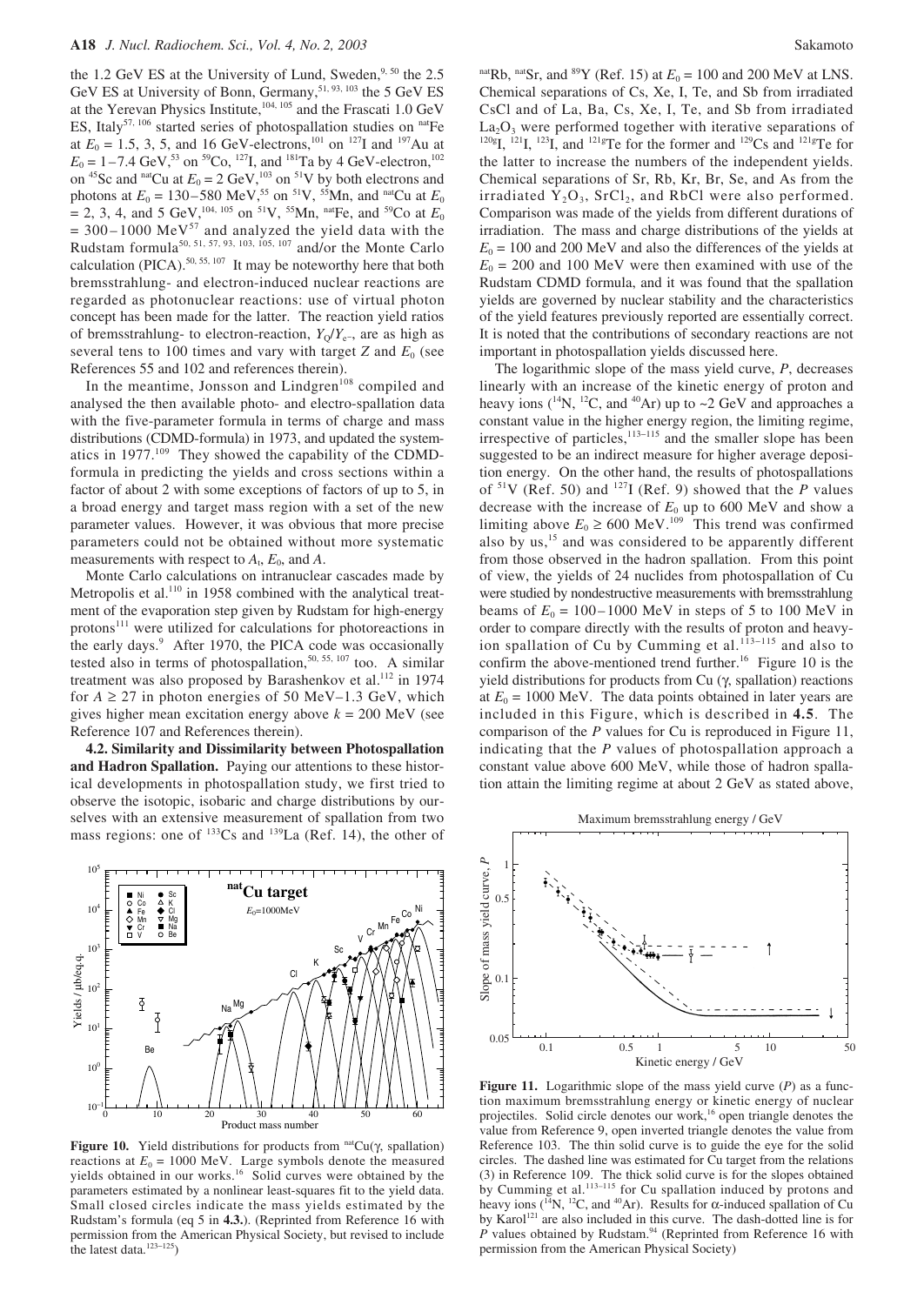and that the slope values of photospallation are larger than those of hadron spallation. The yield values were converted to the mean cross sections,  $\overline{\sigma}(E) = dY(E_0)/d(\ln E_0)$ , in the energy region of 300–1000 MeV according to Jonsson and Persson,<sup>9</sup> and the parameter values obtained for these mean cross sections were found to be almost identical with those of  $Y(E_0)$ at  $E_0 = 600$  and 700 MeV. The limiting of the *P* values for Cu reached around 600 MeV or less, because the mean energy of the interacting photons is less than  $E_0$ . The comparison with the *P* values from hadron spallation showed that the limiting excitation energy is higher in hadron spallation than in photon spallation in this incident energy region. It seemed plausible that these differences would partly be caused by the difference of the initial interaction between photon and hadron spallation because the threshold energy of pion production in photonnucleon interaction is lower than that in nucleon-nucleon interaction.

Another support for this discussion was obtained by taking the ratios of production yields (mb/eq.q.) for photospallation at  $E_0$  = 850 MeV to cross sections (mb) for proton spallation at  $E_p$  $= 3.9 \text{ GeV}^{113}$  as a function of product mass number *A*, which showed a linear relationship decreasing from 0.1 at  $A \ge 60$ with increase of  $\Delta A (= A_t - A)$  (Figure 5 of Reference 16). The average excitation energy of cascade residues estimated from the *P* values was found to be in the order  $\gamma < p = \alpha$  = heavy ion  $\approx \pi^-$  for the several hundred MeV to several GeV energy region.

The width of the charge dispersion of the Cu photospallation was also found to be slightly narrower than that of proton spallation. Furthermore, the neutron-to-proton ratio of the most probable products,  $(N/Z)_{p}$ , in photospallations of Cu was estimated by  $Z_p = SA_m - TA_m^2$ , where the medium mass  $A_m =$  $A_t - 1/P$  and  $1/P$  gives the average number of nucleons emitted,<sup>94</sup> and was found to be constant  $(1.148 \pm 0.003)$  on average) in the  $E_0$  region of 100 MeV–1 GeV. The  $(N/Z)_{\text{p}}$ values of then unpublished Y, I, Cs, and Au (Ref. 116) were also obtained. The results of  $(N/Z)$ <sub>p</sub> showed a linear relation-



**Figure 12.** Most probable product  $(N/Z)$ <sub>p</sub> as a function of target ( $N/Z$ )<sub>t</sub>. Open symbols represent photon results and solid symbols proton and α results. Open circle denotes our work,<sup>16</sup> open triangle<sup>109</sup> (V target), open inverted triangle  $(I)$ ,  $9$  open square  $(Y, I, Cs)$ , and Au),<sup>116</sup> solid circle ( $\rm{^{96}Zr}$ ,  $\rm{^{96}Mo}$ , and  $\rm{^{96}Ru}$ ),<sup>118</sup> solid triangle (Ti, Fe, Co, Ni, Cu, and Zn),<sup>119</sup> solid inverted triangle (In and Au),<sup>117</sup> solid square  $(^{92}Mo, ^{96}Mo,$  and  $^{100}Mo).^{120}$  The solid and dashed lines are to guide the eye. A portion of the results for proton and  $\alpha$  spallation was reproduced from Reference 120. (Reprinted from Reference 16 with permission from the American Physical Society)

ship with target  $(N/Z)$ <sub>t</sub> as shown in Figure 12, but the slope of which was quite larger than that from at  $E_p = 1.8$ ,<sup>117</sup>, 2.9,<sup>118</sup> and 12 GeV<sup>119</sup> proton and 720 MeV  $\alpha$  spallation<sup>121</sup> of targets with various values of  $(N/Z)_{t}$ . For the larger  $(N/Z)_{t}$ , the most probable product  $(N/Z)$ <sub>n</sub> is shifted to the more neutron rich side in photospallation than in proton- and α-spallation. Solid and dashed lines in the figure, which are to guide the eye, cross around  $(N/Z)$ <sub>t</sub> = 1.2, i.e. the value of Cu. This phenomenon is related to the average excitation energy of cascade residues produced by spallation. At the end of the cascade process, the (*N*/*Z*) ratio of the cascade residues is approximately equal to  $(N/Z)$ . As the cascade residues are deexcited by evaporation, the Coulomb barrier tends to suppress the emission of charged particles. The average excitation energy of the cascade residues in photospallation is lower than that in hadron spallation, as evidenced by the difference of the parameter *P*, and the emission of nucleon is relatively limited. Therefore, the most probable  $(N/Z)$ <sub>n</sub> is higher in photospallation compared with hadron spallation. This phenomenon would be observed easily in neutron−rich target nuclei, though difficult to observe in medium-weight nuclei such as Cu,  $(N/Z)$ <sub>t</sub> of which is close to unity.

**4.3. Systematics in Photospallation.** A further extensive accumulation of the yield data of photospallation of a wide range of targets, including some reinvestigations of the reported ones, was performed at  $E_0 = 30 - 1000$  MeV in steps of 100 MeV or less with the aid of suitable radiochemical separation to derive more accurate systematics and to deepen our understanding of the reaction mechanism.<sup>17</sup> The chosen targets were  ${}^{51}_{23}\text{V}_{28}$ ,  ${}^{59}_{27}\text{Co}_{32}$ ,  ${}^{89}_{39}\text{Y}_{50}$ ,  ${}^{127}_{53}\text{I}_{74}$ ,  ${}^{133}_{55}\text{Cs}_{78}$ ,  ${}^{139}_{51}\text{La}_{82}$ , and  ${}^{197}_{79}\text{Au}_{118}$ , as these are naturally monoisotopic or essentially monoisotopic. Among these targets the near-by three targets, <sup>127</sup>I, <sup>133</sup>Cs, and <sup>139</sup>La, were received special attention, since <sup>139</sup>La is  $N = 82$ magic and <sup>133</sup>Cs and <sup>127</sup>I are 4n and 8n, respectively, off from *N* = 82 magic. These targets are separated by two units of atomic number and produce many common radionuclides by spallation. This provides us some advantages in the yield measurements; employed chemistry specific to the products, especially in chemical purifications, and radioactivity assays are common in many of radionuclides, and possible problems such as gamma-ray data would confidently be clarified, as intended before.<sup>14, 15</sup> The chemical procedures for La, Ba, Cs, Xe, I, Te, Sb, Sn, In, Cd, and Ag were essentially the same as in References 14 and 15. Chemical separations of Pt, Ir, Os, Re, and W from Au were also performed. There exist the same advantages of radioassay in the choice of lighter targets  $(^{51}V)$ and  $59^{\circ}$ Co), in addition to  $n^{\text{nat}}$ Cu described above, though the yield measurements for these targets were performed nondestructively. The  $_{27}^{59}Co$  and  $_{29}^{nat}Cu$  targets are one unit of atomic number off from the proton magic  $Z = 28$ . Another neutronmagic target,  ${}^{89}_{39}Y_{50}$ , was added to fill the gap between the  $A_t$ ranges of  $51-63$  and  $127-139$ . The <sup>197</sup>Au target was chosen as a representative of the heavy one in the periodic table. The yield values, totaling 22 nuclides from  $51\overline{V}$ , 29 from  $59\overline{C}$ , 31 from  ${}^{89}Y$ , 28 from  ${}^{127}I$ , 44 from  ${}^{133}Cs$ , 52 from  ${}^{139}La$ , and 40 from 197Au were identified as either independent or cumulative. For most of the cumulative yields, corrections for the precursor-decays were performed by using the precursor yields obtained from the iterative least-squares fit of the Rudstam CDMD formula, the method of which was devised and reported in the part II of this series of works.<sup>18</sup>

The individual yield data obtained were carefully examined from the view points of self-consistency in the yield curves as a function of  $E_0$  and in the isotopic MD and CD with the aid of the Rudstam CDMD formula. A detailed comparison with the previously reported results were made in the form of the yield curves. Then the expressions for the parameters reported by Jonsson and Lindgren<sup>108,109</sup> were revised;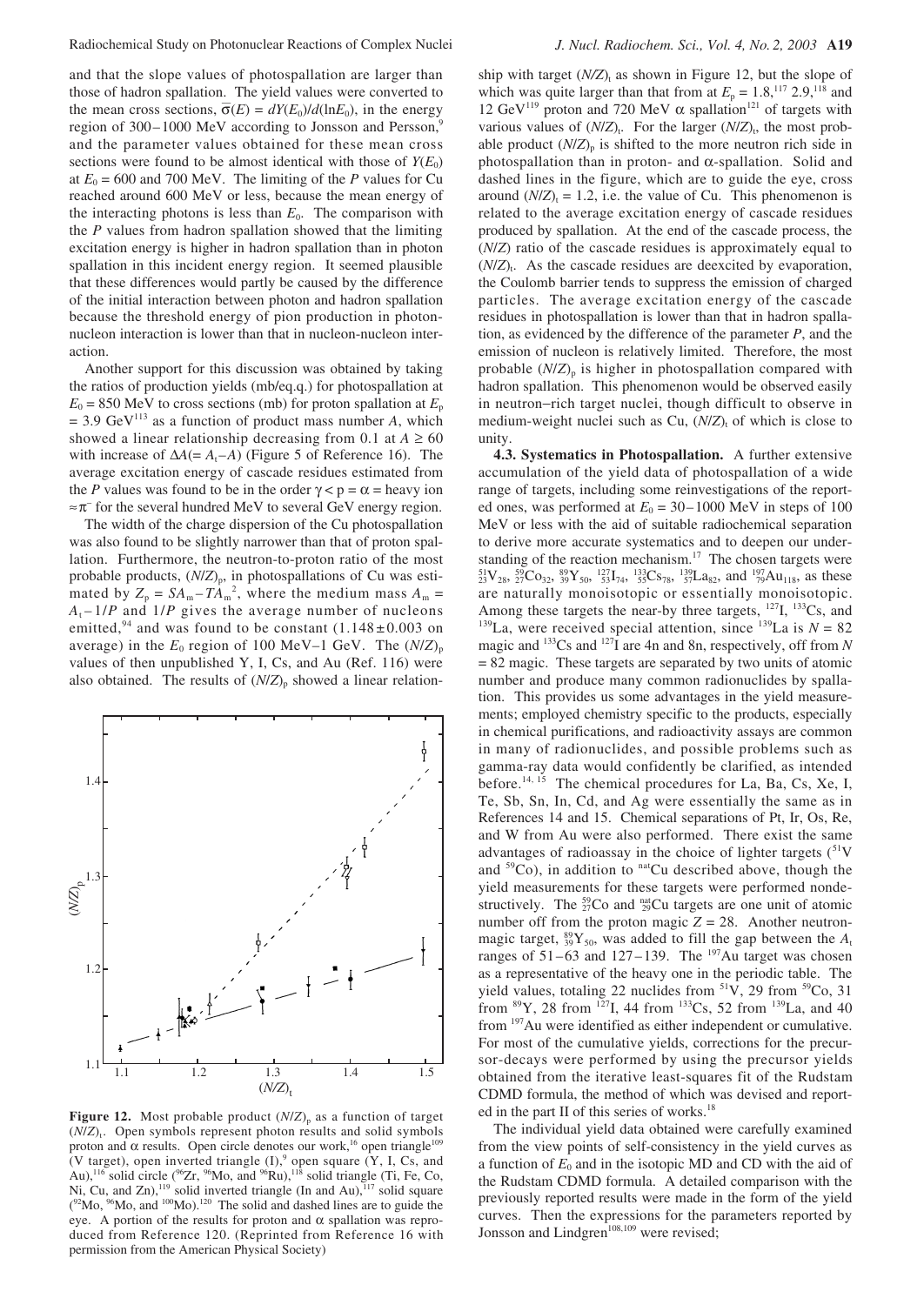$$
P = (134.8 \pm 27.1) A_{t}^{(-0.229 \pm 0.024)} E_{0}^{(-0.916 \pm 0.031)}
$$
  
at  $100 \le E_{0} \le 600 \text{ MeV}$ ,  

$$
P = (0.419 \pm 0.045) A_{t}^{(-0.229 \pm 0.024)}
$$
  
at  $E_{0} \ge 600 \text{ MeV}$ ,  

$$
\hat{\sigma} = [(-0.87 \pm 0.11) + (0.23 \pm 0.02) \ln E_{0}] A_{t}^{(1.03 \pm 0.03)}
$$
  
m $b$ /eq.q., (5)  

$$
R = (96.5 \pm 9.5) A^{- (0.95 \pm 0.05)}
$$
,

 $S=0.53\pm0.02$ , and  $T=(6.5\pm3.5)\times10^{-4}$  to give  $Z_p = SA - TA^2$ .

It should be noted that these parameter values were derived from the data on  $51 \le A_t \le 133$  and the products of  $(\gamma, x_n)$  and (γ, pxn) reactions of  $x \ge 3-7$ . The derived *P* and  $\hat{\sigma}$  values for  $A_t$  $\geq$  139 (<sup>139</sup>La, <sup>175</sup>Lu, and <sup>197</sup>Au) appeared somewhat anomalous compared to the characteristics for the lighter  $A_t$ . In the derivations of the expression (5), the data on  $A_t \ge 139$  were excluded, and the possible magic effects were not obvious beyond the experimental uncertainties.

Although the parameter values obtained were improved compared with those by Jonsson and Lindgren,<sup>108, 109</sup> the degree of the fits were not yet satisfactory: 70–85% of the data were within the quoted uncertainty and the remainings were within  $3\sigma$  at  $E_0 = 1000$  MeV. Measurements of the yields of more wide range of the products, especially from heavier targets of  $A_t \ge 150$  at the whole range of  $E_0$  and the lighter ones of  $A_t \le$ 50 at  $E_0 \le 300$  MeV seemed to be required for further refinements. (Note: our later measurements of the products with larger ∆*A* from these heavies targets have revealed that the values in the expression (5) are valid. See **4.5.**)

An empirical formula for the (γ, *x*n) yields of near-by products to targets were derived by analyzing isotopic distributions from <sup>51</sup>V, <sup>59</sup>Co, <sup>89</sup>Y, <sup>127</sup>I, <sup>133</sup>Cs, and <sup>197</sup>Au for  $E_0 = 300 - 1000$ MeV:

$$
\ln \sigma(Z_t, A) = ax + b
$$
  
with  $a = (1.01 \pm 0.13) A_t^{-(6.61 \pm 0.64)}$  and  $b = 6.78 \pm 0.21$ . (6)

The slope *a* is independent of  $E_0$  of 300–1000 MeV, suggesting the contribution from low-energy photons responsible for GDR and QDR.18

In the part 1 of this work, $17$  isomeric yield ratios for 38 pairs were also studied in some details in terms of  $E_0$ -,  $A_t$ - and spindependence. It was found that the ratios are almost independent of  $E_0$ . The  $A_t$ -dependence was not clear but the sensitivity of the isomer ratios on reaction complexity (large ∆*A*) looked weak in contrast to the conclusion by Eriksson and Jonsson<sup>122</sup> and Bachschi et al. $103$  that the isomer ratios of  $44$ Sc increase with increase of ∆*A* due to build-up of angular momenta during the cascade and evaporation. The products having spin closer to the target spin were found to be favored in our work.

**4.4. Cascade-Evaporation Calculation (PICA) for Photospallation.** In section **3**, the Monte Carlo intranuclear cascade-evaporation calculation code (PICA) by Gabriel and Alsmiller was described to be able to reproduce the gross feature of the photopion reaction yields, though some problems remained for further modifications. The reproducibility of the code for photospallation was then examined by referring to our experimental data quoted in **4.3.** above.<sup>17</sup> The calculation was performed with the same parameter values as for photopion reactions, except for some alternative sets of cutoff energies for emitted particles which did not exhibit any notable difference in the results.<sup>19</sup> The incident particle histories of  $(0.4-1.0) \times 10^6$ were traced in each of  $2-4 E_0$ 's from 200 to 400 MeV for each target. The calculated yield values showed a zig-zag pattern in the isotope distribution; the yield values were high for even-*N* products and low for odd-*N* products in both the even-*Z* and odd-*Z* elements. In the case of <sup>133</sup>Cs(γ,  $\pi$ <sup>-xn</sup>)<sup>133-*x*</sup>Ba reactions

described in **3.3.**, the calculated peak values for even-*N* products were in good agreement with the experiment in contrast to those for odd-*N* products.

The comparison of the PICA results with the experiment was made by regarding the zig-zag change, in addition to statistical errors, as the range of uncertainty in the PICA. It was stated that the PICA code reproduces almost all the observed values for  ${}^{51}V$ ,  ${}^{50}Co$ , and  ${}^{89}Y$  within their error bands, as far as the comparison was concerned with the results at  $E_0 =$ 200–400 MeV, though the PICA on  $51V$  and  $89Y$  overestimates the corresponding yields of the products very close to and far from the targets, i.e. (γ, 0–1p*x*n) and (γ, 5–8 or 9p*x*n) reaction products, respectively. The discrepancy becomes more apparent for heavier targets of  $^{127}I$ ,  $^{133}Cs$ , and  $^{139}La$  (Figure 2 of Reference 19). For these heavier targets, the PICA results show the broader and more asymmetric distributions at  $(\gamma, 0-4)$ or 5p*x*n) reactions with high values at the products closer to the targets and are also larger than the measured values. It was interesting that the PICA results for  $^{127}I - ^{139}La$  at  $E_0 = 400$ MeV were comparable in magnitude to the ones obtained at  $E_0$  $= 700-1000$  MeV. The reproducibility of the PICA code for photospallation were the same as that for photopion reaction: the most important conclusion was the need of inclusion of the nuclear medium effect in PICA.

The problem in the heavier targets encountered also in the systematic analysis with use of the Rudstam formula as described in **4.3.** remained open at this stage. It was then concluded that the PICA code can be used for an approximate estimation of the photospallation yields even at  $E_0 = 400 - 1000$ MeV, but a better prediction was available from the empirical findings (see **4.5.**).

**4.5. Further Developments in Photospallation Study.** We have further extended our measurements of photospallation yields of the products with larger ∆*A* for the previously studied targets, in addition to new ones from <sup>27</sup>Al to <sup>197</sup>Au at  $E_0 = 60 -$ 1200 MeV.23, 123<sup>−</sup><sup>125</sup> A list of the targets are included in Figure 4 for our photopion study. The studied ranges of ∆*A* were, for examples, 190 (61) for  $197$ Au, (62) for  $nat$ Ag, and 82 (50) for  $89$ Y. The numbers in brackets are for spallation origin. The empirical expressions (5) and (6) for the yields of both (γ, *x*n*y*p) reactions and (γ, *x*n) reactions, respectively, described in **4.3.** were proved to reproduce the observed values within 20%.

The reproducibility of the PICA 3/GEM code, obtained from calculations of particle histories of  $7 \times 10^7$ , was found to have been improved greatly for photospallation, though not completely satisfied. Figure 13 shows typical examples of MD (see also Figures 10 and 18). The PICA 3/GEM code for photospallation of both (γ, *x*n) and (γ, *x*n*y*p) types and also the yields of the light nuclei (section **5**), gives a good agreement with the experiment, though the smaller values for the (γ, *x*n*y*p) yields for ∆*A* ≥ 40 for 59Co, ∆*A* ≥ 50 for 89Y, and ∆*A* ≥ 55 for 197Au at  $E_0 = 400$  MeV appear, for examples. The latter discrepancies become smaller for heavier targets at higher  $E_0$ . These results suggest that the code requires to be improved for the contribution more from deep spallation. Our systematic recoil experiments $^{23}$  have also indicated that the code reproduces well the kinematic properties for  ${}^{51}V$ ,  ${}^{nat}Cu$ ,  ${}^{93}Nb$ , and  ${}^{nat}Ag$ , but underestimates the kinetic energies *T* of the residual nucleus in the heavy target region of <sup>181</sup>Ta and <sup>197</sup>Au. It is now possible to trace how the particle emissions occur and which stages in the cascade-evaporation are responsible for productions of the final products, by analyzing the calculational steps in the improved PICA 3/GEM, and some efforts are under way in our group.

### **5. Photofragmentation**

**5.1. Background.** Formation of light nuclei such as <sup>7,10</sup>Be and 22,24Na in high energy nuclear reactions on medium- to heavy-weight targets has been an old but still new open prob-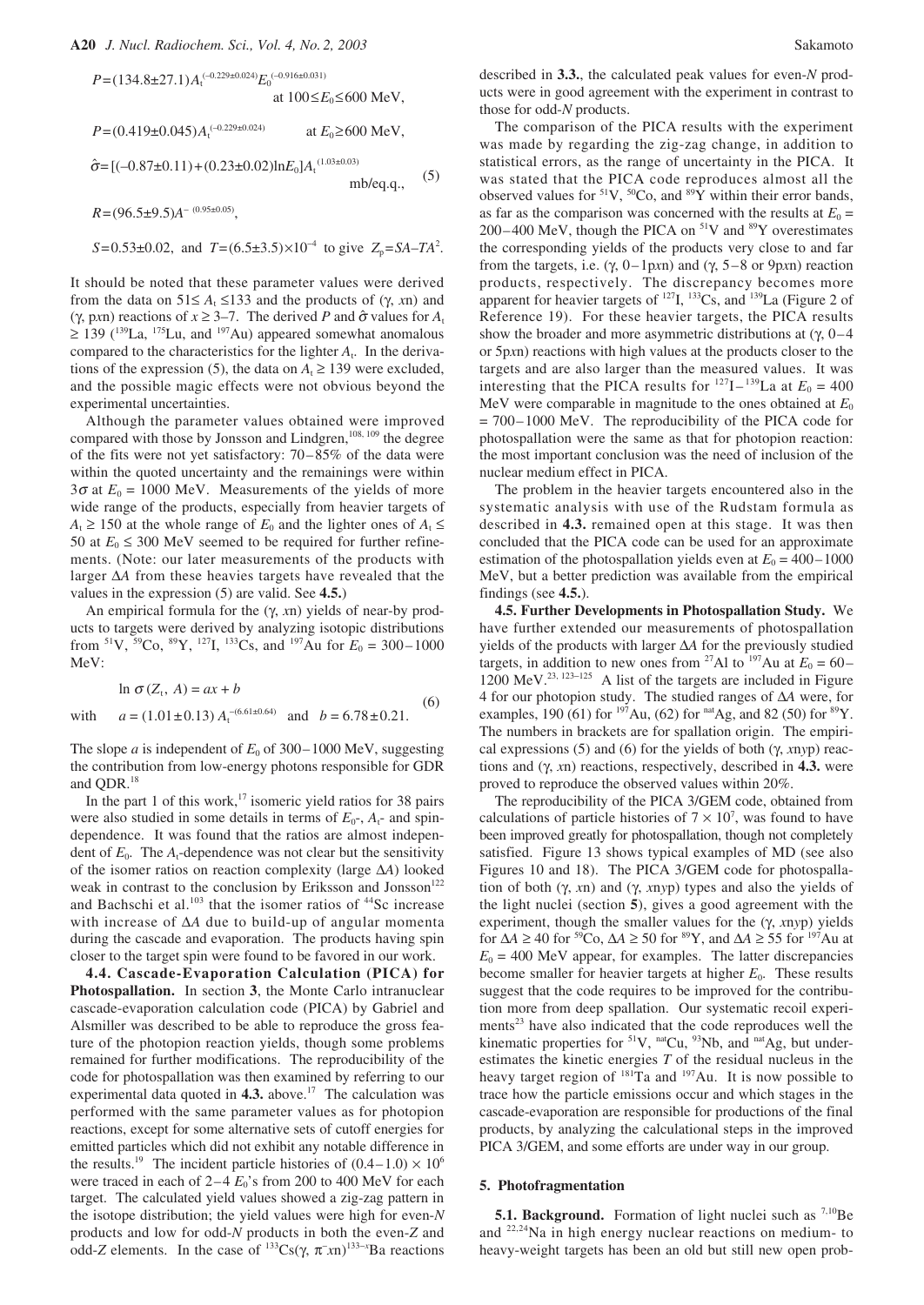

Figure 13. Mass yields of <sup>51</sup>V, <sup>59</sup>Co, <sup>nat</sup>Cu, <sup>89</sup>Y, <sup>nat</sup>Ag, and <sup>197</sup>Au targets around the energy of  $E_0 = 1000$  MeV together with those from PICA3/GEM code.<sup>34</sup> Open squares denote the mass yields obtained by adding unknown isobaric yield estimated by the Rudstam formula (eq 5 in **4.3.**) to our experimental yields in References 16, 17, 123–125. Solid lines indicate the mass yields estimated by the Rudstam formula, (eq 5 in **4.3.**). Closed circles indicate the yields calculated by PICA3/GEM.<sup>34</sup> (Constructed from References 16, 17, 123, and 125 with permissions from the American Physical Society and the Oldenbourg Wissenschaftsverlag)

lem regarding to reaction mechanisms. During 1950s, measurements of radionuclide yields from the interaction of GeVprotons revealed large deviations in the region of 15 <*A*< 35 from the expected spallation patterns<sup>126</sup> which have not been explained by the cascade-evaporation model.<sup>127</sup> The term "fragmentation" has been coined for the formation process for these light nuclei in which the split-off of such a large piece of nuclear fragments from an excited nucleus during a nucleonic cascade is somehow supposed.

Since then, extensive works have been continued by studying radiochemically the formation cross sections and/or yields especially of <sup>7</sup>Be, <sup>11</sup>C, <sup>18</sup>F, <sup>24</sup>Na, <sup>28</sup>Mg, and other light radionuclides from proton-, neutron- and photon-induced nuclear reactions on a variety of targets, recently down to the thresholds around several tens of  $MeV$ .<sup>128</sup> An approximate feature of the cross sections, mostly derived from proton reactions of energies  $(E_p)$  of 0.1-several GeV, with respect to  $A_t$ and/or target asymmetry,  $[(N-Z)/A]_t$ , has been obtained.<sup>129–131</sup> The cross sections of the light nuclide formation decrease exponentially with an increase of  $A_t$  up to 50–100. Above  $A_t$  = 50–100, the cross sections seemed to decrease gradually at lower incident energies but increase at higher energies (see Figure 17 below in **5.5.**).

In photonuclear reactions, the apparent deviations of the yields of the light nuclei from the spallation systematics have been reported during the late 1960s to 1970s (see Figures 10, 13, and 18 for the concerned regions, as examples). Fulmer et al.<sup>100, 101</sup> ascribed the comparable and very high <sup>24</sup>Na and <sup>32</sup>P yields, by a factor of  $10<sup>3</sup>$  compared with the expected spallation yields, from iron targets irradiated with 3, 5, and 16 GeVelectrons to "photofission". No  ${}^{7}$ Be was detected in their search in a Be fraction chemically separated from the irradiated iron foils. The relatively high yields of <sup>15</sup>O and <sup>11</sup>C from a 16 GeV irradiation of Al were regarded as possible evidence of "photofission" of Al, but the high relative yield of  $7Be$  was considered to be suggestive of "fragmentation". Butement et

al.<sup>102</sup> also ascribed the high relative yields of <sup>24</sup>Na and <sup>32</sup>P from 4 GeV irradiations of Co, I, and Ta to "presumed fragmentation". The large yields of <sup>7</sup>Be from <sup>27</sup>Al and of <sup>11</sup>C and <sup>7</sup>Be from <sup>32</sup>S at  $E_0 = 1$  GeV were also explained by "fragmentation" in a fast process as the only mechanism for the production by di Napoli et al.106 Di Napoli et al. continued measurements of the yields of light nuclei ( $^{22}$ Na,  $^{18}$ F,  $^{11}$ C, and  $^{7}$ Be) from (γ, 2p3n) reactions on <sup>27</sup>Al, <sup>23</sup>Na, <sup>16</sup>O, and <sup>12</sup>C, respectively, <sup>132</sup> of <sup>18</sup>F, <sup>22</sup>Na, and <sup>24</sup>Na from <sup>23</sup>Na, <sup>27</sup>Al, <sup>28</sup>Si, <sup>31</sup>P, <sup>32</sup>S, <sup>35,37</sup>Cl, <sup>39</sup>K, and <sup>40</sup>Ca,<sup>133</sup> and <sup>11</sup>C and <sup>7</sup>Be from <sup>40</sup>Ca,<sup>134</sup> all at  $E_0 = 0.3-1$  GeV, and the "fragmentation-like" process was concluded to explain the large deviations from the spallation pattern: <sup>7</sup>Be from <sup>12</sup>C by (γ, αn) reaction could be explained by an ejection of a <sup>4</sup>He fragment in the fast step and the evaporation of a neutron in the second step leading to  ${}^{7}$ Be.<sup>134</sup> Emission of light fragments such as  ${}^{8}$ Li,  $7$ Be,  $^{11}$ C, and others would justify the large yields of  $^{18}$ F from  $31P$  and  $32S$  and of  $22Na$  from targets heavier than  $32S$ . On the other hand, energetics suggested a large contribution of "fission" in producing some nuclides far enough from the targets such as <sup>18</sup>F from <sup>35,37</sup>Cl and <sup>40</sup>Ca and <sup>22</sup>Na from <sup>40</sup>Ca,<sup>133</sup> though the authors emphasized later that the large yields of  ${}^{11}C$ and  ${}^{7}$ Be from  ${}^{40}$ Ca had to be attributed to a "fragmentationlike" process, neither spallation nor fission.<sup>134</sup> In a later work, a "fission-like" process was not excluded for the 11C productions from targets with  $27 \le A_t \le 40$ .<sup>57, 135</sup>

Jonsson and Persson<sup>9</sup> stated that the <sup>24</sup>Na from <sup>127</sup>I is not probably a fission product and the emission of  $24$ Na might be possible by local heating due to reabsorption of pions, as suggested by Wolfgang et al. in proton reaction.<sup>136</sup> The explanation of the high yields of  $24$ Na by a "binary fission" process was made in a series of works by Järund et al., who measured <sup>24</sup>Na yields from the 11 targets ranging from Al to Cu at  $E_0 =$  $100-1000$  MeV,<sup>137</sup> from the 9 targets ranging from Br to U at  $E_0 = 400 - 1000$  MeV,<sup>138</sup> and from <sup>159</sup>Tb at  $E_0 = 400 - 800$ MeV.<sup>139</sup> Also Kumbartzki and Kim<sup>51</sup> obtained the high yields relative to spallation in the mass range of  $20 < A < 30$  from 1.5 GeV irradiations of <sup>27</sup>Al, <sup>51</sup>V, <sup>55</sup>Mn, <sup>56</sup>Fe, <sup>59</sup>Co, and <sup>75</sup>As and  $1.0-2.0$  GeV irradiations of  $51V$ , and the "fission-like breakup" of the iron nucleus was considered to be responsible for the <sup>24</sup>Na (and <sup>27</sup>Mg) yields based on energetics of <sup>24</sup>Na inferred from catcher foil technique. In the lighter targets closer to the products mass, spallation process would dominates, in which the light clusters are left as one of the cascade residues.

The distinctions of the fragmentation and/or fission contributions from the total yields had to be clarified before those complicated discussions. Our success in measurements of formation cross sections of <sup>10</sup>Be ( $T_{1/2} = 1.5 \times 10^6$  y,  $\beta^-$  emitter) and <sup>26</sup>Al ( $T_{1/2} = 7.2 \times 10^5$  y,  $\beta^{\dagger}$ - $\gamma$  emitter) from Al, Fe, Co, Ni, Cu, Zn, Ag, and Au irradiated with 12 GeV-protons at KEK with use of accelerator mass spectrometry (AMS) at the Micro Analysis Laboratory, Tandem Accelerator (MALT) of the University of Tokyo,  $^{131}$  prompted us to measure <sup>7</sup>Be and  $^{10}$ Be produced by photoreactions on a wide range of  $A_t$ , by  $\gamma$ –ray assay for  ${}^{7}$ Be and AMS for  ${}^{10}$ Be in order to clarify the "fragmentation" problem described above.

**5.2. 7 Be and 10Be produced by Photoreactions and Proton Reactions.** We first chose O, Al, Cl, Co, Cu, Y, Ag, and Au of natural abundance as targets and measured the <sup>7</sup>Be and <sup>10</sup>Be yields at  $E_0 = 250 - 1050$  MeV at small  $E_0$  steps.<sup>24</sup> The aim of this work was at first to search for a possible effect on the yields caused by the difference of the initial interactions between photoreaction and proton reaction at the respective limiting regions observed at  $E_0 > 600$  MeV and  $E_0 > 2$  GeV as investigated before (see **4.2.**). Unfortunately, only upper limits for formation yields of <sup>7</sup>Be and <sup>10</sup>Be from the heavier targets of  $n<sup>nat</sup>$ Ag and  $197$ Au were available. However, an important finding was obtained in this work, i.e. appreciable yields were observable below the  $Q$  values for productions of <sup>7</sup>Be and <sup>10</sup>Be by (γ, *x*n*y*p) reactions on 59Co, natCu, and 89Y and no change in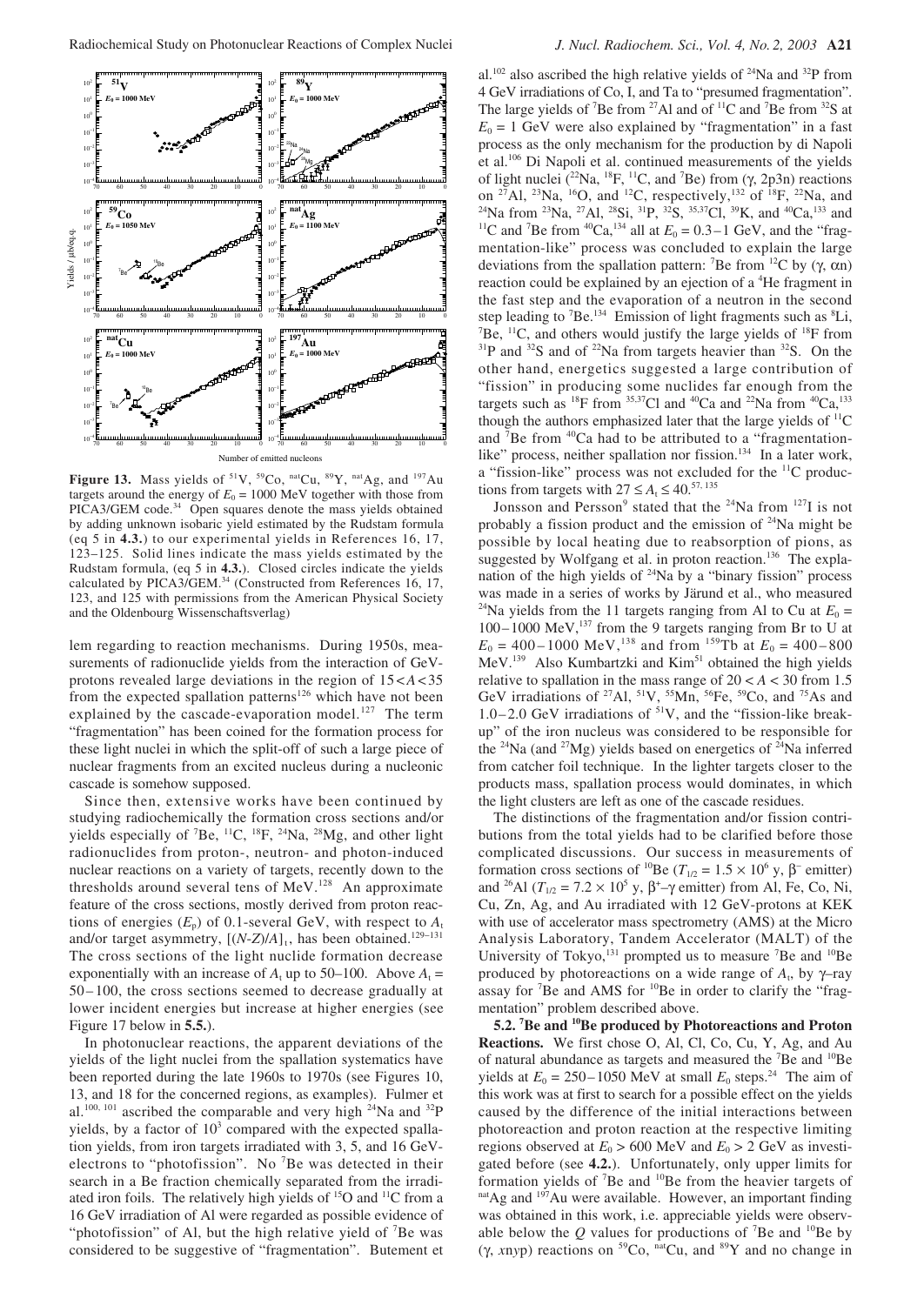increasing rate of the yields due to spallation appeared above the *Q*-values, suggesting appreciable contribution of fragmentation process to the formation of these nuclides. It was also suggested that the production of a nuclide in fragmentation process is closely related to the proton-to-neutron ratios of targets. A comparison of the ratios of the derived mean cross sections, <sup>10</sup>Be/<sup>7</sup>Be, at  $E_0 = 0.4-1$  GeV with those from proton reactions at  $E_p = 0.8$ , 1.2, 2.6, and 12 GeV indicated that the average energy deposition to the cascade residue in photoreaction is smaller than that in the proton reaction in the concerned energy region, which is consistent with the conclusion from the comparison of photon- and proton-spallation described in **4.2**.

### **5.3. Systematic Study of Light Fragment Productions**

*a. Overview.* A series of the measurements of the isotopic pairs of <sup>7,10</sup>Be and <sup>22,24</sup>Na up to  $E_0 = 1200$  MeV have then been performed on 23 targets ranging from  $n$ <sup>nat</sup>B to  $197$ Au, including the same ones as studied above, with the aids of AMS for <sup>10</sup>Be and of a low-level counting technique for  $22$ Na to confirm the above-mentioned findings from the  $7,10$ Be measurements.<sup>25</sup> The <sup>22</sup>Na counting was performed at the Ogoya Underground Facility of the Low Level Radioactivity Laboratory (LLRL) of Kanazawa University.<sup>140</sup> In addition, the photoreaction yields of 28Mg, 39Cl, 43,44m,44g,46,47,48Sc, 59Fe, and 56,57,58,60Co from the heavier targets were measured radiochemically to survey the contribution of fragmentation relative to spallation and/or fission in the mass yield distributions. The measured results were investigated in terms of  $E_0$ - and  $A_t$ -dependence of the yields and compared with those results of proton reactions reported in the literature. A quantitative evaluation of the contribution of

the fragmentation yields to the measured yields was obtained and a strong and clear effect of target properties on the fragment formation was confirmed.

*b. E0-dependence of Light Fragment Yields.* Figure 14 shows some typical examples of the yield variation as a function of *E*<sup>0</sup> together with the literature data.<sup>57, 133, 135, 137, 138</sup> The arrows on the  $E_0$  axis indicate the  $Q$  values for the products as spallation residues left after multiple nucleon emission. The superscript and subscript of  $Q$  indicate the  $A_t$  and the numbers of the emitted neutron and proton in (γ, *x*n*y*p) reaction, respectively. Some of the literature values (closed symbols) are in good agreement with ours, but the yield values of <sup>7</sup>Be from <sup>nat</sup>O and  $22$ Na from natCl are not. It is noted that the yield increase is steep after the threshold and attains a plateau at  $E_0 = 400-500$ MeV for reactions with a small ∆*A*, which is a typical feature of the (3,3) resonance (Figures on left). In the reactions with larger ∆*A*, i.e., the reactions on heavier targets, the yields increase slowly and reach a plateau at  $E_0 \geq 800$  MeV (Figures on right). Those characteristics in the  $E_0$ -dependence of the yields have also been observed in photospallation yields.<sup>17</sup> The yield increase at  $E_0 \ge 600$  MeV appears to be ascribable to the medium effect in nuclei; broadening of excitation function.<sup>10, 11</sup>

The reaction thresholds for  $7,10$ Be,  $22,24$ Na, and  $28$ Mg formations from the light targets are not so different from the *Q*values for spallation, but the difference increases with an increase of ∆*A*. This discrepancy is attributed to contribution from fragmentation process associated with the direct emission of these light nuclei from an excited target, the threshold of



**Figure 14.** Typical examples of the measured yields of <sup>7</sup>Be, <sup>10</sup>Be, <sup>22</sup>Na, <sup>24</sup>Na, and <sup>28</sup>Mg for the reactions on <sup>nat</sup>O, <sup>nat</sup>Cl, <sup>nat</sup>K, <sup>nat</sup>Fe, <sup>nat</sup>Ag, and <sup>197</sup>Au as a function of the bremsstrahlung end-point energies,  $E_0$ . Open circle<sup>25</sup> and open square<sup>24</sup> denote the values obtained in our works. Closed circles and closed squares represent the data from References 57, 133, and 135 and References 137 and 138, respectively. Solid lines are drawn through the points to guide the eye. The arrows on the horizontal axis show the *Q*-values for the products as a spallation residue left after multiple nucleon emission. The superscript and subscript of *Q* indicate the mass number of the target and the number of the emitted nucleons in (γ, *x*n*y*p) reaction, respectively, used for *Q*-value calculation. (Reprinted from Reference 25 with permission from the Oldenbourg Wissenschaftsverlag)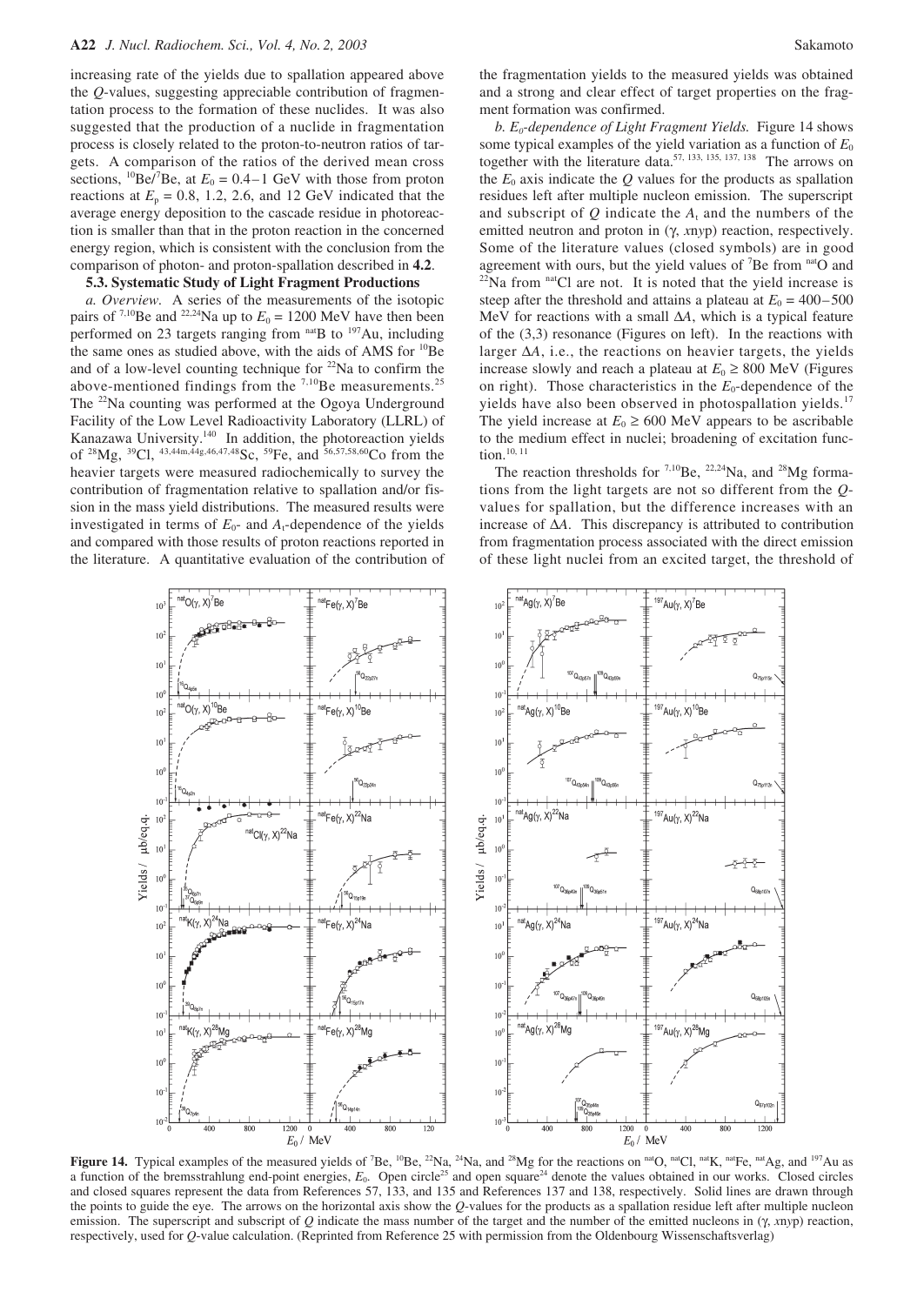which are lower than the respective Q-values for spallation, as found in the previous work.<sup>24</sup>

**5.4.** *A***t-dependence of Light Fragment Yields.** There exist two components in the  $A_t$ -dependence of the yields of <sup>7</sup>Be, <sup>10</sup>Be, <sup>22</sup>Na, <sup>24</sup>Na, and <sup>28</sup>Mg as shown for  $E_0 = 1000$  MeV in Figure 15. The first component is a steep exponential decrease with an increase of  $A_t$  up to 40–80 for all of the five products, and the second is a slower exponential decrease of the 7 Be and <sup>22</sup>Na yields and a gradual increase of the <sup>10</sup>Be, <sup>24</sup>Na, and <sup>28</sup>Mg yields at  $A<sub>t</sub>$  ≥ 40–80. This feature of the  $A<sub>t</sub>$ -dependence was the first finding in photoreaction.

As described in section **4**, the photospallation systematics shows that the isobaric yields decrease exponentially with an increase of ∆*A* as seen in Figures 10, 13, and 18, which is concordant with the first component at  $A_t \leq 40-80$ . The high  $7,10$ Be yields relative to the expected spallation yields were confirmed in the medium-weight targets such as  ${}^{51}V$ ,  ${}^{59}Co$ , and nat<sub>Cu</sub>, and the high <sup>22,24</sup>Na and <sup>28</sup>Mg yields together with the high <sup>7,10</sup>Be yields were found only in the targets heavier than  $A_t$ ≈ 80. It was then concluded that the first component is ascribed to spallation and the second to fragmentation. The slopes of the <sup>7</sup>Be and <sup>10</sup>Be yields for  $A_t$  up to 20–30 are smaller than those of the  $^{22}Na$ ,  $^{24}Na$ , and  $^{28}Mg$  yields. This fact suggests that the contribution of fragmentation for the production from these target nuclides is more significant in the 7 Be and  $^{10}$ Be yields than in the  $^{22}$ Na,  $^{24}$ Na, and  $^{28}$ Mg yields in the light targets examined.

An extraction of a pure fragmentation component has then become possible: the yields,  $Y(A_t)$ , in unit of  $\mu b / \text{eq}.q$ . of <sup>7</sup>Be,  $^{10}$ Be,  $^{22}$ Na,  $^{24}$ Na, and  $^{28}$ Mg can be expressed as

$$
Y(At) = a \exp(bAt) + c \exp(dAt)
$$
\n(7)

The first term corresponds to spallation component and the second one to the fragmentation. The parameters, *a*, *b*, *c,* and *d* were calculated by the least squares fit to the present yield data as shown by the broken lines in Figure 15 for  $E_0 = 1000$ MeV and given in Table 3 of Reference 25. The first component reasonably agrees with the values calculated by the Rudstam formula for photospallation (eq 5 in **4.3.**) as marked by crosses in Figure 15.

The pure fragmentation yields of <sup>7</sup>Be ( $N/Z = 0.75$ ) and <sup>22</sup>Na  $(N/Z = 1.00)$ , which are deficient in neutron with respect to the



**Figure 15.** Yield variations of <sup>7</sup>Be, <sup>10</sup>Be, <sup>22</sup>Na, <sup>24</sup>Na, and <sup>28</sup>Mg at  $E_0$  = 1000 MeV as a function of the target mass number,  $A_t$ . Open circles<sup>25</sup> and open squares<sup>26</sup> denote the values obtained in our works. Closed circles represent the data from References 133, 134, and 135. The quoted data shown by closed squares are from References 137 and 138. Crosses indicate the values from the Rudstam formula (eq 5 in **4.3.**) for spallation. See Reference 25 for details. (Reprinted from Reference 25 with permission from the Oldenbourg Wissenschaftsverlag)

β-stability valley, decrease exponentially with an increase of  $A_t$ , while the yields of the neutron-rich <sup>10</sup>Be (*N/Z* = 1.50), <sup>24</sup>Na  $(N/Z = 1.18)$ , and <sup>28</sup>Mg ( $N/Z = 1.33$ ) increase, indicating that the fragment production is largely dependent on target properties: the neutron-rich fragments are more probable from heavier target nuclei with higher (*N/Z*), (see Figure 6 of Reference 25). This feature was studied more quantitatively by looking at the relationship of the yield ratios of  ${}^{10}$ Be/<sup>7</sup>Be, <sup>24</sup>Na/<sup>22</sup>Na, <sup>28</sup>Mg/<sup>22</sup>Na, and <sup>28</sup>Mg/<sup>24</sup>Na and the target composition, (*N/Z*). Figure 16 shows these ratios plotted as a function of  $(N/Z)$ <sub>t</sub> at  $E_0 = 1000$  MeV. For the <sup>28</sup>Mg yield, the <sup>24</sup>Na or  $22$ Na yield is used as the denominator and both the yield ratios are shown in Figure 16. All of the yield ratios of the isotopic pairs increase exponentially with an increase of  $(N/Z)$ . This fact implies that the fragments of high (*N/Z*) are preferably formed from the targets of high  $(N/Z)$ <sub>t</sub> in fragmentation process. The preformation of nuclear clusters in excited nuclei leading to fragmentation would reflect the composition of the excited nuclei, though the penetrability affects the emissivity and composition of the clusters. It is shown that the  $(N/Z)$ <sub>t</sub> values at which the production ratios exceed unity (the horizontal broken lines in Figure 16) are closer to the (*N/Z*) values of <sup>10</sup>Be, <sup>24</sup>Na, and <sup>28</sup>Mg, respectively. The overwhelming productions of <sup>7</sup>Be and <sup>22</sup>Na from the targets with the  $(N/Z)$ <sub>t</sub> larger than the (*N/Z*) of these nuclides suggest the production of these two nuclides after some neutron emissions from the excited targets. Further measurements of other light nuclides such as  $^{11,14}$ C,  $^{26}$ Al,  $^{31,32}$ Si, and  $^{36,38,39}$ Cl would help to elucidate the trend.

**5.5. Comparison with Proton Reaction.** The profiles of *A*t-dependence of proton reaction cross sections for formation of the light nuclei vary with the incident proton energy as noted in **5.1.**, and those at  $E_p = 600$  MeV are similar in shape to those of photoreaction yields at  $E_0 = 1000$  MeV, as seen in a compilation shown Figure 17 (References for the proton data are given in Reference 25). This is consistent with the fact that the effective photon energies in bremsstrahlung of  $E_0 = 1000$ MeV are 140–800 MeV for formation of these light nuclei. It



Figure 16. Fragmentation yield ratios of <sup>10</sup>Be/<sup>7</sup>Be, <sup>24</sup>Na/<sup>22</sup>Na, <sup>28</sup>Mg/<sup>22</sup>Na, and <sup>28</sup>Mg/<sup>24</sup>Na at  $E_0 = 1000$  MeV obtained in our work<sup>25</sup> as a function of the neutron-to-proton ratios of the target nucleus,  $(N/Z)<sub>t</sub>$ . The solid lines are the least-squares fits to the plotted points. The neutron-to-proton ratios, *N*/*Z*, of <sup>7</sup>Be, <sup>10</sup>Be, <sup>22</sup>Na, <sup>24</sup>Na, and <sup>28</sup>Mg are 0.75, 1.50, 1.00, 1.18, and 1.33, respectively. (Reprinted from Reference 25 with permission from the Oldenbourg Wissenschaftsverlag)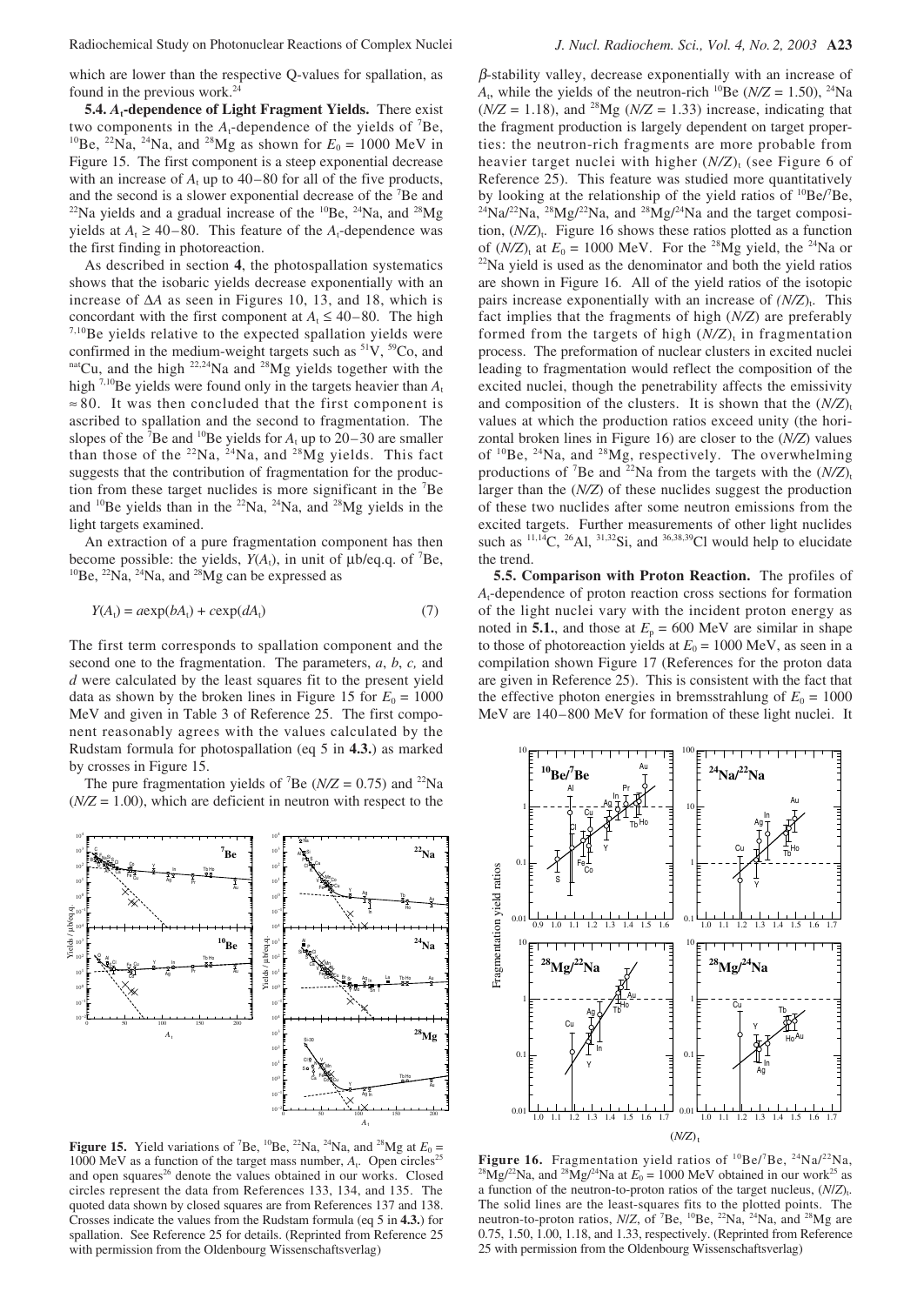

**Figure 17.** Photoreaction yields at  $E_0 = 1000$  MeV (open circles; right ordinate) and the literature data (Reference 25 and references therein) on cross sections obtained in proton irradiations (closed symbols; left ordinate) as a function of  $A_t$ . (Reprinted from Reference 25 with permission from the Oldenbourg Wissenschaftsverlag)

is noted that the cross sections for proton reactions become constant at  $E_p \ge 10$  GeV, and combined together in Figure 17. The proton data were then decomposed into two components, spallation and fragmentation, in the same way as for photoreactions, and the fragmentation cross section ratios for the pairs of  $^{10}$ Be/<sup>7</sup>Be,  $^{24}$ Na/ $^{22}$ Na,  $^{28}$ Mg/ $^{22}$ Na, and  $^{28}$ Mg/ $^{24}$ Na were investigated in terms of the variations with  $(N/Z)$ . Although the cross section data on proton reactions, especially for  $^{10}$ Be and  $^{28}$ Mg, are not sufficient for such comparison, the ratios appear to be somewhat less dependent on  $(N/Z)$ <sub>t</sub> compared with photoreactions (Figure 9 of Reference 25). However, any effects in the fragmentation yields of these nuclides due to the difference of the initial interaction between photo and proton reactions were not clear. Further systematic measurements on the formation of these light nuclei especially  $^{10}$ Be and  $^{22}$ Na in proton reactions on heavier targets at varied energies, at least as comparable to our photoreaction measurements, are required for more detailed discussion.

**5.6. Perspectives of Fragmentation Study.** In our recent works,<sup>124</sup> the PICA 3/GEM code has indicated that the reproducibility of the fragmentation yields for  $7,10$ Be is excellent as well as that of photospallation, as illustrated in Figures 13 and 18. But the reproduction of the code is still poor for the 22,24Na and <sup>28</sup>Mg yields from target nuclei with  $A_t \ge 30$ . Further examinations of the code are under way to reveal the detailed cascade-evaporation steps effective of fragment emission, as described in **4.5**. An increase of the sensitivity of the MALT-

AMS in Tokyo has been now allowing to measure both <sup>10</sup>Be and  ${}^{7}Be$ , and the results have already been obtained for  ${}^{nat}Cu$ , <sup>nat</sup>Ag, and <sup>197</sup>Au targets at  $E_0 = 200$  MeV.<sup>141</sup> Further experiments at low  $E_0$  are of interest to investigate the different contributions of ∆–resonance and QDR mechanisms.

One of the breakthrough discoveries in the study on nuclear stability during the last decades was the spontaneous emission of  $^{14}$ C from  $^{223}$ Ra in 1984,  $^{142}$  which has led an extensive development of cluster radioactivities both experimentally and theoretically.143, 144 This cold subbarrier phenomenon has been tried to be understood by connecting to other phenomena such as  $\alpha$  radioactivity and spontaneous fission. A unified frame work to account for all these nuclear break-up phenomena that may differ in a time sequence of the intranuclear process both in subbarrier cold and highly excited hot regions of energy is expected from further detailed clarifications of their individual aspects. Our efforts is believed to have given an important observational constraint to such developments.

### **6. Photofission**

**6.1. Background.** It has been a natural consequence of photospallation and fragmentation study for us to pay our attention to the yields of the reaction (fission) products with mass range of  $A = 40 - 140$  from <sup>197</sup>Au and <sup>209</sup>Bi; the outsides of the range are fragmentation and spallation products already described above. So we have been careful in the yield measurements of nuclides around these boundaries. The total photofission yields or cross sections of <sup>197</sup>Au and <sup>209</sup>Bi as well as other preactinides and actinides at intermediate and high energies have extensively been measured with ionization chambers and solid-state detectors since 1950s (see references quoted in References 26, 28 and references quoted below). Works measuring CD and MD, which are further essential for understanding fission mechanisms, were not many in the past.

Komar et al.<sup>145</sup> reported the symmetric MD with  $FWHM<sub>MD</sub>$  $= 40$  mass units (m.u.) for <sup>197</sup>Au and 44 m.u. for <sup>209</sup>Bi by coincident energy measurements of fission fragment pairs at  $E_0 =$ 1000 MeV, assuming the fissioning nucleus to be  $A_f = 194$  for the former and  $A_f = 205$  for the latter. Schr $\phi$ der et al.<sup>146</sup> measured the relative fission yields for 9 mass chains of  $A = 85-112$  from <sup>209</sup>Bi at  $E_0 = 700$  MeV using a catcher foil technique, and reported a symmetric MD with the most probable mass  $A_p =$  $102.5$  m.u. and FWHM<sub>MD</sub> = 22 m.u. Di Napoli et al.<sup>147</sup> also measured the yields of 11 fission products with  $A = 90-112$ from <sup>209</sup>Bi at  $E_0 = 1000$  MeV radiochemically, and reported the MD with  $A_p = 101$  m.u. and FWHM<sub>MD</sub> = 19 m.u. On the other hand, Areskoug et al. measured the relative yields of 29 radionuclides from 197Au (Ref. 148) and 43 radionuclides from <sup>209</sup>Bi (Ref. 149) at  $E_0 = 600$  MeV using the catcher foil technique. They analyzed the yields by a six-parameter CD and MD formula and reported a Gaussian MD with  $A_p = 92.6 \pm 0.6$  m.u. and FWHM<sub>MD</sub> = 30.9±1.7 m.u. for <sup>197</sup>Au and  $A_p = 96.3 \pm 0.5$ m.u. and FWHM<sub>MD</sub> =  $34.8 \pm 0.7$  m.u. for <sup>209</sup>Bi. They concluded that the larger widths of MD for <sup>197</sup>Au and <sup>209</sup>Bi reported by Komar et al.<sup>145</sup> were attributed to the higher photon energy investigated and that the values for  $A<sub>p</sub>$  and  $FWHM<sub>MD</sub>$  deduced by Schrøder et al.<sup>146</sup> and di Napoli et al.<sup>147</sup> were not reliable due to the narrow mass ranges investigated.

**6.2. Systematic Investigation of Photofission of 197Au and** <sup>209</sup>Bi. The mass yield curves of the photofission of <sup>197</sup>Au and <sup>209</sup>Bi obtained by us at  $E_0 = 1000 \text{ MeV}^{26,28}$  are shown in Figure 18 along with photopion reactions, photospallation and fragmentation yields for <sup>197</sup>Au. Here the reaction yields of 58 radionuclides as the fission products with the mass number *A* = 42–131 from <sup>197</sup>Au were measured at 13  $E_0$ 's in the range from  $E_0 = 300$  to 1100 MeV in steps of 50 or 100 MeV using the catcher foil technique with the aid of intensive chemical separations. Thirty-six nuclides in the mass range of  $A = 46-131$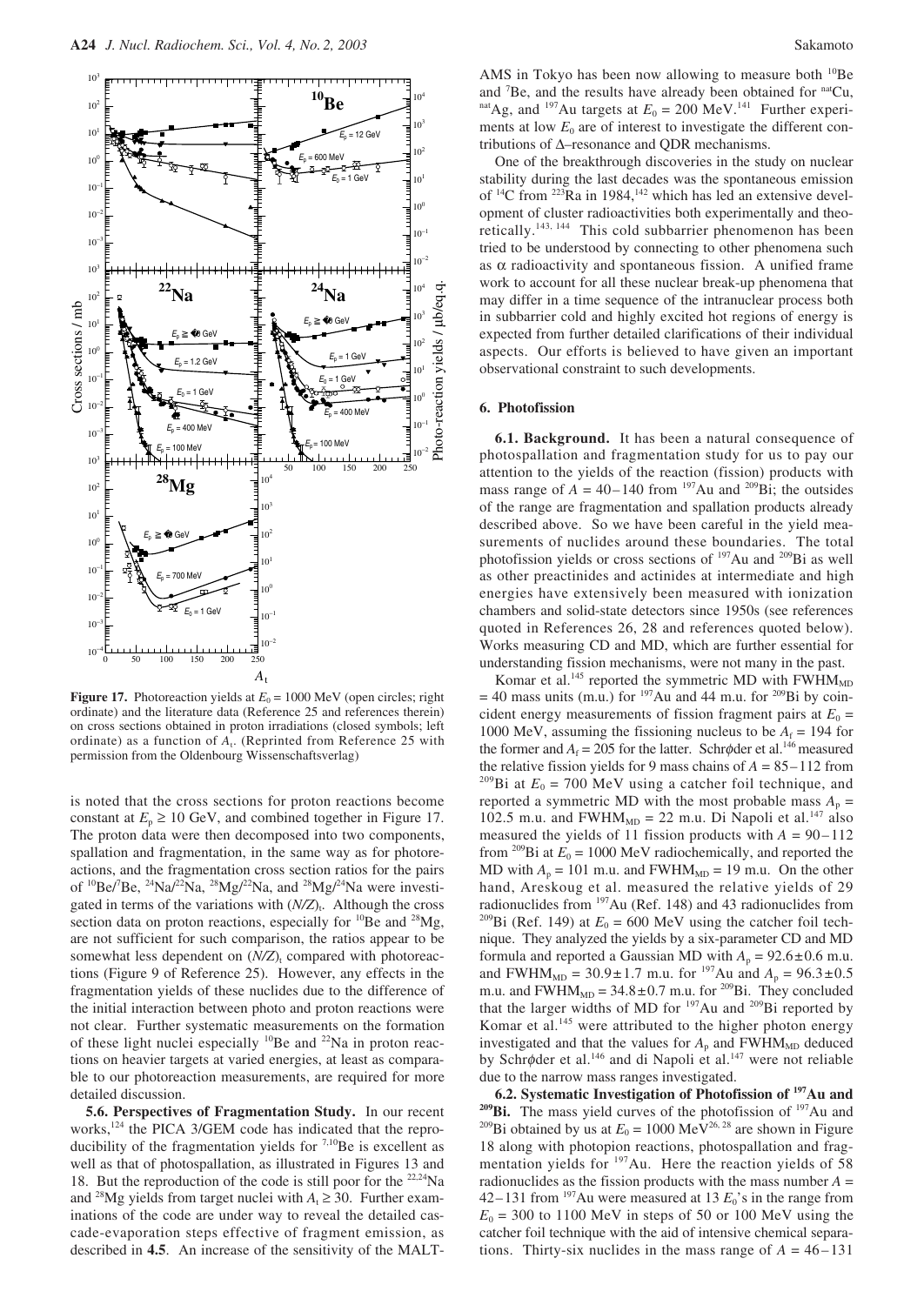were identified both in the forward and backward catcher foils and 50 nuclides in the range of  $A = 42-131$  were in the Au foils nondestructively and/or radiochemically. The recoil properties of the 37 product nuclei in the mass range of  $24 \leq A$  $\leq$  131 were also investigated along with photospallation results and compared with the literature data on the proton reactions.<sup>27</sup> For the  $209$ Bi fission,<sup>28</sup> the reaction yields of 63 radionuclides with  $A = 56-135$  were measured at six  $E_0$ 's in the range of  $E_0$  $= 450-1100$  MeV by the same technique as for the  $197$ Au fission study.

The charge distributions and mass yield distributions were then constructed and their characteristics were investigated. The summary of the investigations has been given in the recent paper by Haba.29 Also the reproducibility of the PICA3/GEM code for photofissions of  $197$ Au and  $209$ Bi was studied and discussed. The calculations were performed with particle histories of  $1 \times 10^9$  events for <sup>197</sup>Au and  $5 \times 10^9$  events for <sup>209</sup>Bi at  $E_0 = 100 - 1000$  MeV in steps of 100 MeV, and the results are included to compare with our experiments in Figure 18. It was noted that the code reproduces the approximate features of the CD and MD for  $197$ Au, but the FWHM<sub>CD</sub> for  $209$ Bi is higher by about 0.5 charge unit and the parameters *R* and *S* in the expression for the most probable charge,  $Z_p = RA + S$ , are discrepant from the experimental one for  $209Bi$ . The *S* value for  $197Au$  is also higher by a factor of more than two compared with the experiment. The *R* value of  $(0.424 \pm 0.001)$  deduced for <sup>197</sup>Au leads the number of prefission neutrons,  $v_{pre}$ , to be  $(11 \pm 1)$ through  $R = Z_t/(A_t - v_{pre})$  under the assumption of the unchanged charge distribution (UCD) hypothesis. The parameter *S* is a measure of the number of average post fission neutrons,  $v_{\text{post}}$  as  $S = Z_t - v_{\text{post}}/(A_t - v_{\text{pre}})$ . The *S* value of (0.7±0.1) deduced for <sup>197</sup>Au implies the average  $v_{\text{post}}$  of (1.7±0.3). The values of  $v_{\text{pre}}$ and  $v_{\text{post}}$  for <sup>209</sup>Bi are (12±1) and (1.4±0.3), respectively, which are comparable with those for <sup>197</sup>Au.

Then the mass numbers of the fissioning nucleus  $A_f$  were estimated to be 186 for  $197$  Au and 197 for  $209$ Bi. The most probable mass  $A_p$  of (92 $\pm$ 1) m.u. is 4 m.u. smaller than that for <sup>09</sup>Bi (96 $\pm$ 1 m.u.), and the FWHM<sub>MD</sub> of (39 $\pm$ 1) m.u. is larger by 6 m.u. than that of <sup>209</sup>Bi (33±3 m.u.). The reported  $A<sub>p</sub>$  and FWHM<sub>MD</sub> by Komar et al.,<sup>145</sup> Schr $φ$ der et al.<sup>146</sup> and di Napoli et al.<sup>147</sup> are not consistent with ours, as noted by Areskoug et al.<sup>149</sup> whose  $A_p$  and FWHM<sub>MD</sub> values are very close to ours except for the narrow FWHM<sub>MD</sub> by 8 m.u. for  $197$ Au. The charge distribution parameters FWHM<sub>CD</sub>, *R* and *S* for <sup>197</sup>Au at  $E_0 = 600 \text{ MeV}$ reported by Areskoug et al.<sup>148</sup> are almost consistent with ours.



**Figure 18.** Experimental and calculated mass or isotopic yields of photonuclear reactions of <sup>197</sup>Au and <sup>209</sup>Bi at  $E_0 = 1000$  MeV. The experimental yields by fission on <sup>197</sup>Au and <sup>209</sup>Bi were taken from References 26 and 28. Those by photopion on 197Au and 209Bi were taken from Reference 13. Those by spallation on  $197$ Au were taken from References 17 and 123. Those by fragmentation on <sup>197</sup>Au were taken from Reference 25. The results of the PICA3/GEM are from References 28, 123–125, and 164. (With permission from the American Physical society and the Oldenbourg Wissenschaftsverlag)

The discrepancy of  $FWHM<sub>MD</sub>$  may be attributed to the still smaller mass range analysed by them. The calculations by the PICA3/GEM code gives a smaller  $A_n$  of (86 $\pm$ 1) m.u. and FWHM<sub>MD</sub> of (37 $\pm$ 2) m.u. compared with the experimental  $A_p$ of (92 $\pm$ 1) m.u. and FWHM<sub>MD</sub> of (39 $\pm$ 1) m.u. for <sup>197</sup>Au. For <sup>209</sup>Bi, the calculated  $A_p$  is slightly smaller, (94 $\pm$ 1) vs (96 $\pm$ 1), while the calculated  $FWHM<sub>MD</sub>$  agrees with the experiment. These facts indicate that there are more rooms for improvements such as the excitation energies of fissioning nuclei.

The PICA3/GEM code employs the Generalized Evaporation Model (GEM) code by Furihata,<sup>150</sup> who included the Rutherford Appleton Laboratory (RAL) model by Atchison<sup>151</sup> to describe the competition between particle evaporation and fission with use of the reevaluated parameters in the RAL model. The predicted fission yields in the energy region presently concerned do not depend strongly on the fission models and on quality of the models for the direct and preequilibrium steps that precede fission and particle evaporation. The fission is regarded as a collective process of the nucleus. After the emission of a few fast particles, the residual nucleus attains an equilibrated state, where fission competes with the particle evaporation. A large number of intermediate nuclei each with its own fission characteristics are formed. Therefore, small deviations in the cascade step may give rise a very different population of the intermediate nucleus, and contributes to different fission-fragment distributions. It will be of interest to trace precisely the calculational code for fissioning process as well as for the other competing processes mentioned before.

**6.3. Total Fission Yields: Comparison with Literature Data.** The total fission yields of <sup>197</sup>Au and <sup>209</sup>Bi in unit of mb/eq.q. deduced from the mass yield curves are shown as a function of  $E_0$  by open symbols in Figure 19, together with the literature data, quoted in References 26 and 28, with small



**Figure 19.** Total photofission yields of  $197$ Au (a) and  $209$ Bi (b) in unit of µb/eq.q. as a function of *E*0. See text for details. (Reprinted from References 26 and 28 with permission from the Oldenbourg Wissenschaftsverlag)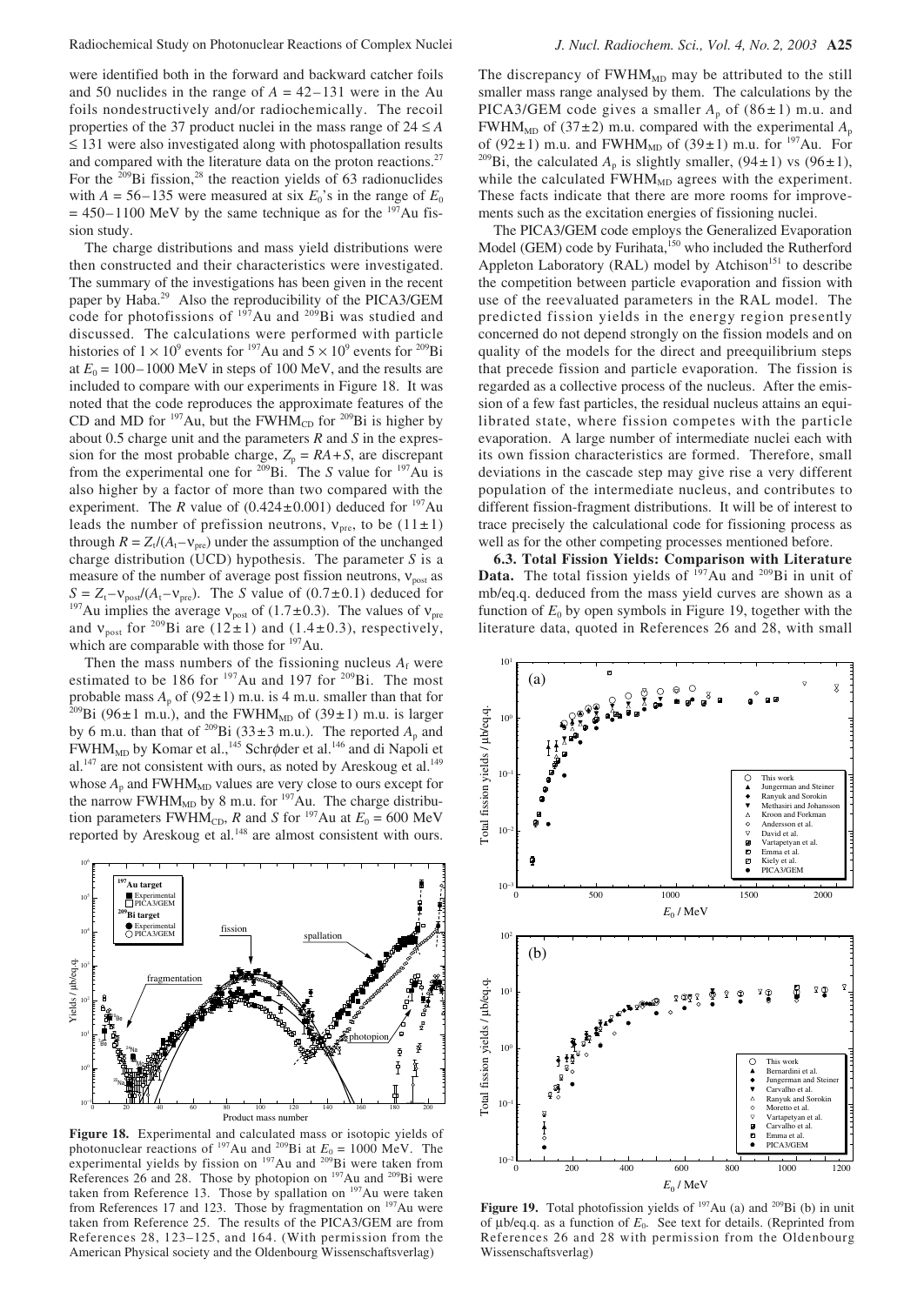symbols as indicated in the insets in the figure. The literature data were found to be in agreement with each other in the range of a factor of 2, except for the results for  $197$ Au at  $E_0 = 580$ MeV by Kieley et al.<sup>152</sup> and for <sup>209</sup>Bi at  $E_0 = 200 - 1000$  MeV by Moretto et al.<sup>153</sup> The total fission yields increase steeply by about three order of magnitude with an increase of  $E_0$  from 100 MeV to 600 MeV and increase slightly above  $E_0 = 600$  MeV. Total fission yield of (10 $\pm$ 1) mb/eq.q. for <sup>209</sup>Bi at  $E_0 = 1000$ MeV is about three times higher than the value of  $(3.2\pm0.1)$ mb/eq.q. for <sup>197</sup>Au. This difference is well explained by a systematic trend of nuclear fissility, *f*, as a function of  $Z^2/A$ , i.e.  $f =$  $exp[0.87(Z^2/A - 35.83)]$ .<sup>154</sup> The fission yields calculated by the PICA3/GEM code, also shown in Figure 19, are smaller than the experiments for both  $197$ Au and  $209$ Bi, especially at lower *E*0. Since 1980s, total fission cross sections have been intensively measured with glass or plastic track detectors or multiwire spark chambers in irradiations with quasi-monochromatic photon beams of energies up to 300 MeV, produced from in-flight positron annihilation at Mainz Linac,<sup>155</sup> Laboratorio Esperienze Acceleratore Lineare Elettroni (LEALE) of Frascati ES,<sup>156, 157</sup> or from backward Compton scattering of laser light on electrons circulating in a storage ring ADONE facility of Frascati ES,<sup>158, 159</sup> Laser Electron Gamma Source (LEGS) facility of Brookhaven National Laboratory (BNL)<sup>160</sup> and at ROKK 1M<sup>161, 162</sup> and ROKK 2163 of Budker Institute of Nuclear Physics, Novosivirsk, and the detailed structure of the excitation function of photofission of both <sup>197</sup>Au and <sup>209</sup>Bi has getting to be clear. Unfortunately these beams of  $10^5 - 10^6$  photons/sec are too low in intensities for our types of radiochemical study.

The fission cross sections in the energy regions for the GDR and QDR were found to be negligibly small compared with those in the  $\Delta$  resonance, as seen in Figure 19. It was concluded that the fission properties found in these works are mostly of those in the  $\Delta$  resonance, though it is obvious from Figure 19 that both the QDR and ∆-resonance induce fission. Therefore, the measurements at  $E_0$  < 300 MeV are strongly desired, because the different contributions of the QDR and the ∆ resonance mechanism are expected. A preliminary measurement for <sup>197</sup>Au at  $E_0 = 65$  MeV have indicated a symmetric MD with  $A_p = 99 \pm 1$  and FWHM<sub>MD</sub> = 20 $\pm 1$  m.u.,<sup>164</sup> which is quite different from the results at  $E_0 \ge 300$  MeV.

A comparison of the photofission with the reported proton fission of <sup>197</sup>Au has also been of interest. It was found that the shape of the MD at  $E_p = 300 - 400$  MeV seem to be the same as the photofission at  $E_0 = 1000 \text{ MeV}$ , as observed in the photofragmentation study described in **4.4**. This fact may imply that the difference in the initial interactions of photon and protons with nuclei does not affect the fissioning process. Almost all the proton data were obtained by nondestructive γ–ray measurement of the irradiated Au target, and the number of nuclides measured were quite small and not sufficient for the same analysis as applied in our works. A few physical investigations of the mass yield curves, which were based on the coincidence measurements of the fragment pairs, were then available at  $E_p = 1000 \text{ MeV}$ . The FWHM<sub>MD</sub> values of  $(54.5 \pm 0.6)$  m.u. reported by Kotov et al.<sup>165</sup> and 46.9 m.u. by Andronenko et al.<sup>166</sup> are discrepant with each others and both are higher than our photon result of  $(39 \pm 1)$  m.u. at  $E_0 \ge 600$  MeV. The intensive measurements of the proton fission of <sup>197</sup>Au, <sup>209</sup>Bi and also other preactinides are strongly desired to determine the CD and MD and to compare them with the photofission results, as in the case of the fragmentation study.

#### **7. Summary and Perspectives**

**(1)** Almost all aspects of the yields of the final product nuclei from photonuclear reactions induced by bremsstrahlung of end-point energies of  $E_0 = 30 - 1200$  MeV have been investigated systematically with respect to  $k$  and/or  $E_0$ , target masses *A*t, product mass and their compositions. Irradiations with bremsstrahlung of continuous spectrum ranging from photon energy of 0 to  $E_0$  induce photoreactions due to GDR, QDR and  $(3,3)$  resonance concomitantly when  $E_0$  exceeds those resonance regions, and, therefore, the irradiations have been performed in small steps of  $E_0$  of 100 MeV or less to be able to unfold the yield variations into cross sections as a function of *k*. Also radiochemical separation techniques were applied to the irradiated medium- and heavy-targets, in the same irradiation for nondestructive measurements, to obtain unambiguous evaluations of the reaction products. This article has restricted to descriptions of the yield measurements of photopion reactions, photospallation, fragmentation and fission of  $197$ Au and  $209$ Bi. A simple nuclear recoil experiment using thick-target thick-catcher method has been performed on 167 radionuclides formed from seven targets of  $27$ Al $-197$ Au to obtain kinematic information, and an account on this subject has been separately published in a recent issue of this Journal by Haba.29

**(2)** In photopion study, irradiations were performed on 27 targets of <sup>7</sup>Li to <sup>209</sup>Bi at  $E_0 = 30 - 1050$  MeV in steps of 50 MeV or less. Our study started with a revisit to one of the previously most studied reactions, <sup>51</sup>V(γ, π<sup>+</sup>) and (γ, π<sup>-</sup>xn) for *x*  $= 0-3$ . The yield curves exhibit clear shapes for  $\Delta(1231)$ -resonance. After the yield data were corrected for the secondary reactions by a newly devised method, the yield curves were unfolded into cross sections per photon of monochromatic energy *k*. Comparison with the literature data showed the discrepancies from our data both on the yield curves and excitation functions. The obtained excitation functions were then compared with theoretical calculations based on a valence nucleon model, an impulse approximation with and without final-state interaction of the outgoing pion and a combination of valence and volume production model, all of which were shown also to be discrepant from our experiment. A Monte Carlo intranuclear cascade-evaporation calculation by using the PICA code by Gabriel et al. $30, 31$  was shown to approximate the gross feature of the experimental excitation functions, though some problems remained.

Our measurements were then extended to both the heavier and lighter nuclear targets by the same experimental methodology explored in the <sup>51</sup>V study. The first one was on <sup>133</sup>Cs( $\gamma$ ,  $\pi$ <sup>-</sup>xn) reactions for  $x = 0-9$  and later on <sup>133</sup>Cs( $\gamma$ ,  $\pi^+$ )<sup>133</sup>Xe together with other noble gas-producing reactions, i.e.  ${}^{41}K(\gamma, \pi^+)^{41}Ar$ , <sup>87</sup>Rb(γ, π<sup>+</sup>)<sup>87</sup>Kr, and <sup>127</sup>I(γ, π<sup>-</sup>xn)<sup>127-*x*</sup>Xe for *x* = 0, 2, 4, 5, and 6. It was surprised to find that the mass yields of 133<sup>−</sup>*<sup>x</sup>* Ba from <sup>133</sup>Cs(γ, π<sup>-</sup>xn) reactions showed high probabilities of neutron emissions of *x* up to 9. The same trend was observed in the measurement of <sup>127</sup>I( $\gamma$ ,  $\pi$ <sup>-</sup>*x*n)<sup>127−*x*</sup>Xe. The excitation functions of <sup>133</sup>Cs(γ, π<sup>−</sup>*x*n)<sup>133−*x*</sup>Ba and <sup>51</sup>V(γ, π<sup>−</sup>*x*n)<sup>51−*x*</sup>Cr were found to be smooth functions of  $k$ ,  $x$ , and  $A_t$ . Also found was that all the (γ,  $\pi^+$ ) and (γ,  $\pi^-$ ) yields are independent of target-mass  $A_t$ . The confirmation of these findings was made by extending the targets to 23 kinds to cover from <sup>7</sup>Li to <sup>209</sup>Bi for the (γ,  $\pi^+$ ) and/or  $(\gamma, \pi^-)$  reactions and to 12 to cover <sup>51</sup>V to <sup>209</sup>Bi for the (γ, π− *x*n) reactions.

While the  $(\gamma, \pi^{\pm})$  yields from the nuclei lighter than  $A_t = 40$ are anomalously small compared with those from the heavier ones of  $A_t = 40-209$ , the latter of which are  $A_t$ -independent, irrespective of  $E_0$ . The yield ratios of  $Y(\gamma, \pi^-)/Y(\gamma, \pi^+)$  was found to be 5–6, whereas the PICA code gave the ratio of 2. The discrepancy seemed to be explained if the neutron density in nuclear surface region is higher than the inner density of the nucleus.

On the other hand, the mass yield features of the (γ, π− *x*n) reactions were found to be smooth functions of *x* and target composition of  $(N/Z)$ <sub>t</sub>, and to exhibit the pronounced nuclear medium effects for  $(N/Z)_t$  ≥ 1.3–1.4, i.e.  $A_t$  ≥ 110–130. This has recently proved by an excellent reproduction by the calculations with use of the revised code of PICA, PICA3/GEM, by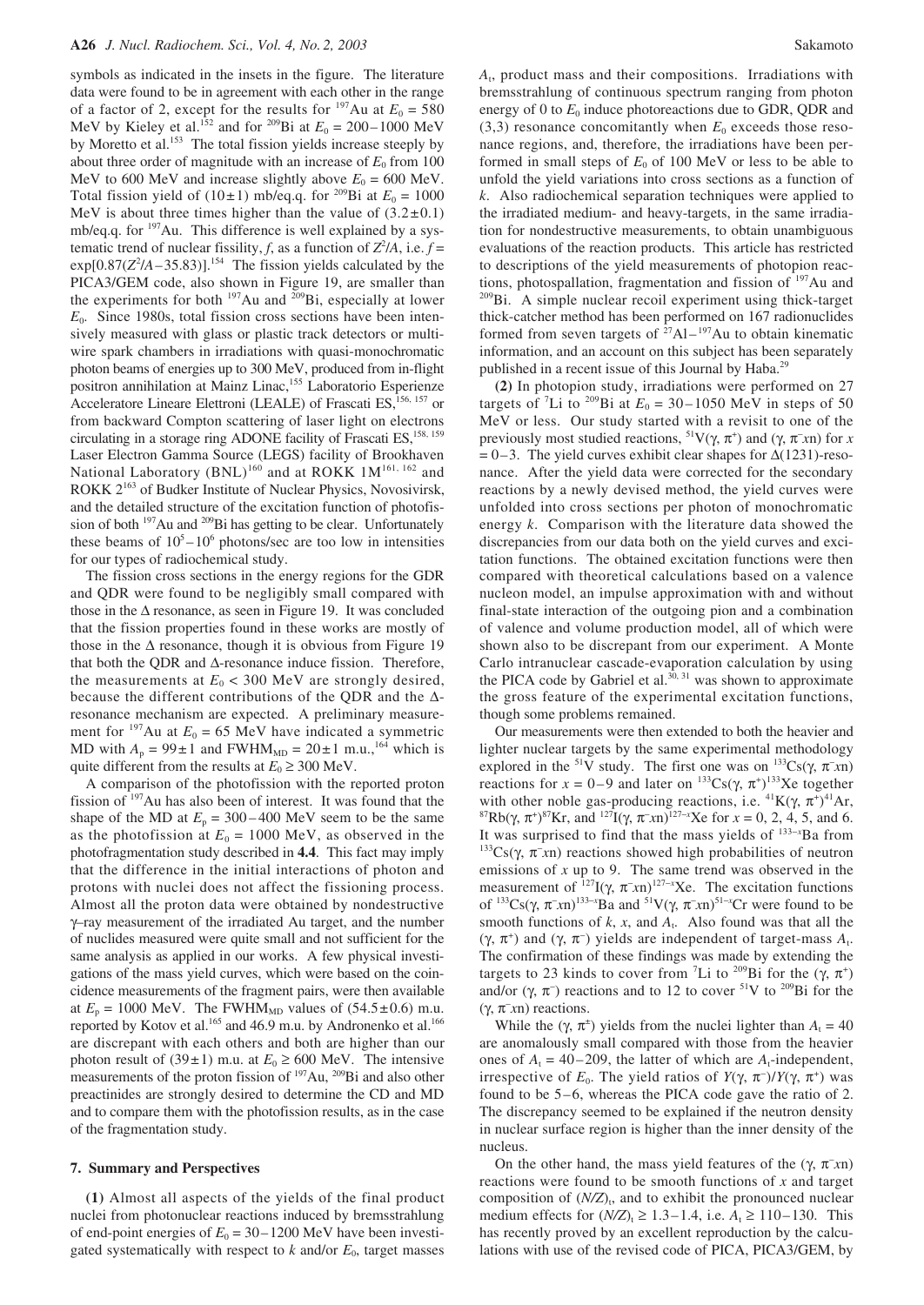Sato et al., $34$  in which an extension of photon energy, the nuclear medium effects and shadowing effects are taken into account. A search for lanthanum radioactivities in CsCl targets irradiated at  $E_0 = 600 - 1000$  MeV indicated no detectable effect on the reaction yields due to double pion emission.

**(3)** Photospallation study has been performed by paying our attentions to obtain accurate charge and mass distributions (CD and MD) to be able to systematize in a form of an empirical formula for several targets of medium-weights at  $E_0 = 100$  and 200 MeV. The similarity and dissimilarity of the characteristic features between photospallation and hadron-induced spallation of the same target were then investigated. Although the observed features of CD and MD appeared to be similar in photo- and hadron-spallation, the average excitation energy of the cascade residue in photospallation was found to be lower than that in hadron spallation as evidenced in the yield study of nat<sub>Cu</sub> and other heavier targets. These comparisons were performed further on the kinematic properties obtained from nuclear recoil experiments by thick-target thick-catcher method, and the results supported these differences between photo- and hadron spallations.

Systematization of photospallation yields by referring to the formula by Rudstam<sup>94</sup> was successfully performed by additional measurements on <sup>51</sup>V, <sup>59</sup>Co, <sup>89</sup>Y, <sup>127</sup>I, <sup>133</sup>Cs, <sup>139</sup>I, and <sup>197</sup>Au at  $E_0 = 30 - 1000 \text{ MeV}$  in steps of 100 MeV or less with the aid of intensive radiochemical separations. And the new coefficients in the expressions for the parameters involved in the Rudstam formula for photospallation were derived as well as a separate empirical expression for the (γ, *x*n) reactions that was not included in the Rudstam formula. The PICA code was found not to be applicable in an exact way to photospallations of targets heavier than  $A_t > 100$ . It has also recently been proved that the increasing discrepancy with an increase of  $A_t$  is due to the nuclear medium effect as evidenced by an excellent reproduction by the PICA 3/GEM code, though the yield values of the products very far from targets and the kinetic energies *T* of the residual nucleus are underestimated systematically in the heavy target region.

**(4)** The light nuclear fragments, such as <sup>7,10</sup>Be, and <sup>22,24</sup>Na, as well as other light- and medium-weight nuclides extending to spallation and/or fission product regions formed from 23 targets ranging from <sup>nat</sup>B to <sup>197</sup>Au at  $E_0 = 250 - 1200$  MeV in steps of 100 MeV or less have been measured radiochemically. Here AMS technique was applied to the <sup>10</sup>Be measurement and a low-level counting to the  $22$ Na measurement. The reaction thresholds for  $7,10$ Be and  $22,24$ Na formation were found to be lower than the *Q* values for spallation, and the difference increases with an increase of  $\Delta A = A_t - A$ .

The  $A_t$ -dependent variations of the yields of  $^{7,10}$ Be,  $^{22,24}$ Na, and 28Mg were found for the first time to have two components in a form of  $Y(A_t) = a \exp(bA_t) + c \exp(dA_t)$ ; the first term due to spallation and the second to fragmentation, and were disentangled into the respective components. The yield ratios in the fragmentation components,  ${}^{10}$ Be/<sup>7</sup>Be,  ${}^{24}$ Na/ ${}^{22}$ Na, and  ${}^{28}$ Mg/ ${}^{24}$ Na, are logarithmically increasing functions of target compositions,  $(N/Z)$ <sub>t</sub>, indicating that the fragment formation is largely dependent on target properties: the neutron-rich fragments are more probable from heavier target nuclei with higher (*N/Z*)<sub>t</sub>.

The literature data of proton reaction cross sections for formations of the corresponding light nuclides were analysed by the same way as above, and found that the features of the fragment productions in proton reactions at  $E_p = 600 \text{ MeV}$  are similar to those in photoreactions at  $E_0 = 1000$  MeV, though the proton cross section data are not sufficient enough for this type of comparison.

**(5)** Photofission of 197Au and 209Bi was studied by measuring radiochemically for 58 products in a mass rage of *A* = 42–131 at  $E_0 = 300 - 1000$  MeV and for 63 products in a mass range of  $A = 56 - 136$  at  $E_0 = 450 - 1000$  MeV, respectively, in steps of 50–100 MeV with use of the catcher foil technique. The characteristics of the CD, MD and the recoil properties were investigated by referring to the PICA3/GEM calculation, the results of the which have been summarized recently.<sup>29</sup> The most probable mass  $A_p$  and FWHM<sub>MD</sub> of the MD of the <sup>197</sup>Au and <sup>209</sup>Bi fission were found to be discrepant from the reported ones. Also the total fission yields as a function of  $E_0$  are presented and compared with the reported ones, too. It was found that the total fission yield of  $(10±1)$  mb/eq.q. for <sup>209</sup>Bi at  $E_0 = 1000$  MeV is about 3 times higher than the value of  $(3.2\pm0.1)$  mb/eq.q. for <sup>197</sup>Au, and the major contribution originates in ∆–resonance. A comparison of the photofission with the reported proton fission of  $197$ Au showed that the shape of the MD at  $E_p = 300-400$  MeV seemed to be the same as that of photo fission at  $E_0 = 1000$  MeV, suggesting that the difference in the initial interactions of photons and protons with nuclei does not affect the fissioning process.

**(6)** The present efforts in our group and the perspectives in the mentioned field of study are touched upon in each of section 3 to 5 in text, where importance of the experimental information in the QDR region has also been stressed. It is worth of mentioning that the theoretical treatment in the framework of ∆–hole models<sup>167</sup> would be applied to the interpretations of our results.

The type of our experiments has to be extended to GeV regions, where the shadowing effect would manifest itself.<sup>87</sup> Above the ∆–resonance region, the interaction of the incident photon with the target nucleus is reported to start to resemble a hadronic process; the incident photons mainly interact with surface nucleons leaving the interior of the nuclear volume "shadowed". This effect is an issue of current interest. Monochromatic photon sources of energies up to 4 GeV have recently been in use for cross section measurements of some of actinide photofission and photoreactions; up to 800 MeV at Mainz,<sup>168</sup> up to 1200 MeV at Frascati,<sup>86</sup> up to 2600 MeV at Yerevan<sup>169</sup> and up to 3800 MeV at the Thomas Jefferson National Accelerator Facility.<sup>170</sup> Photon intensity of  $\sim$ 3 × 10<sup>7</sup>/s is reported in the last. The SPring-8 of the Japan Synchrotron Radiation Research Institute could also be a candidate facility for such studies.

Furthermore, very interesting and important is that an application of our work on (γ,  $π<sup>−</sup> xn$ ) reactions,  $x = 0-9$ , to elucidate nuclear charge pickup ( $\Delta Z = +1$ ) of the projectiles at ultrarelativistic heavy-ion (158*A* GeV Pb) collisions has recently been pointed out.171, 172 The Large Hadron Collider (LHC) at European Laboratory for Particle Physics (Conseil Européen pour la Recherche Nucléaire, CERN) and the Relativistic Heavy Ion Collider (RHIC) at BNL aim the study of a possible phase transition of nuclear and hadronic matter into the socalled quark-gluon plasma at high energy densities, the conditions of which are believed to have existed in the Early Universe soon after the Big-Bang. The general picture of ultrarelativistic heavy-ion collisions requires the investigations not only of the participant zones but also of peripheral collisions where the electromagnetic interactions are considered to play important roles. The (γ, π− *x*n) reactions are induced by *real* bremsstrahlung photons, but the same reactions induced by *virtual equivalent* photons are considered to be possible in peripheral collisions of ultrarelativistic heavy ions. Future experiments for this purpose are highly desired.

**Acknowledgement.** The author expresses his appreciations to the staff and crew members of the 1.3 GeV ES at the High Energy Acceralator Research Organization (KEK) at Tanashi (the former Institute for Nuclear Study, the University of Tokyo), of the 600 MeV Electron linac at the Electrotechnical Laboratory and of the 300 MeV Electron linac at the Laboratory of Nuclear Science, Tohoku University for their cooperations in accelerator operations. The works accounted in this article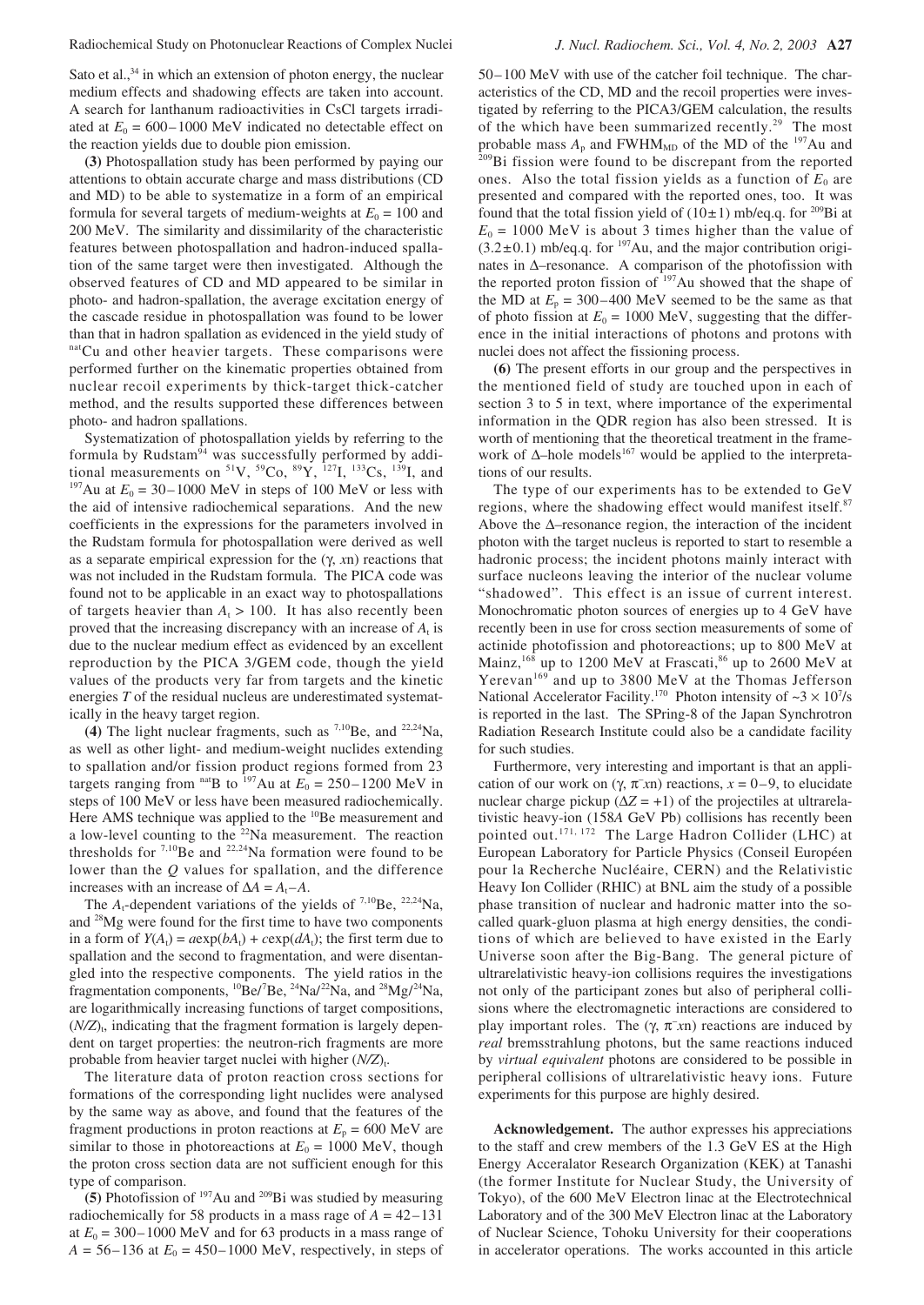have been performed during the period when the author was at the Department of Chemistry, Kanazawa University, by collaborations of the author's students totaling more than 78, among them, Drs. S. R. Sarkar, Y. Oura, Y. Miyamoto, H. Haba, and H. Matsumura being specially thanked, for their painstaking but fruitful efforts through their thesis works for BS, MS and Dr. Sci. Professors S. Shibata of the Research Reactor Institute of Kyoto University, M. Furukawa of Yokkaichi University and I. Fujiwara of Otemon-Gakuin University are deeply acknowledged for their pleasant collaborations in the works and for their kind guidance to the students since the earlier stage of the series of the experiments. Drs. H. Haba of RIKEN, M. Matsumura of KEK and Miss. N. Fukushima of Kanazawa University have been helpful in preparation of the figures and manuscript of this article. Thanks go also to an anonymous reviewer who has given valuable comments to improve the manuscript. The author appreciates the permissions to use the published materials (References 10–19, 24–28) from the copyrighters: the Elsevier Ltd., the American Physical Society, the Oldenbourg Wissenschaftsverlag and the Japan Society of Nuclear and Radiochemical Sciences.

# **References**

- (1) H. Arenhövel and D. Drechsel, ed. *Nuclear Physics with Electromagnetic Interactions*, *Proc. Int. Conf. on Nuclear Physics with Electromagnetic Interactions*, Mainz, 1979, Vol.108 of Lecture Notes in Physics, (Springer-Verlag, Berlin, 1979).
- (2) P. Stoler, ed. *Photopion Nuclear Physics*, (Plenum, New York, 1979).
- (3) A. Nagl, V. Devanathan, and H. Überall, *Nuclear Pion Photoproduction* (Springer-Verlag, Berlin, 1991).
- (4) I. S. Hughes and P. V. March, Proc. Phys. Soc. (London) **72**, 259 (1958).
- (5) E. W. Laing and R. G. Moorhouse, Proc. Phys. Soc. (London) **70**, 629 (1957).
- (6) E. M. McMillan, J. M. Peterson, and R. S. White, Science **109,** 438 and **110**, 579 (1949).
- (7) R. M. Littauer and D. Walker, Phys. Rev. **86**, 838 (1952).
- (8) J. Arends, P. Detemple, N. Floss, S. Huthmacher, G. Kaul, B. Mecking, G. Nöldeke, and R. Stenz, Nucl. Phys. A**526**, 479 (1991).
- (9) G. G. Jonsson and B. Persson, Nucl. Phys. A**153**, 32 (1970).
- (10) K. Sakamoto, M. Yoshida, Y. Kubota, T. Fukasawa, A. Kunugise, Y. Hamajima, S. Shibata, and I. Fujiwara, Nucl. Phys. A**501**, 693 (1989).
- (11) K. Sakamoto, Y. Hamajima, M. Soto, Y. Kubota, M. Yoshida, A. Kunugise, M. Masatani, S. Shibata, M. Imamura, M. Furukawa, and I. Fujiwara, Phys. Rev. C**42**, 1545 (1990).
- (12) Y. Oura, A. Yazawa, M. Yoshida, S. R. Sarkar, K. Sakamoto, S. Shibata, I. Fujiwara, and M. Furukawa, Radiochim. Acta **68**, 27 (1995).
- (13) K. Sakamoto, S. R. Sarkar, Y. Oura, H. Haba, H. Matsumura, Y. Miyamoto, S. Shibata, M. Furukawa, and I. Fujiwara, Phys. Rev. **C59**, 1497 (1999).
- (14) K. Sakamoto, H. Toramoto, Y. Hamajima, K. Okada, and M. Dohniwa, Radiochim. Acta **37**, 69 (1984).
- (15) K. Sakamoto, M. Nishio, M. Dohniwa, K. Okada, and Y. Hamajima, Radiochim. Acta **37**, 83 (1984).
- (16) S. Shibata, M. Imamura, T. Miyachi, M. Mutou, K. Sakamoto, Y. Hamajima, M. Soto, Y. Kubota, M. Yoshida, and I. Fujiwara, Phys. Rev. C**35**, 254 (1987).
- (17) S. R. Sarkar, M. Soto, Y. Kubota, M. Yoshida, T. Fukasawa, K. Matsumoto, K. Kawaguchi, K. Sakamoto, S. Shibata, M. Furukawa, and I. Fujiwara, Radiochim. Acta **55**, 113 (1991).
- (18) S. R. Sarkar, Y. Kubota, T. Fukasawa, K. Kawaguchi, K. Sakamoto, S. Shibata, and I. Fujiwara, Radiochim. Acta **55**, 139 (1991).
- (19) S. R. Sarkar, Y. Oura, K. Kawaguchi, A. Yazawa, K. Sakamoto, S. Shibata, and I. Fujiwara, Radiochim. Acta **62**, 7 (1993).
- (20) H. Haba, H. Matsumura, Y. Miyamoto, K. Sakamoto, Y. Oura, S. Shibata, M. Furukawa, and I. Fujiwara, J. Radioanal. Nucl. Chem. **239**, 133 (1999).
- (21) I. Fujiwara, H. Haba, H. Matsumura, K. Sakamoto, Y. Miyamoto, Y. Oura, S. Shibata, and M. Furukawa, Czech. J. Phys. **49**, 831 (1999), Suppl. S1.
- (22) H. Haba, H. Matsumura, K. Sakamoto, Y. Oura, S. Shibata, M. Furukawa, and I. Fujiwara, Radiochim. Acta **85**, 1 (1999).
- (23) H. Haba, H. Matsumura, K. Sakamoto, Y. Oura, S. Shibata, M. Furukawa, and I. Fujiwara, Radiochim. Acta **88**, 375 (2000).
- (24) S. Shibata, M. Imamura, K. Sakamoto, S. Okizaki, S. Shibutani, H. Matsumura, M. Furukawa, I. Fujiwara, H. Nagai, and K. Kobayashi, Radiochim. Acta **80**, 181 (1998).
- (25) H. Matsumura, K. Washiyama, H. Haba, Y. Miyamoto, Y. Oura, K. Sakamoto, S. Shibata, M. Furukawa, I. Fujiwara, H. Nagai, T. Kobayashi, and K. Kobayashi, Radiochim. Acta **88**, 313 (2000).
- (26) H. Haba, M. Igarashi, K. Washiyama, H. Matsumura, M. Yamashita, K. Sakamoto, Y. Oura, S. Shibata, M. Furukawa, and I. Fujiwara, J. Nucl. Radiochem. Sci. **1**, 53 (2000).
- (27) H. Haba, M. Igarashi, K. Washiyama, H. Matsumura, M. Yamashita, K. Sakamoto, Y. Oura, S. Shibata, M. Furukawa, and I. Fujiwara, J. Nucl. Radiochem. Sci. **1**, 69 (2000).
- (28) H. Haba, M. Kasaoka, M. Igarashi, K. Washiyama, H. Matsumura, Y. Oura, S. Shibata, K. Sakamoto, M. Furukawa, and I. Fujiwara, Radiochim. Acta **90**, 371 (2002).
- (29) H. Haba, J. Nucl. Radiochem. Sci. **3,** A11 (2002).
- (30) T. A. Gabriel and R. G. Alsmiller, Jr., Phys. Rev. **182** 1035 (1969).
- (31) T. A. Gabriel, M. P. Guthrie, and O. W. Hermann, Oak Ridge National Laboratory Report No. ORNL-4687 (1971).
- (32) C. Y. Fu, PICA 95, *An Intra-Nuclear Cascade Code for 25-MeV to 3.5 GeV Photon-Induced Nuclear Reactions*, presented at SATIF-3, Sendai, May 12-13, 1997
- (33) T. Sato, K. Shin, S. Ban, Y. Namito, H. Nakamura, and H. Hirayama, Nucl. Instrum. Methods A**437**, 471 (1999).
- (34) T. Sato, K. Shin. S. Ban, T. A. Gabriel, C. Y. Fu, and H. S. Lee, *Proc. Advanced Monte Carlo on Radiation Physics, Particle Transport Simulation and Applications*, Lisbon, Oct. 23-26, 2000 (private communication).
- (35) B. Jonsson, A. Järund, and B. Forkman, Z. Phys. A**273**, 97 (1975).
- (36) K. Lindgren and G. G. Jonsson, Nucl. Phys. A**166**, 643 (1971).
- (37) K. Osada, T. Fukasawa, K. Kobayashi, Y. Hamajima, K. Sakamoto, S. Shibata, and I. Fujiwara, Research Report of Laboratory of Nuclear Science, Tohoku University **20**, 299 (1987).
- (38) U. Reus and W. Westmeier, At. Data Nucl. Data Tables **29**, 193 (1983).
- (39) E. Browne and R. B. Firestone, *Table of Radioactive Isotopes*, edited by V. S. Shirley (John Wiley and Sons, Inc., New York, 1986).
- (40) R. B. Firestone and V. S. Shirley, *Table of Isotopes, 8th ed*. (John Wiley and Sons, Inc., New York, 1996).
- (41) K. Komura, Technical Rept. Inst. Nucl. Study, Univ.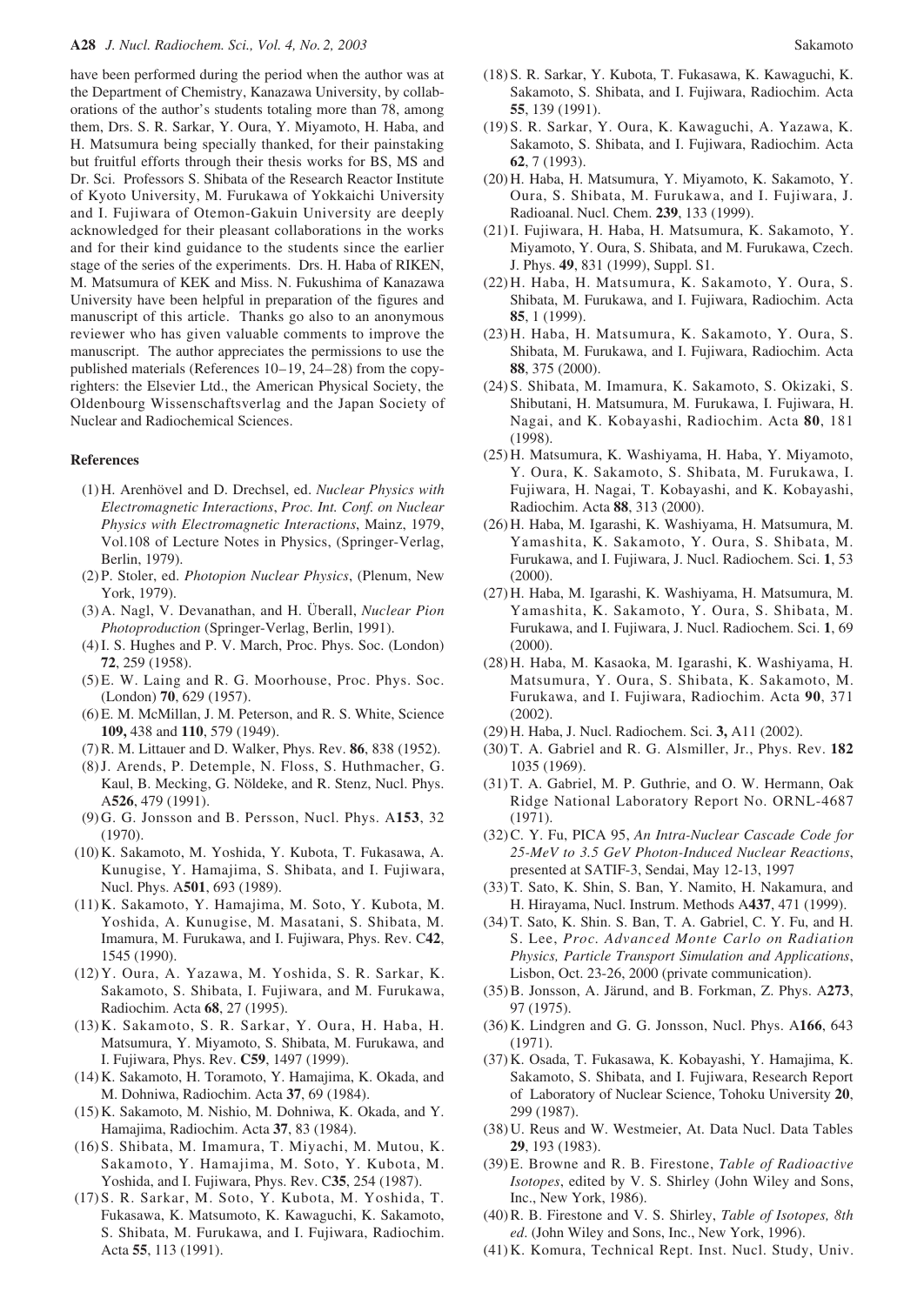Radiochemical Study on Photonuclear Reactions of Complex Nuclei *J. Nucl. Radiochem. Sci., Vol. 4, No. 2, 2003* **A29**

Tokyo, Rept. No. INS-TCH-9 (1974).

- (42) Y. Hamajima, private communication (1998).
- (43) P. Dyal and J. P. Hummel, Phys. Rev. **127**, 2217 (1962).
- (44) R. A. Meyer and J. P. Hummel, Phys. Rev. **140**, B48 (1965).
- (45) W. B. Walters and J. P. Hummel, Phys. Rev. **143**, 833 (1966).
- (46) A. Masaike, J. Phys. Soc. Japan **18**, 1692 (1964) and **19**, 427 (1964).
- (47) G. Nydahl and B. Forkman, Nucl. Phys. B**7**, 97 (1968).
- (48) I. Blomqvist, G. Nydahl, and B. Forkman, Nucl. Phys. A**162**, 193 (1971).
- (49) B. Friberg, I. Blomqvist, and B. Forkman, Z. Phys. **262**, 255 (1973).
- (50) B. Bülow, B. Johnsson, M. Nilsson, and B. Forkman, Z. Phys. A**278**, 89 (1976).
- (51) G. Kumbartzki and U. Kim, Nucl. Phys. A**176,** 23 (1971).
- (52) V. I. Noga, Yu. N. Ranyuk, P. V. Sorokin, and V. A. Tkachenko, Sov. J. Nucl. Phys. **14**, 506 (1972).
- (53) G. Andersson, I. Blomqvist, B. Forkman, G. G. Jonsson, A. Järund, I. Kroon, K. Lindgren, B. Schrφder, and K. Tesch, Nucl. Phys. A**197**, 44 (1972).
- (54) K. Min, P. Stoler, S. Trentalange, E. J. Winhold, P. F. Yergin, A. M. Bernstein, W. Turchinetz, and K. S. R. Sastry, Phys. Rev. C**14**, 807 (1976).
- (55) I. Blomqvist, P. Janeček, G. G. Jonsson, R. Petersson, H. Dinter, and K. Tesch, Z. Phys. A**278**, 83 (1976).
- (56) I. Blomqvist, P. Janeček, G. G. Jonsson, H. Dinter, K. Tesch, N. Freed, and P. Ostrander, Phys. Rev. C**15**, 988 (1977).
- (57) V. di Napoli, F. Salvetti, M. L. Terranova, H. G. de Carvalho, J. B. Martins, and O. A. P. Tavares, J. Inorg. Nucl. Chem. **40**, 175 (1978).
- (58) M. Blann, Ann. Rev. Nucl. Sci. **25,** 123 (1975).
- (59) F. Plasil, Oak Rdge National Laboratory Report No. TM-6045 (1977).
- (60) G. Andersson, P. Dougan, and W. Stiefler, Z. Phys. A**272**, 265 (1975).
- (61) J. L. Matthews, W. Bertozzi, S. Kowalski, C. P. Sargent, and W. Turchinetz, Nucl. Phys. A**112**, 654 (1968).
- (62) P. Dougan, B. Forkman, W. Stiefler, and J. L. Mattews, Z. Phys. **269**, 105 (1974).
- (63) N. N. Kaushal, E. J. Winhold, P. F. Yergin, H. A. Medicus, and R. H. Auguston, Phys. Rev. **175**, 1330 (1968).
- (64) H. J. von Eyss and G. Lührs, Z. Phys. **262**, 393 (1973).
- (65) Y. Oura, Ph. D. Dissertation, Kanazawa University (in Japanese, 1995).
- (66) K. Tesch, Nucl. Instrum. Methods **95**, 245 (1971).
- (67) J. T. Routti and J. V. Sandberg, Comp. Phys. Comm. **21**, 119 (1980).
- (68) L. I. Shiff, Phys. Rev. **83**, 252 (1951).
- (69) E. C. Booth, p.129 of ref. 2 (1979).
- (70) N. Freed and P. Ostrander, Phys. Rev. C**11**, 805 (1975).
- (71) N. Freed and P. Ostrander, Phys. Rev. C**24**, 306 (1981).
- (72) S. R. Sarkar, Ph. D. Dissertation, Kanazawa University (1991).
- (73) K. Kawaguchi, MS Thesis, Kanazawa University (1992).
- (74) V. I. Noga, Yu, N. Ranyuk, P. V. Sorokin, and V. A. Tkachenko, Ukr. Phys. J. **16**, 1850 (1971).
- (75) P. E. Bosted, I. Blomqvist, and A. M. Bernstein, Phys. Rev. Lett. **43**, 1473 (1979).
- (76) V. D. Epaneshnikov, V. M. Kuznetsov, and O. I. Stukov, Sov. J. Nucl. Phys. **19**, 242 (1974).
- (77) V. De Carlo, N. Freed, W. Rhodes, B. Bülow, G. G. Jonsson, K. Lindgren, and R. Petersson, Phys. Rev. C**21**, 1460 (1980).
- (78) P. V. March and T. G. Walker, Proc. Phys. Soc. (London) **77**, 293 (1961).
- (79) I. Blomqvist, B. Bülow, A. Fredrikson, B. Johnsson, G. G. Jonsson, K. Lindgren, M. Nilsson, R. Petersson, O. Glomset, N. Freed, and W. Rhodes, Z. Phys. A**288**, 313 (1978).
- (80) M. Nilsson, B. Schrφder, B. Bülow, J. Grintals, G. G. Jonsson, B. Lindner, K. Srinivasa Rao, and S. Susila, Z. Phys. A**294**, 253 (1980).
- (81) Y. Oura, K. Kawaguchi, S. R. Sarkar, H. Haba, Y. Miyamoto, K. Sakamoto, S. Shibata, I. Fujiwara, and M. Furukawa, Research Report of Laboratory of Nuclear Science, Tohoku University, **27**, 133 (1994).
- (82) H. W. Bertini, Phys. Rev. **131**, 1801 (1963).
- (83) R. Hofstadter, Rev. Mod. Phys. **28**, 214 (1956).
- (84) P. G. Hansen, A. S. Jensen, and B. Jonson, Ann. Rev. Nucl. Part. Sci. **45**, 591 (1995).
- (85) I. Tanihata, J. Phys. G**22**, 157 (1996).
- (86) N. Bianchi, V. Muccifora, E. De Sanctis, A. Fantoni, P. Levi Sandri, E. Polli, A. R. Reolon, P. Rossi, M. Anghinolfi, P. Corvisiero, M. Ripani, M. Sanzone, M. Taiuti, and A. Zucchiatti, Phys. Rev. C**54**, 1688 (1996).
- (87) G. Piller, W. Ratzka, and W. Weise, Z. Phys. A**352**, 427 (1995).
- (88) S. Furihata, Nucl. Instrum. Methods B**171**, 251 (2000).
- (89) R. Serber, Phys. Rev. **72**, 1114 (1947).
- (90) R. J. Debs, J. T. Eisinger, A. W. Fairhall, I. Halpern, and H. G. Richter, Phys. Rev. **97**, 1325 (1955).
- (91) I. Halpern, R. J. Debs, J. T. Eisinger, A. W. Fairhall, and H. G. Richter, Phys. Rev. **97**, 1327 (1955).
- (92) T. T. Sugihara and I. Halpern, Phys. Rev. **101**, 1768 (1956).
- (93) G. J. Kumbartzki, U. Kim, and Ch. K. Kwan, Nucl. Phys. A**160**, 237 (1971).
- (94) G. Rudstam, Z. Naturforsch. **21a**, 1027 (1966).
- (95) H. Sato, Phys. Rev. C**37**, 2902 (1988).
- (96) V. K. Lukyanov and A. I. Titov, Phys. Lett. **57**B, 10 (1975).
- (97) B. K. Gupta, S. Das, and M. M. Biswas, Nucl. Phys. A**155**, 49 (1970).
- (98) M. Foschina, J. B. Martins, O. A. P. Tavares, and V. di Napoli, Radiochim. Acta **35**, 121 (1984).
- (99) M. Foschina, J. B. Martins, O. A. P. Tavares, and V. di Napoli, Radiochim. Acta **46**, 57 (1989).
- (100)C. B. Fulmer, I. R. Williams, T. H. Handley, G. F. Dell, and L. N. Blumber, Phys. Rev. Lett. **19**, 522 (1967).
- (101)C. B. Fulmer, K. S. Toth, I. R. Williams, T. H. Handley, G. F. Dell, E. L. Callis, T. M. Jenkins, and J. M. Wyckoff, Phys. Rev. C**2**, 1371 (1970).
- (102)F. D. S. Butement, H. M. A. Karim, V. Myint U, and M. B. Zaman, J. Inorg. Nucl. Chem. **33**, 2791 (1971).
- (103)N. M. Bachschi, P. David, J. Debrus, F. Lübke, H. Hommsen, R. Schoenmackers, G. G. Jonsson, and K. Lindgren, Nucl. Phys. A**264**, 493 (1976).
- (104)G. A. Vartapetyan, A. S. Danagulyan, N. A. Demekhina, and A. G. Khudaverdyan, Sov. J. Nucl. Phys. **22**, 223 (1976).
- (105)A. S. Danagulyan, N. A. Demekhina, and G. A. Vartapetyan, Nucl. Phys. A**285**, 482 (1977).
- (106)V. di Napoli, F. Salvetti, and M. L. Terranova, Phys. Rev. C**8**, 206 (1973).
- (107)K. Lindgren and G. G. Jonsson, Nucl. Phys. A**197**, 71 (1972).
- (108)G. G. Jonsson and K. Lindgren, Phys. Scripta **7**, 49 (1973).
- (109)G. G. Jonsson and K. Lindgren, Phys. Scripta **15**, 308 (1977).
- (110)N. Metropolis, R. Bivins, M. Storm, J. M. Miller, G. Friedlander, and A. Turkevich, Phys. Rev. **110**, 204 (1958).
- (111)G. Rudstam, Nucl. Phys. A**126**, 401 (1969).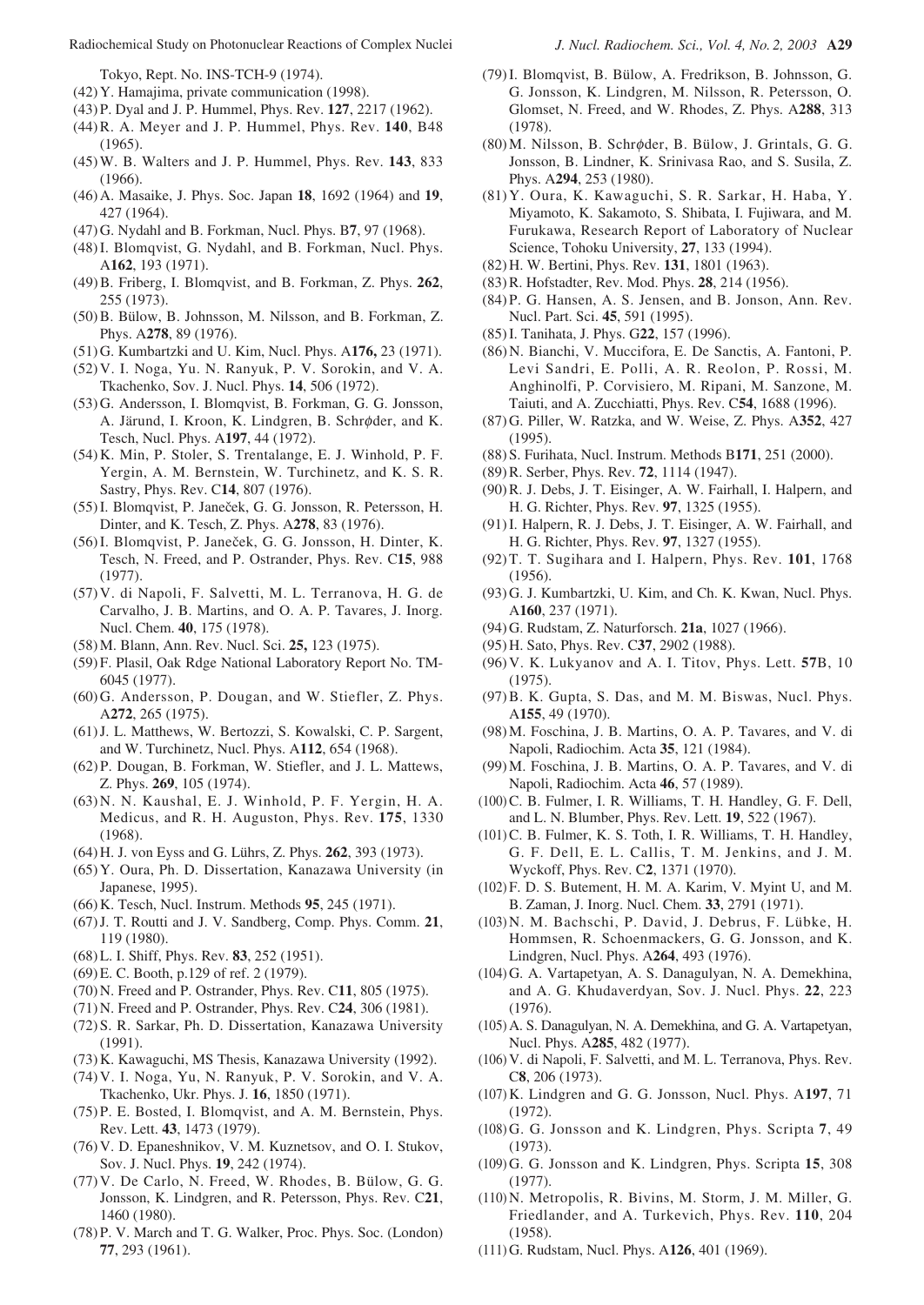- (112)V. S. Barashenkov, F. G. Gereghi, A. S. Iljinov, G. G. Jonsson, and V. D. Toneev, Nucl. Phys. A**231**, 462  $(1974)$ .
- (113)J. B. Cumming, P. E. Haustein, R. W. Stoenner, L. Mausner, and R. A. Naumann, Phys. Rev. C**10**, 739 (1974).
- (114)J. B. Cumming, R. W. Stoenner, and P. E. Haustein, Phys. Rev. C**14**, 1554 (1976).
- (115)J. B. Cumming, P. E. Haustein, T. J. Ruth, and G. J. Virts, Phys. Rev. C**17**, 1632 (1978).
- (116)K. Sakamoto, Y. Hamajima, M. Soto, K. Kubota, M. Yoshida, T. Hashimoto, T. Fukasawa, I. Fujiwara, and S. Shibata, Research Report of Laboratory of Nuclear Science, Tohoku University **18**, 290 (1985).
- (117)S. Kaufman, Phys. Rev. **129**, 1866 (1963).
- (118)N. T. Porile and L. B. Church, Phys. Rev. **133**, B310  $(1964)$ .
- (119)T. Asano, Y. Asano, Y. Iguchi, H. Kudo, S. Mori, M. Noguchi, Y. Takada, H. Hirabayashi, H. Ikeda, K. Katoh, K. Kondo, M. Takasaki, T. Tominaka, and A. Yamamoto, Phys. Rev. C**28**, 1718 (1983).
- (120)T. H. Ku and P. J. Karol, Phys. Rev. C**16**, 1984 (1977).
- (121)P. J. Karol, Phys. Rev. C**10**, 150 (1974).
- (122)M. Eriksson and G. G. Jonsson, Nucl. Phys. A**242**, 507 (1975).
- (123)M. Yamashita, K. Yoshida, Y. Terada, A. Nagano, Y. Kawashima, D. Osada, H. Matsumura, K. Washiyama, K. Sakamoto, Y. Miyamoto, Y. Oura, S. Shibata, I. Fujiwara, and M. Furukawa, *Proc. 43rd Symp. on Radiochemistry,* Oct. 13-15, Tsukuba, Japan, Suppl. to J. Nucl. Radiochem. Sci. Vol. l (1999) Abstract 3P17.
- (124)H. Matsumura, M. Yamashita, H. Haba, Y. Terada, K. Washiyama, H. Kikunaga, Y. Oura, Y. Miyamoto, K. Sakamoto, I. Fujiwara, S. Shibata, and M. Furukawa, *Proc. 44th Symp. on Radiochemistry*, Sept. 12-14, 2000, Kobe, Japan, Suppl. 2 to J. Nucl. Radiochem. Sci. Vol.1 (2000) Abstract 3P12.
- (125)H. Matsumura, M. Yamashita, H. Kikunaga, H. Haba, K. Washiyama, Y. Miyamoto, Y. Oura, K. Sakamoto, S. Shibata, M. Furukawa, and I. Fujiwara, *Proc. 2001 APSORC and 45th Symp. on Radiochemistry,* Oct. 30-Nov. 1, 2001, Fukuoka, Japan, Suppl. to J. Nucl. Radiochem. Sci. Vol. 2 (2001) Abstract 2P02.
- (126)J. M. Miller and J. Hudis, Ann. Rev. Nucl. Sci. **9**, 159 (1959).
- (127)K. Beg and N. T. Poril, Phys. Rev. C**3**, 1631 (1971).
- (128)S. M. Qaim, Radiochim. Acta **70/71**, 163 (1995).
- (129)X. Campi, J. Desbois, and E. Lipparini, Phys. Lett. **138**B, 353 (1984).
- (130)J. Hüfner, Phys. Rep. **125**, 129 (1985).
- (131)S. Shibata, M. Imamura, H. Nagai, K. Kobayashi, K. Sakamoto, M. Furukawa, and I. Fujiwara, Phys. Rev. C**48**, 2617 (1993).
- (132)V. di Napoli and M. L. Terranova, J. Inorg. Nucl. Chem. **36**, 3633 (1974).
- (133)V. di Napoli, G. Rosa, F. Salvetti, M. L. Terranova, H. G. de Carvalho, J. B. Martins, and O. A. P. Tavares. J. Inorg. Nucl. Chem. **37**, 1101 (1975).
- (134)V. di Napoli, G. Rosa, F. Salvetti, M. L. Terranova, H. G. de Carvalho, J. B. Martins, and O. A. P. Tavares, J. Inorg. Nucl. Chem. **38**, 1 (1976).
- (135)V. di Napoli, J. B. Martins, G. Rosa, F. Salvetti, O. A. P. Tavares, M. L. Terranova, and H. G. de Carvalho, J. Inorg. Nucl. Chem. **40**, 1619 (1978).
- (136)R. Wolfgang, E. W. Baker, A. A. Caretto, J. B. Cumming, G. Friedlander, and J. Hudis, Phys. Rev. **103**, 394 (1956).
- (137)A. Järund, B. Friberg, and B. Forkman, Z. Phys. **262**, 15 (1973).
- (139)A. Järund, K. R. Lindgren, and B. Forkman, J. Inorg. Nucl. Chem. **43**, 1725 (1981).
- (140)K. Komura, *Proc. 1997 Int. Symp. on Environmental Radiation*, Tsuruga, Fukui, Japan (1997)., edited by T. Tsujimoto and Y. Ogawa, Kansai Branch, Atomic Energy Soc. Japan, p.56 (Kansai Kosaido Co. Ltd. Osaka, 1998).
- (141)H. Matsumura, T. Aze, Y. Oura, H. Kikunaga, A. Yokoyama, K. Takamiya, S. Shibata, T. Otsuki, H. Yuki, K. Sakamoto, H. Haba, K. Washiyama, H. Nagai, and H. Matsuzaki, *Proc. Ninth Int. Conf. on Accelerator Mass Spectrometry, AMS-9 in 2002,* Nagoya, Japan, Sept. 9- 13, 2002 to appear in Nucl. Instrum. Methods B (2003).
- (142)H. J. Rose and G. A. Jones, Nature **307**, 245 (1984).
- (143)E. Hourany, Carbon Decay and Fine Structure; R. Bonetti and A. Guglielmetti, Experiments on Heavy Cluster (O, F, Ne, Mg, Si). Radioactivities; D. N. Poenaru and W. Greiner, Theories of Cluster Radioactivities; R. Blendowske, T. Fliessbach, and H. Walliser, Many-body Approach to Alpha and Cluster Radioactivity, in *Nuclear Decay Modes*, edited by D. N. Poenaru (Institute of Physics Publishing, Bristol and Philadelphia, 1996).
- (144)R. Bonetti, A. Guglielmetti, D. N. Poenaru, W. Greiner, R. K. Gupta, M. Mirea, W. Scheid, A. Sandulescu, F. Carstoiu, S. Misicu, A. Florescu, I. Bulboaca, A. V. Ramayya, J. H. Hamilton, J. K. Hwang, and G. M. Ter-Akopian, New Cluster Radioactivity and the Superasymmetric Fission: Experiments and Theory, in *Heavy Elements and Related New Phenomena*, edited by W. Greiner and R. K. Gupta, (World Sci. Pub. Co., Singapore, 1999).
- (145)A. P. Komar, B. A. Bochagov, A. A. Kotov, Yu. N. Ranyuk, G. G. Semenchuk, G. E. Solyakin, and P. V. Sorokin, Sov. J. Nucl. Phys. **10**, 30 (1970).
- (146)B. Schrφder, G. Nydahl, and B. Forkman, Nucl. Phys. A**143**, 449 (1970).
- (147)V. di Napoli, A. M. Laceranza, D. Margadonna, F. Salvetti, S. M. Terenzi, H. G. de Carvalho, and J. B. Martins, Gazz. Chim. Ital. **101**, 117 (1971).
- (148)M. Areskoug, B. Schrφder, K. Lindgren, G. Andersson, and B. Forkman, Nucl. Phys. A**226**, 93 (1974).
- (149)M. Areskoug, B. Schrφder, and K. Lindgren, Nucl. Phys. A**251**, 418 (1975).
- (150)S. Furihata, Nucl. Instrum. Methods B**171**, 251 (2000).
- (151)F. Atchison, Kernforschungsanlage Jülich, GmbH Report No. Jül-Conf-34 (1980).
- (152)F. M. Kiely, B. D. Pate, F. Hanappe, and J. Péter, Z. Phys. A**279,** 331 (1976).
- (153)L. G. Moretto, R. C. Gatti, S. G. Thompson, J. T. Routti, J. H. Heisenberg, L. M. Middleman, M. R. Yearian, and R. Hofstadter, Phys. Rev. **179**, 1176 (1969).
- (154)V. Emma, S. Lo Nigro, and C. Milone, Nucl. Phys. A**257**, 438 (1976).
- (155)H.-D. Lemke, B. Ziegler, M. Mutterer, J. P. Theobald, and N. Cârjan, Nucl. Phys. A**342**, 37 (1980).
- (156)V. Bellini, V. Emma, S. Lo Nigro, C. Milone, G. S. Pappalardo, E. De Sanctis, P. di Giacomo, C. Guaraldo, V. Lucherini, E. Polli, and A. R. Reolon, Lett. Nuovo Cim. **36**, 587 (1983).
- (157)C. Guaraldo, V. Lucherini, E. De Sanctis, P. Levi Sandri, E. Polli, A. R. Reolon, S. Lo Nigro, S. Aiello, V. Bellini, V. Emma, C. Milone, and G. S. Pappalardo, Phys. Rev. C**36**, 1027 (1987).
- (158)J. B. Martins, E. L. Moreira, O. A. P. Tavares, J. L. Vieira, J. D. Pinheiro Filho, R. Bernabei, S. D'Angelo, M. P. De Pascale, C. Schaerf, and B. Girolami, Nuovo Cim. A**101**, 789 (1989).
- (159)J. B, Martins, E. L. Moreira, O. A. P. Tavares, J. L. Vieira, L. Casano, A. D'Angelo, C. Schaerf, M. L. Terranova, D. Babusci, and B. Girolami, Phys. Rev. C**44**,